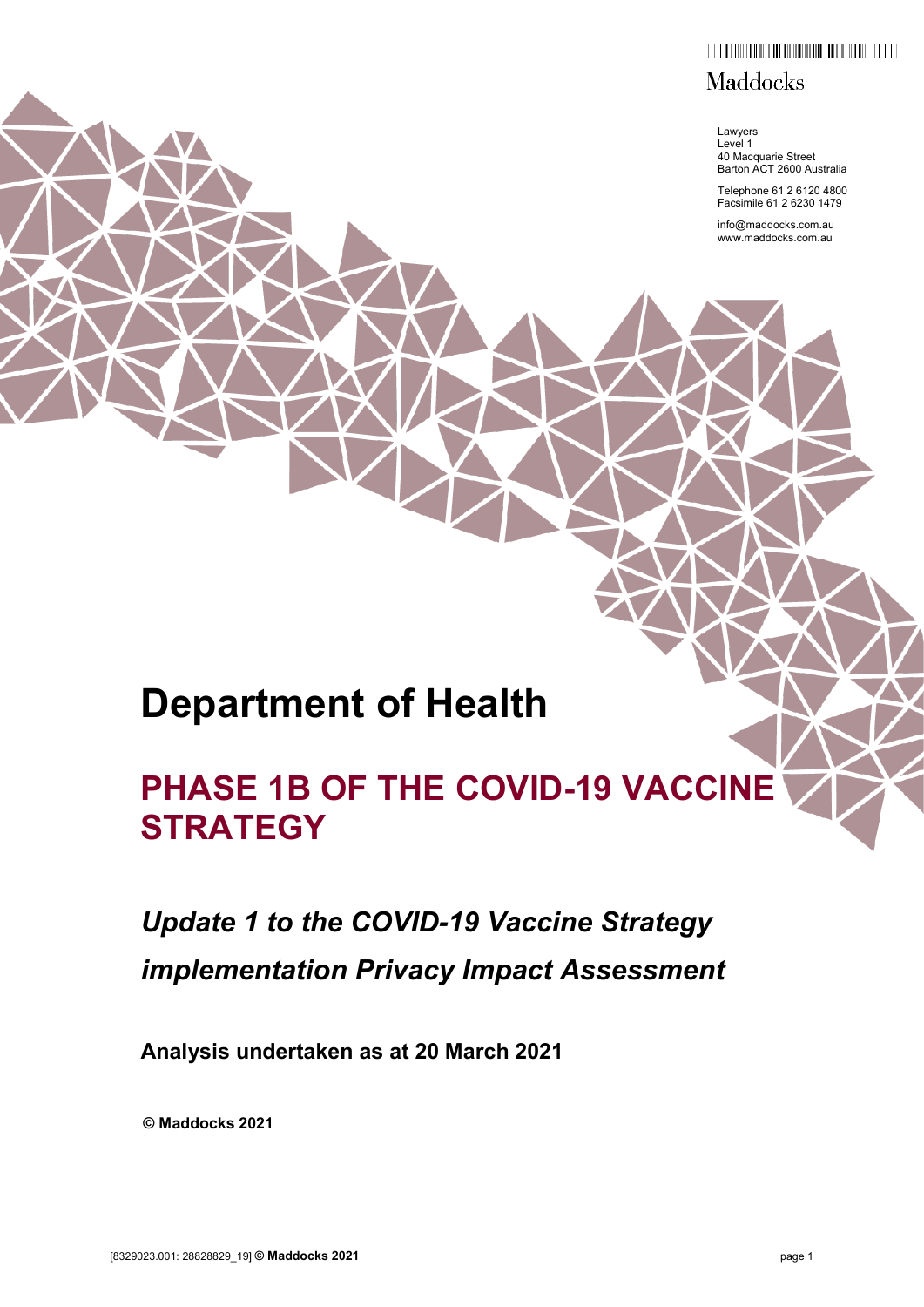# **Contents**

| Part A |                     |                                                                                    |  |  |
|--------|---------------------|------------------------------------------------------------------------------------|--|--|
|        | 1.                  |                                                                                    |  |  |
|        | 2.                  |                                                                                    |  |  |
| Part B |                     |                                                                                    |  |  |
|        | 4.                  |                                                                                    |  |  |
|        | 5.                  |                                                                                    |  |  |
| Part C |                     |                                                                                    |  |  |
|        | 6.                  |                                                                                    |  |  |
|        | 7.                  |                                                                                    |  |  |
|        | 8.                  |                                                                                    |  |  |
| Part D |                     |                                                                                    |  |  |
|        | 9.                  |                                                                                    |  |  |
|        | 10.                 | Structure of Part E [Project Description and Privacy Analysis for Each Change]  14 |  |  |
| Part E |                     | PROJECT DESCRIPTION AND PRIVACY ANALYSIS FOR EACH CHANGE 15                        |  |  |
|        | <b>Section A</b>    | Expansion of eligibility to receive and to administer a COVID-19 vaccine  15       |  |  |
|        | 11.                 |                                                                                    |  |  |
|        | 12.                 |                                                                                    |  |  |
|        | <b>Section B</b>    | Introduction of the COVID-19 Vaccine Administrative System (CVAS)  19              |  |  |
|        | 13.                 |                                                                                    |  |  |
|        | 14.                 |                                                                                    |  |  |
|        | <b>Section C</b>    |                                                                                    |  |  |
|        | 15.                 |                                                                                    |  |  |
|        | 16.                 |                                                                                    |  |  |
|        | <b>Section D</b>    | Introduction of the Commonwealth-procured Booking Platform (BP)  35                |  |  |
|        | 17.                 |                                                                                    |  |  |
|        | 18.                 |                                                                                    |  |  |
|        | <b>Section E</b>    | Introduction of the Clinician Vaccine Integrated Platform (CVIP)  45               |  |  |
|        | 19.                 |                                                                                    |  |  |
|        | 20.                 |                                                                                    |  |  |
| Part F |                     |                                                                                    |  |  |
|        | <b>Attachment 1</b> |                                                                                    |  |  |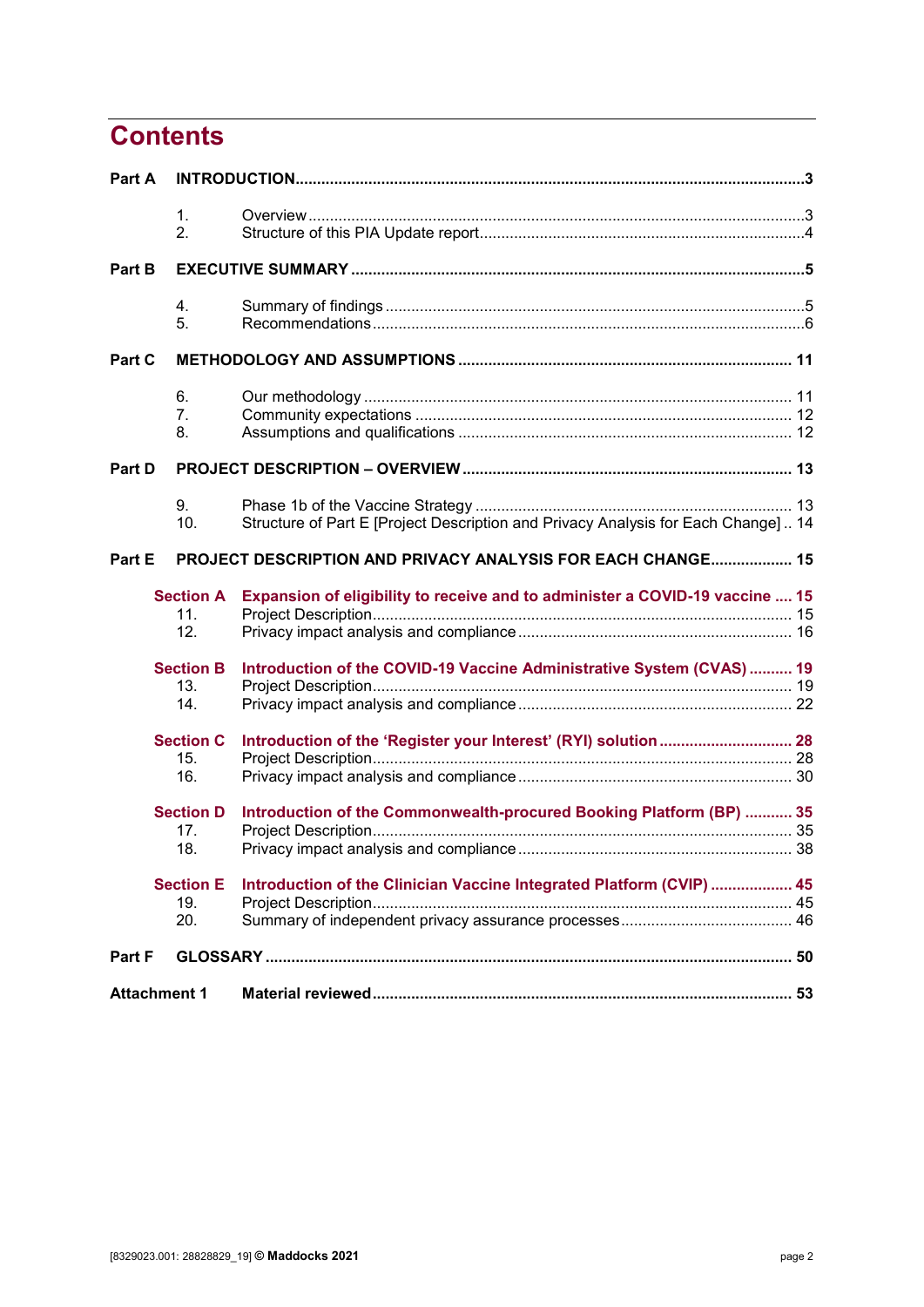# <span id="page-2-0"></span>**Part A INTRODUCTION**

### <span id="page-2-1"></span>**1. Overview**

- 1.1 Maddocks was engaged by the Commonwealth Department of Health (**Health**) early in the process of the implementation of the COVID-19 Vaccine and Treatment Strategy and the COVID-19 Vaccine National Roll-out Strategy (together, the Vaccine Strategy)<sup>1</sup>. In February 2021, we completed a privacy impact assessment (**PIA**) in relation to Phase 1a of the implementation of the Vaccine Strategy (**Original PIA**).[2](#page-2-3)
- 1.2 Consistent with **Recommendation 1** of the Original PIA (which recommended that Health continue to take a 'privacy by design' approach as the implementation of the Vaccine Strategy progresses, including for future Phases), we have now been engaged by Health to undertake an updated privacy impact assessment process (**PIA Update**), to examine the privacy impacts associated with the implementation of Phase 1b of the Vaccine Strategy.
- 1.3 Phase 1b involves a broader roll out of the COVID-19 vaccines to additional populations of Australia, and the implementation of some additional ICT systems and processes that have been, or are being, implemented to facilitate this. In this PIA Update, we have examined the following changes which have, or will, occur as part of Phase 1b:
	- 1.3.1 changes to who is eligible to receive, and who is authorised to administer, the COVID-19 vaccine; and
	- 1.3.2 several new ICT components, including:
		- (a) a COVID-19 Vaccine Administrative System (**CVAS**) to allow Vaccine Providers to place orders for COVID-19 vaccines and consumables;
		- (b) a 'Register your Interest' (**RYI**) solution, which following use of the Eligibility Checker, allows members of the public to choose to be contacted when the future Phase in which they will be eligible to make a booking to receive a vaccine will commence;
		- (c) a Commonwealth-Procured Booking Platform (**BP**), to facilitate members of the public being able to make online bookings to receive a vaccine where their chosen Vaccine Provider does not otherwise have an online booking system and wishes to use the Commonwealth-procured BP; and
		- (d) a Clinician Vaccine Integrated Platform (**CVIP**) solution (including a new software application (**CVIP App**)), to allow Vaccine Providers (and Vaccinators administering a COVID-19 vaccine) to submit required information about vaccinations to the Australian Immunisation Register (**AIR**).
- 1.4 This PIA Update report is intended to supplement the findings and analysis in the Original PIA report. It does not seek to reiterate or reconsider matters that were discussed in the Original PIA report. We note that, in general, the information flows and the associated privacy impacts and risks that were discussed in the Original PIA report will continue to apply during Phase 1b.

<sup>&</sup>lt;sup>1</sup> The relevant documents can be found at:

<span id="page-2-2"></span>[https://www.health.gov.au/sites/default/files/documents/2020/08/australia-s-covid-19-vaccine-and-treatment](https://www.health.gov.au/sites/default/files/documents/2020/08/australia-s-covid-19-vaccine-and-treatment-strategy.pdf)[strategy.pdf](https://www.health.gov.au/sites/default/files/documents/2020/08/australia-s-covid-19-vaccine-and-treatment-strategy.pdf) and [https://www.health.gov.au/sites/default/files/documents/2021/01/australia-s-covid-19-vaccine](https://www.health.gov.au/sites/default/files/documents/2021/01/australia-s-covid-19-vaccine-national-roll-out-strategy.pdf)[national-roll-out-strategy.pdf.](https://www.health.gov.au/sites/default/files/documents/2021/01/australia-s-covid-19-vaccine-national-roll-out-strategy.pdf)

<span id="page-2-3"></span><sup>&</sup>lt;sup>2</sup> A summary version of this PIA report, and Health's responses to the recommendations made in that report, are available at[: https://www.health.gov.au/resources/publications/covid-19-vaccination-phase-1a-of-covid-19](https://www.health.gov.au/resources/publications/covid-19-vaccination-phase-1a-of-covid-19-vaccine-strategy-privacy-impact-assessment-report-and-agency-response) [vaccine-strategy-privacy-impact-assessment-report-and-agency-response.](https://www.health.gov.au/resources/publications/covid-19-vaccination-phase-1a-of-covid-19-vaccine-strategy-privacy-impact-assessment-report-and-agency-response)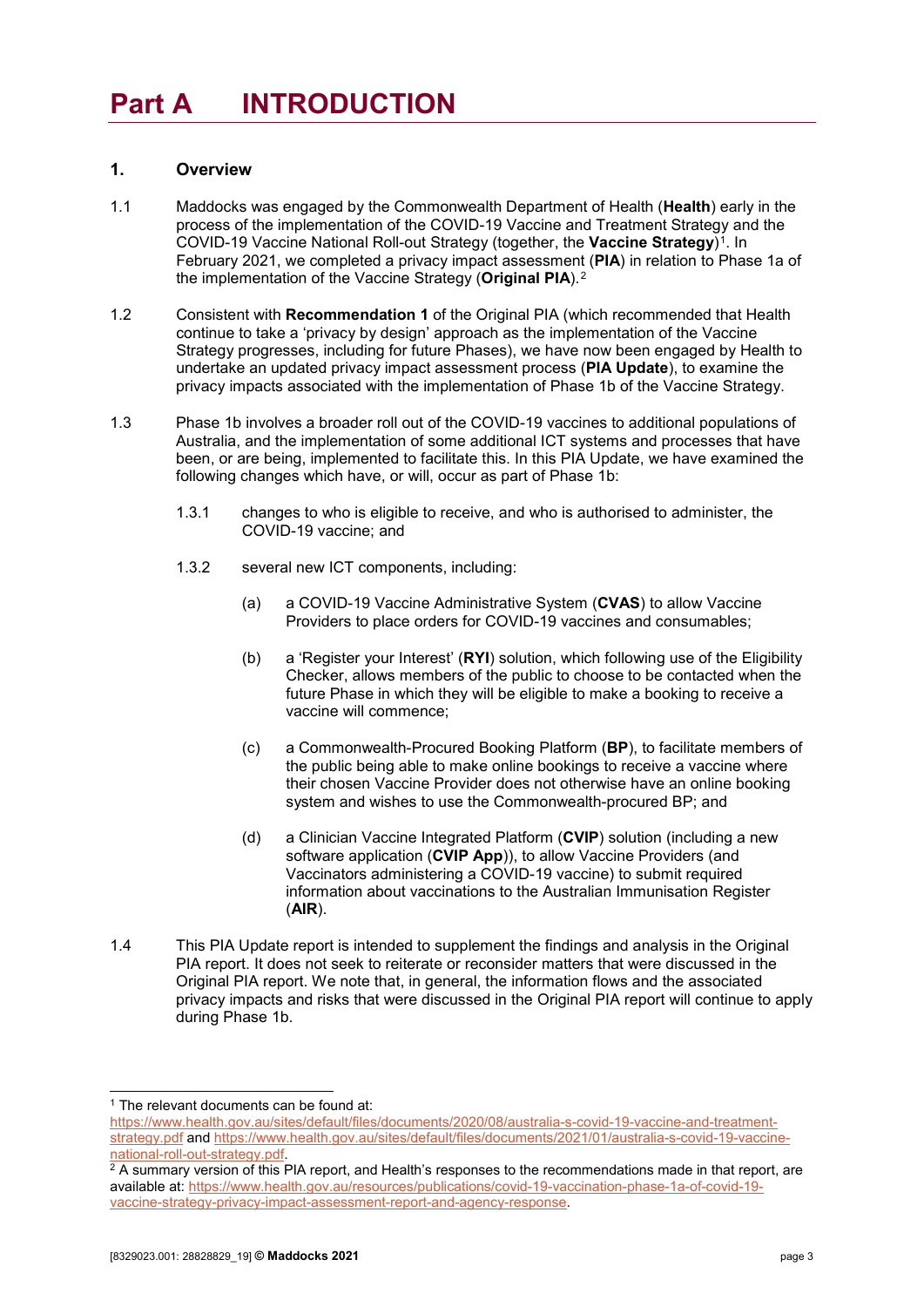## <span id="page-3-0"></span>**2. Structure of this PIA Update report**

- 2.1 This PIA Update report is comprised of the following sections:
	- 2.1.1 **[Part B](#page-4-0) - Executive Summary**: This section contains a summary of the privacy risks we have identified, together with a list of all recommendations we have made as a result of our analysis.
	- 2.1.2 **[Part C](#page-10-0) - Methodology:** This section details how we have undertaken the PIA Update, and includes information about the scope of the PIA Update report.
	- 2.1.3 **[Part D](#page-12-0) - Project Description - Overview:** This section contains a summary of the changes involved with Phase 1b of the Vaccine Strategy, which may have potential privacy impacts.
	- 2.1.4 **[Part E](#page-14-0) - Project Description and Privacy Analysis for Each Change:** This Part contains separate sections for each identified change. Each section sets out a detailed description of the change, and our privacy impact analysis of any potential privacy impacts or risks that we have identified as being associated with the change, including any current mitigation strategies, and any recommendations.
	- 2.1.5 **[Part F](#page-49-0) - Glossary:** This section sets out a list of some capitalised terms that we have used in this PIA Update report, and their definitions.
	- 2.1.6 **[Attachment 1](#page-52-0) – Material reviewed:** This contains a list of relevant material we have reviewed as part of undertaking our analysis for this PIA Update report.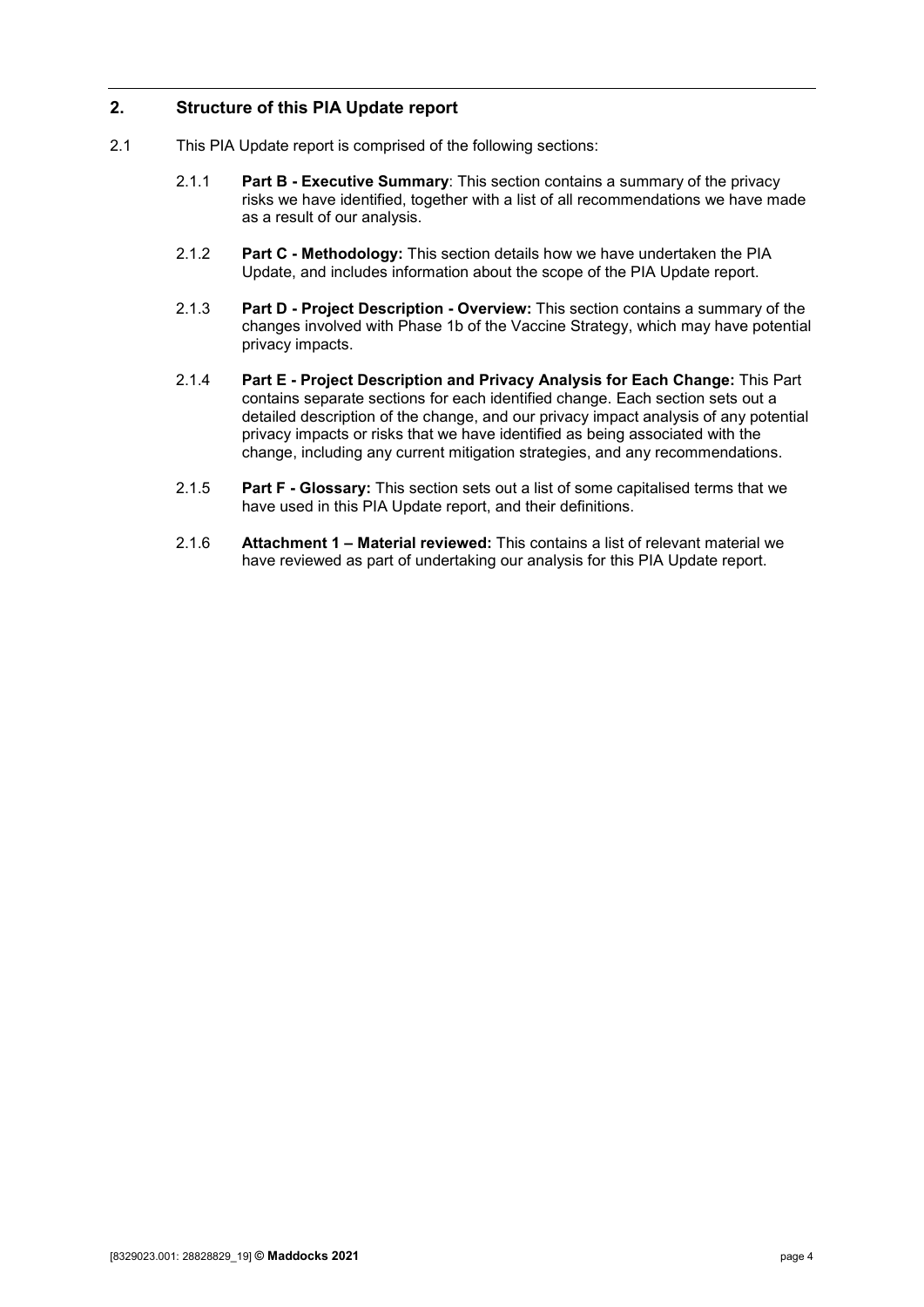#### <span id="page-4-1"></span><span id="page-4-0"></span>**4. Summary of findings**

- 4.1 As was the case during the planning and implementation of Phase 1a, we have been privileged to work with Health to provide advice and guidance about identified privacy risks, as the plans, processes and systems that will be used in Phase 1b have been developed in parallel with the production of this PIA Update report.
- 4.2 We have found that Health has continued to demonstrate an appreciation of the importance associated with the handling of personal information, and a willingness to incorporate changes to ensure compliance with the requirements of the APPs or the principles of the Privacy Act more broadly, to the maximum extent technically possible or practical.
- 4.3 As discussed further in this PIA Update report, we note that ongoing vigilance will be required to ensure that privacy risks (including any potential privacy risks) continue to be appropriately addressed. This will include the need to:
	- 4.3.1 continue to implement the overarching recommendations in the Original PIA report during Phase 1b;
	- 4.3.2 continue to monitor the appropriateness and accuracy of released communications material, including Privacy Notices for the various ICT systems, to ensure that they continue to be accurate and reflect best privacy practice (including the need to consider, and if appropriate develop, material which is tailored for specific population cohorts who will receive a COVID-19 vaccine in Phase 1b, including young or vulnerable people);
	- 4.3.3 continue to ensure that all contractual arrangements, including with Partners and other entities involved in the delivery of the various ICT systems which handle personal information, are 'fit for purpose' and contain appropriate obligations in relation to the handling of personal information (including security obligations);
	- 4.3.4 continue to carefully examine, and test, the security of the various ICT components, including in particular where personal information is transferred between systems or entities;
	- 4.3.5 continue to explore further developments of the various ICT components of Phase 1b, including to assess whether additional measures could be implemented to further enhance privacy protections; and
	- 4.3.6 continue to work with the ADHA and other stakeholders, including Services Australia, to ensure that the recommendations from the CVIP privacy assurance processes are appropriately considered and implemented.
- 4.4 The privacy risks have been considered throughout this PIA Update report, and the recommendations set out in paragraph [5](#page-5-0) of this **[Part B](#page-4-0)** are designed to address the identified issues and associated risks, and to further enhance privacy protections for individuals during Phase 1b of the implementation of the Vaccine Strategy.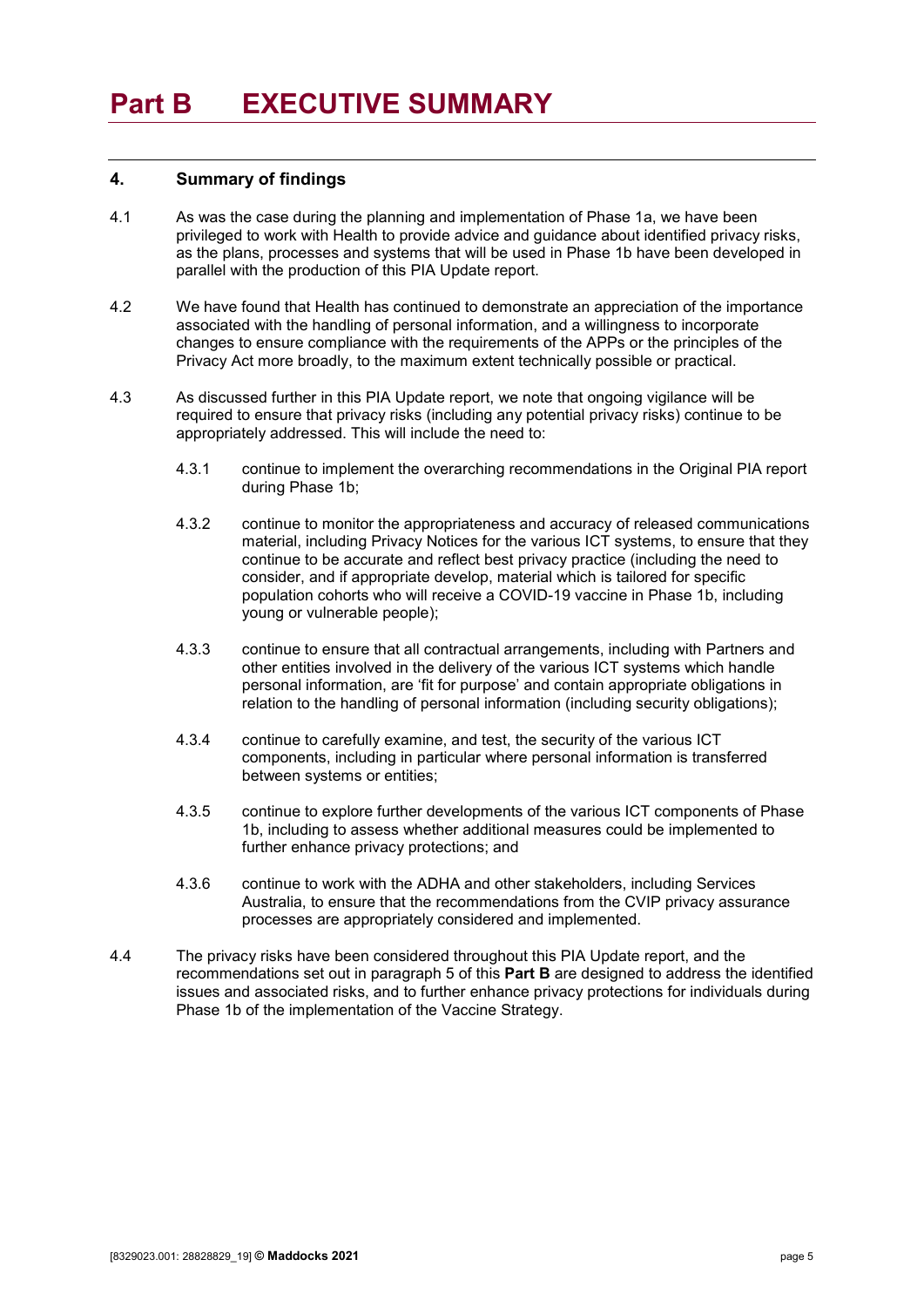### <span id="page-5-0"></span>**5. Recommendations**

5.1 This PIA Update makes the recommendations below. These recommendations reflect the order in which they appear in this PIA Update report, and not any order of importance or priority.

## <span id="page-5-1"></span>**Recommendation 1 Continued implementation of the Original PIA report recommendations**

We **recommend** that Health continue to work to implement the recommendations in the Original PIA report, as Health indicated it would do in its responses to those recommendations, during Phase 1b. We particularly highlight the importance of:

- Health continuing to adopt a 'privacy by design' approach, as Phase 1b and future Phases are rolled out (**Recommendation 1** of the Original PIA report);
- Health continuing to ensure there is open and transparent communication about how personal information will be handled in connection with the Vaccine Strategy (**Recommendation 2** of the Original PIA report);
- Health continuing to seek assurance (including from its legal advisers as appropriate) that the contractual or other administrative arrangements with Health's Partners and other third parties impose suitable privacy obligations, including in relation to the protection and security of personal information (**Recommendations 4 and 5** of the Original PIA report); and
- <span id="page-5-2"></span>• Vaccine Providers being appropriately trained, and provided with suitable guidance, about their privacy obligations (**Recommendations 2 and 3** of the Original PIA report).

## **Recommendation 2 Tailored communication products and processes**

We **recommend** that Health consider implementing, as soon as possible, additional measures designed to ensure that all Australians receiving vaccines or otherwise involved in Phase 1b are able to fully understand how their personal information will be handled. This is particularly important given that Phase 1b will involve greater numbers of Patients who may be vulnerable and need additional support to ensure they are able to understand how their personal information will be handled (and provide consent where applicable). This may include:

- including functionality so that information on all of the new ICT components and in the associated privacy notices can be displayed or provided in other languages; and/or
- making interpreting services freely available.

In particular, Health may wish to, in addition to the measures recommended in **[Recommendation 6](#page-8-0)**, commence developing tailored communication and explanatory materials, and/or alternative processes, for children who are aged 15 years or older, to ensure that these older children who are Patients are able to understand and communicate valid consent. Health may also wish to implement alternative processes that are specifically designed for such younger Patients, such as tailored booking services that would provide an opportunity to assess the individual's capacity to provide consent and to deliver targeted information.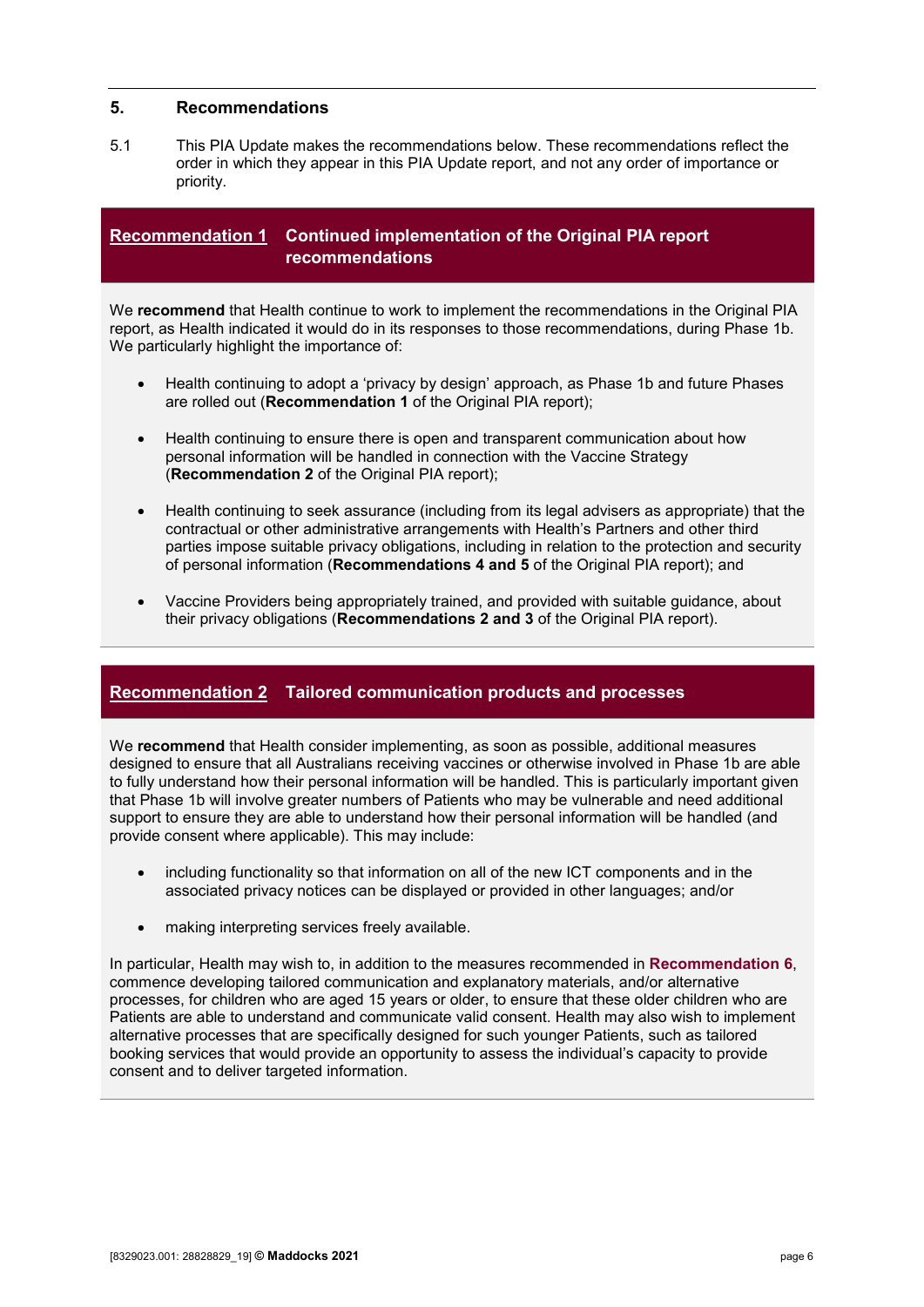## <span id="page-6-0"></span>**Recommendation 3 Review and update Privacy Notices for the CVAS, the CVIP, the RYI and the BP**

We **recommend** that the Privacy Notice for the CVAS be reviewed and updated to:

- reflect preferred terminology now used in respect of the Vaccine Strategy, for consistency with other publicly available information (e.g. 'Delivery Contacts' rather than 'Distribution Contacts');
- reflect the additional Delivery Contacts who will now provide personal information when using the CVAS (these could potentially be referred to as 'Users' which is a term currently used in the drafting but not defined);
- reflect the role of PHNs in facilitating the onboarding of Vaccine Providers to the CVAS (including the use of the Notice Contact's email address to facilitate this onboarding);
- ensure the role of the Data Partner in handling personal information is clear; and
- specify with greater certainty whether any, and if so what, personal information will be disclosed to States and Territory governments (the Privacy Notice specifies that Health 'may disclose provider (site) information to other entities, such as State or Territory governments, for the purposes of facilitating or monitoring the vaccine rollout'). If no personal information will be disclosed to States and Territories, then the Privacy Notice should expressly state this.

In addition, we **recommend** that the Privacy Notice for the CVIP also be reviewed and updated so that:

- it adequately informs users how and where their information will be stored. In particular, we think it is important that users are aware that their information will be temporarily stored using cloud infrastructure made available by a third party (Salesforce) before it is provided to the AIR;
- separate notices for Patients, and for Vaccine Providers and their personnel (i.e., Vaccinators) are developed; and
- it appropriately reflects the personal information being collected and stored on the CVIP platform (including when information will be deleted), and all proposed uses and disclosures of that personal information.

We also **recommend** that the Privacy Notice for the RYI solution:

- be updated to reflect Health's current understanding that only de-identified information would be provided to States and Territories, and how those entities would be permitted to use that information; and
- could perhaps be updated to make it clear that the individual may provide a pseudonym or 'fake name', to enhance compliance with APP 2 (although we do not consider this to be critical).

In relation to the BP, we **recommend** that Health consider:

• the most appropriate way to communicate to Patients accurate and complete information about how their personal information will be handled by Health and by HealthEngine in connection with the BP, taking into account the need to provide Patients with useful and consistent information whilst considering the risks of Patients experiencing 'information overload'; and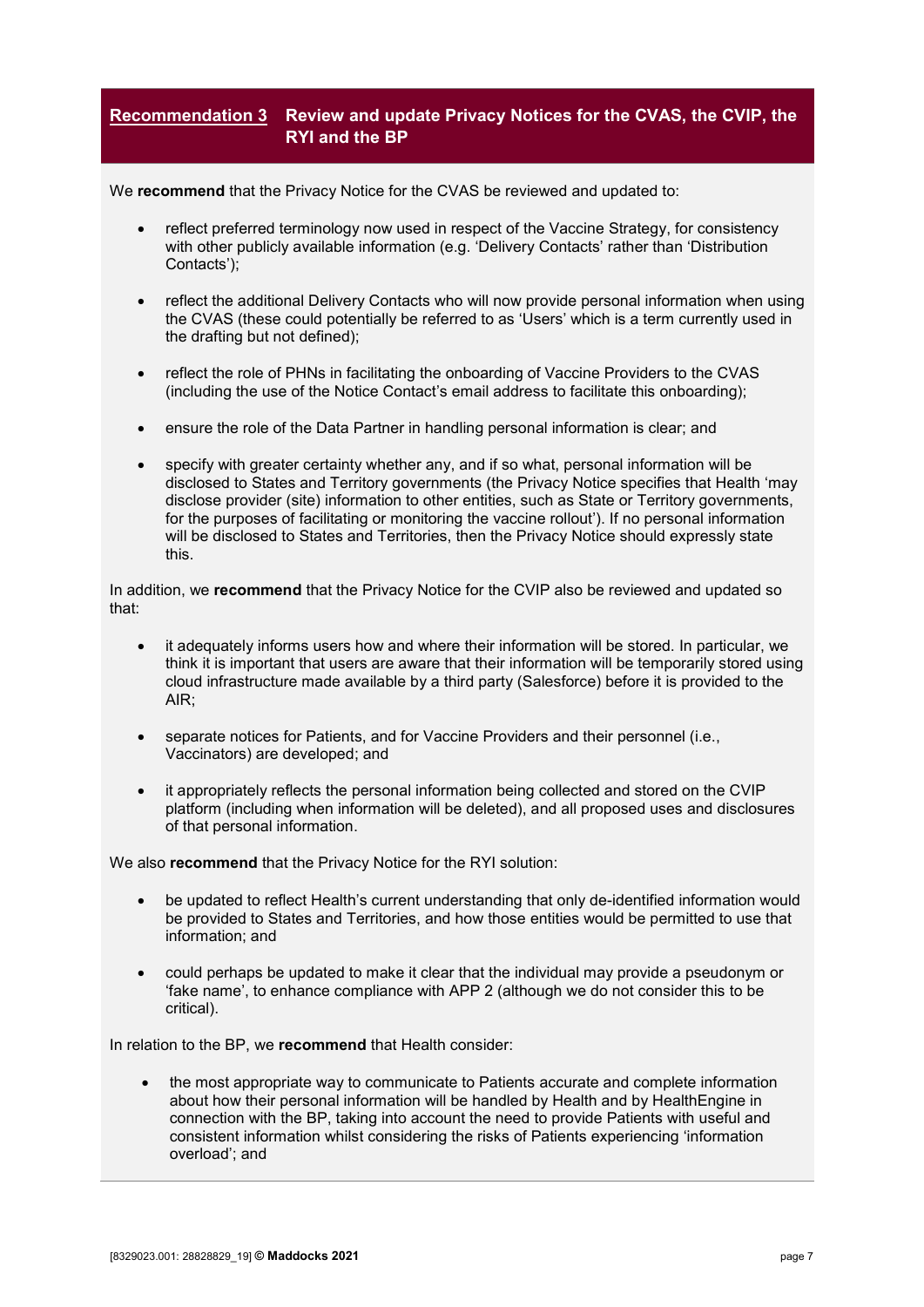<span id="page-7-0"></span>• some minor adjustments to the HealthEngine BP Privacy Policy to better reflect the method of collection described in this PIA Update report and consistency with the contractual mechanisms for deletion in the HealthEngine Contract.

## **Recommendation 4 Contractual arrangements with third party entities**

We **recommend** that Health ensure (including through seeking assurance from its legal adviser, as appropriate) that the robust general privacy and security obligations in its contractual arrangements with the Data Partner, and with other third parties involved in accessing or otherwise handling personal information in Phase 1b, continue to remain suitable.

We also **recommend** that Health consider supplementing already robust privacy and security protections in the HealthEngine Contract, by making amendments as necessary or appropriate to clarify:

- that HealthEngine must hold any information collected in connection with the BP separately from any other information it collects as part of its BAU practices (such as through the usual online booking services it provides to other health professionals); and
- whether or not the contractual obligations (including the protections in relation to privacy and security) sufficiently apply to information collected by HealthEngine in connection with the BP; and
- the points at which HealthEngine is required to delete or destroy information collected through the BP (or return it to Health).

We also note that it will be important for Health to ensure that it has appropriate monitoring and auditing processes in place, to ensure HealthEngine complies with its strong privacy and security obligations under the HealthEngine Contract.

## <span id="page-7-1"></span>**Recommendation 5 Transmission of personal information between ICT systems and entities participating in Phase 1b**

We **recommend** that Health take steps to ensure, including by undertaking appropriate testing, that when personal information is transferred between ICT systems or components, or otherwise between different entities participating in Phase 1b:

- the information is appropriately protected from misuse, interference and loss, and from unauthorised access, modification or disclosure (this will assist Health to comply with its obligations under APP 11); and
- the quality of information transferred is not reduced during the transmission, for example through unintentional changes or omissions (this will assist Health to comply with its obligations under APP 10).

In particular, we **recommend** that the temporary arrangements established for the transfer of information (which includes personal information) from the CVAS to the Logistics and Distribution Partners be re-examined as soon as possible, to reduce the enhanced potential for loss or unauthorised access.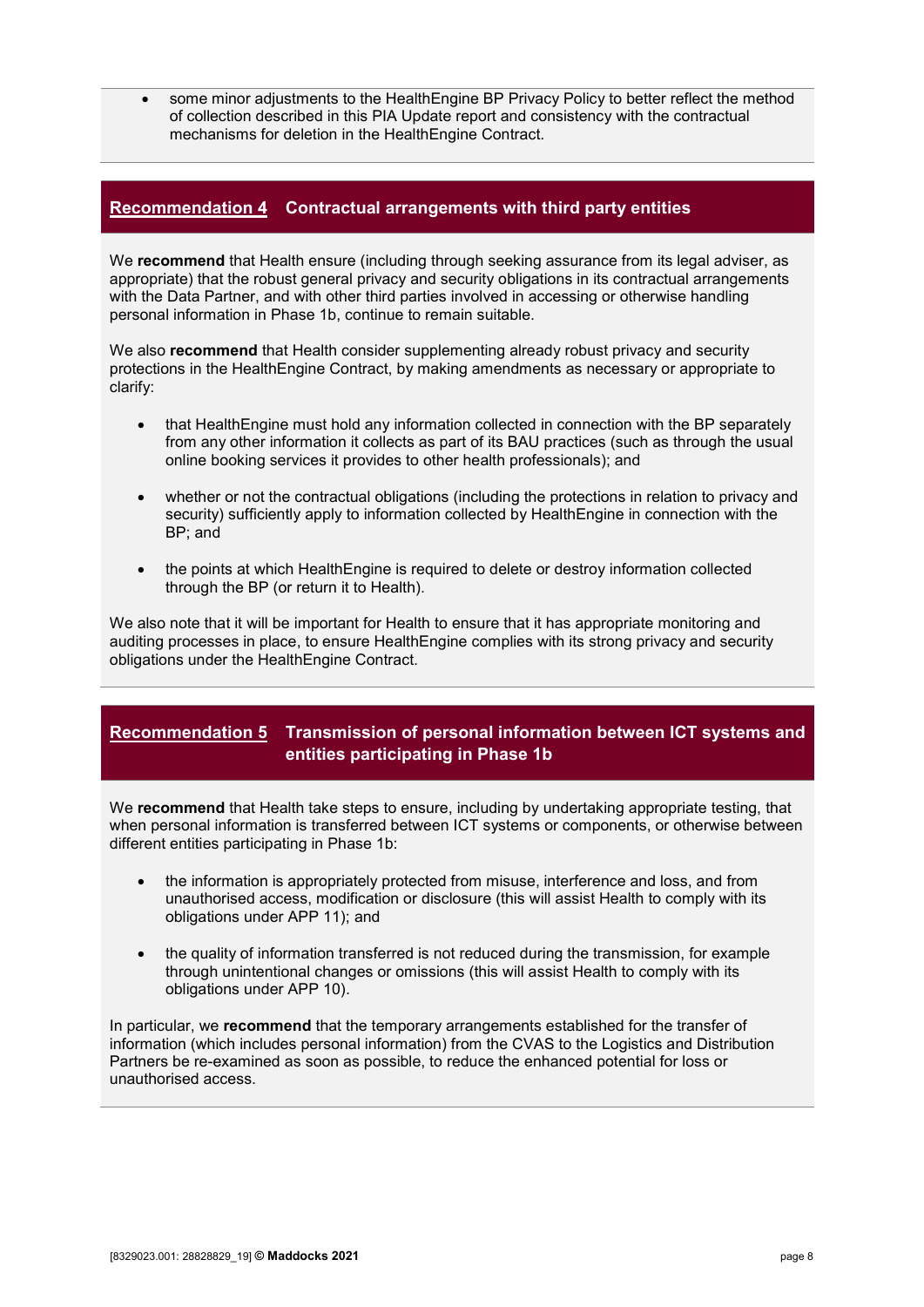## <span id="page-8-0"></span>**Recommendation 6 Consider further development of wording on the RYI solution webpage**

We **recommend** that Health consider whether there is potential to further improve the RYI solution at a future time. For example, Health could consider including on the RYI solution webpage:

- a mechanism or place for a person submitting information on behalf of another person to confirm that they have authority to provide consent on behalf of the relevant individual (e.g. by requiring individuals to confirm words to the effect of *'I acknowledge that I am the legal guardian of, or have consent to provide the information of, the individual identified in the information I have supplied'*); and/or
- a 'pop-up' message beside each field that needs to be completed, which explains why the collection of the information is reasonably necessary.

We do acknowledge the need for Health to balance the privacy benefits of such developments against the costs of implementation and the risk of 'information overload' for users.

In addition, we **recommend** that:

- individuals are provided with a mechanism to update or correct their information, and to 'optout' of receiving a notification if they choose (for example, it may be that the phone line and email address for Health privacy enquiries, as set out in the Privacy Notice, could be used); and
- <span id="page-8-1"></span>• once those mechanisms are put in place, the Privacy Notice for the RYI solution (and also the wording on the RYI solution webpage) be updated to reflect those mechanisms.

## **Recommendation 7 Arrangements with the Notification Provider for the RYI solution**

We **recommend** that Health ensure that:

- it selects, or has selected, an appropriate entity to be the Notification Provider, who should be subject to the obligations of an 'agency' under the Privacy Act (either in its own right or through imposition of appropriate contractual obligations), and who has appropriate security mechanisms in place to protect the collected personal information; and
- the contractual or other documented arrangements between Health and the Notification Provider contain appropriate obligations in relation to the handling of personal information. The contractual or other arrangements should include requirements for the Notification Provider to act as if it is an 'agency' for the purposes of the Privacy Act (if it is not an APP entity), and must comply with obligations under the Privacy Act. For example, the arrangements could require the Notification Provider to use particular (strong) security arrangements, confirm that the use and disclosure of the information will only be for the purpose provided, confirm that access will be on a need-to-know basis, and require early notification of any actual or suspected data breach.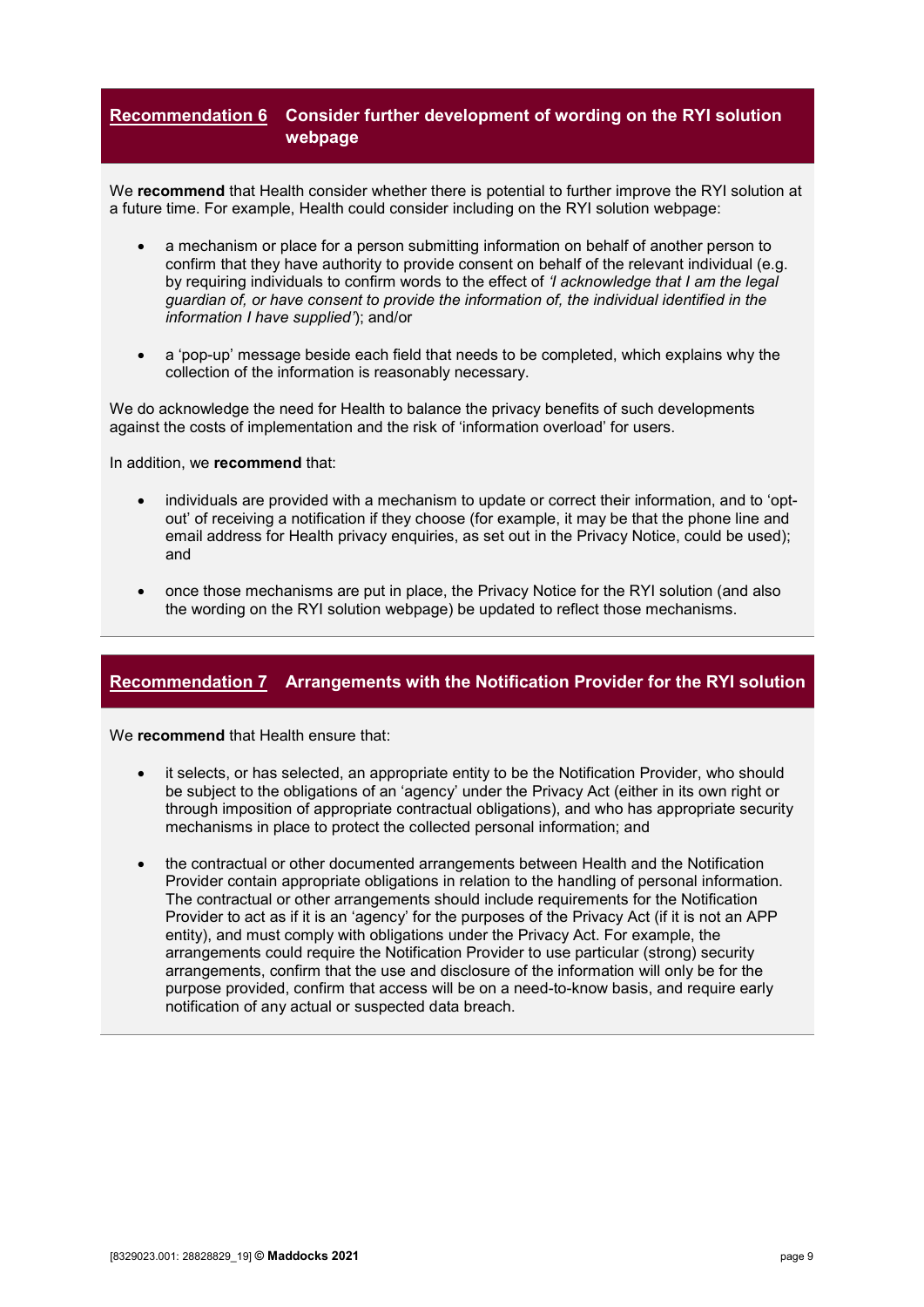## <span id="page-9-0"></span>**Recommendation 8 Consider further development of information provided to individuals in relation to the BP**

We **recommend** that Health consider whether there is potential to further improve the BP solution at a later stage. For example, Health could consider:

- ensuring the BP displays the Collection Notice and Health's Privacy Notice for Vaccine Providers to users accessing the BP on behalf of a Vaccine Provider, before any personal information is required to be provided;
- issuing Vaccine Providers with guidance on how to ensure that their nominated personnel (such as their Primary Contact) provide their consent to their information being collected, used and disclosed by HealthEngine; and
- ensuring that the BP displays to Patients all of the relevant information about how their personal information will be handled, before they either log into or create a HealthEngine account, in order to book an appointment to receive the COVID-19 vaccine.

## <span id="page-9-1"></span>**Recommendation 9 Implementation of recommendations from the separate CVIP privacy assurance process**

We **recommend** that Health continue to work with the ADHA to ensure the CVIP has strong privacy protections in its design and supporting contracts, as recommended through ADHA's privacy assurance processes (conducted in parallel with this PIA Update process), including:

- additional clarity of information in the relevant privacy documents provided to Patients and Vaccine Providers using the CVIP (consistent with **[Recommendation 3](#page-6-0)**);
- engagement with the OAIC on privacy considerations and publication of the outcome of the privacy assurance processes for the CVIP App (consistent with **Recommendation 2** of the Original PIA report);
- robust contractual obligations for the security of information with third parties (consistent with **[Recommendation 4](#page-7-0)**);
- implementation of the principle of 'data minimisation' so that the CVIP App only collects the minimum amount of information necessary for the purposes of transferring it to the AIR; and
- progressing additional privacy assurance processes, particularly if the responsibility for administration of the CVIP App is transferred from Health to another Commonwealth entity, such as the ADHA (consistent with **Recommendation 1** of the Original PIA report).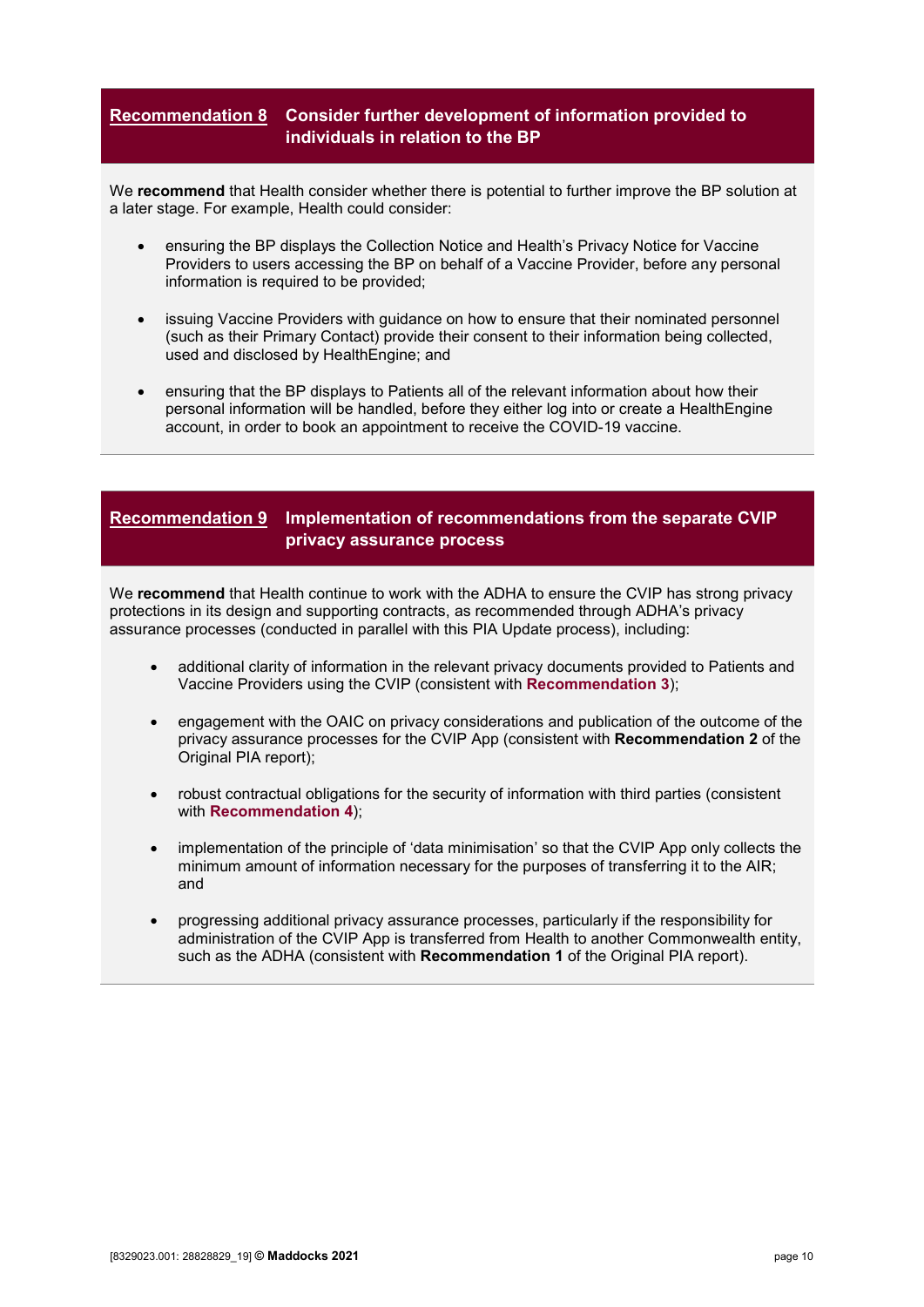# <span id="page-10-0"></span>**Part C METHODOLOGY AND ASSUMPTIONS**

### <span id="page-10-1"></span>**6. Our methodology**

- 6.1 This PIA Update has been conducted to ensure that any identified privacy risks can be considered and addressed, to minimise the impact upon individuals whose personal information may be collected in connection with the Vaccine Strategy.
- 6.2 We conducted our PIA Update broadly in accordance with the Office of the Australian Information Commissioner's Guide to undertaking privacy impact assessments, as applicable to a PIA Update process. This involved the following steps:

| <b>Stage</b> | <b>Description of steps</b>                                                                                                                                                                                                                                                                                                                                                                                                                                                                                                                                                                                                                                                                                                                                                                                                                                                                                                                                                                                                                                                                                                |
|--------------|----------------------------------------------------------------------------------------------------------------------------------------------------------------------------------------------------------------------------------------------------------------------------------------------------------------------------------------------------------------------------------------------------------------------------------------------------------------------------------------------------------------------------------------------------------------------------------------------------------------------------------------------------------------------------------------------------------------------------------------------------------------------------------------------------------------------------------------------------------------------------------------------------------------------------------------------------------------------------------------------------------------------------------------------------------------------------------------------------------------------------|
| 1.           | Plan for the PIA Update: We reviewed some relevant background material provided<br>by Health, and were provided with briefings by officers from Health.<br>We also agreed on the scope of this PIA Update report (discussed further below in this<br>Part C), the approach to undertaking a broader stakeholder consultation process, and<br>the timeframes for the necessary activities involved in conducting this PIA Update<br>report.                                                                                                                                                                                                                                                                                                                                                                                                                                                                                                                                                                                                                                                                                 |
| 2.           | Project Description and information flows: We prepared an initial draft Project<br>Description, which described the changes that have been, or will be, implemented as a<br>result of Phase 1b. This draft was refined, and then finalised, in an iterative process as<br>further information was received from Health.                                                                                                                                                                                                                                                                                                                                                                                                                                                                                                                                                                                                                                                                                                                                                                                                    |
| 3.           | Privacy impact analysis and compliance check: In this step we focussed on<br>compliance of each change against the relevant Australian Privacy Principles (APPs),<br>and privacy best practice. The analysis set out in this PIA Update report is consistent<br>with the Australian Privacy Principles Guidelines (APP Guidelines) issued by the<br>Office of the Australian Information Commissioner (OAIC), which outline the mandatory<br>requirements of the APPs, how the OAIC will interpret the APPs, and matters that may<br>be taken into account when assessing Health's compliance with the Privacy Act.<br>We took into account feedback from stakeholders, including valuable input from the<br>OAIC, in considering the identified risks.<br>In this PIA Update report, as was the case with the Original PIA report, we have not<br>undertaken a rigorous risk assessment methodology to identify the magnitude of each<br>of the identified risks. However, this could be done at a later stage, as required,<br>including as part of Health's consideration and implementation of our<br>recommendations. |
| 4.           | Privacy management and addressing risks: We considered potential mitigation<br>strategies that could reduce or remove the privacy impacts and risks identified during<br>the previous step.                                                                                                                                                                                                                                                                                                                                                                                                                                                                                                                                                                                                                                                                                                                                                                                                                                                                                                                                |
| 5.           | Recommendations: From the steps referred to above, we developed our<br>recommendations, designed to remove or reduce privacy risks.                                                                                                                                                                                                                                                                                                                                                                                                                                                                                                                                                                                                                                                                                                                                                                                                                                                                                                                                                                                        |
| 6.           | Draft report: We prepared a draft version of this PIA Update report, which was further<br>updated based on additional information provided and changes made to the Vaccine<br>Strategy.                                                                                                                                                                                                                                                                                                                                                                                                                                                                                                                                                                                                                                                                                                                                                                                                                                                                                                                                    |
| 7.           | Stakeholder consultation: Given the interest surrounding the development and<br>implementation of the Vaccine Strategy, a draft version of this PIA Update report was<br>provided to several stakeholders for consideration, including the OAIC, and other<br>Australian Government agencies involved in the Vaccine Strategy. We received<br>comments by these stakeholders on that draft version of this PIA Update report.                                                                                                                                                                                                                                                                                                                                                                                                                                                                                                                                                                                                                                                                                              |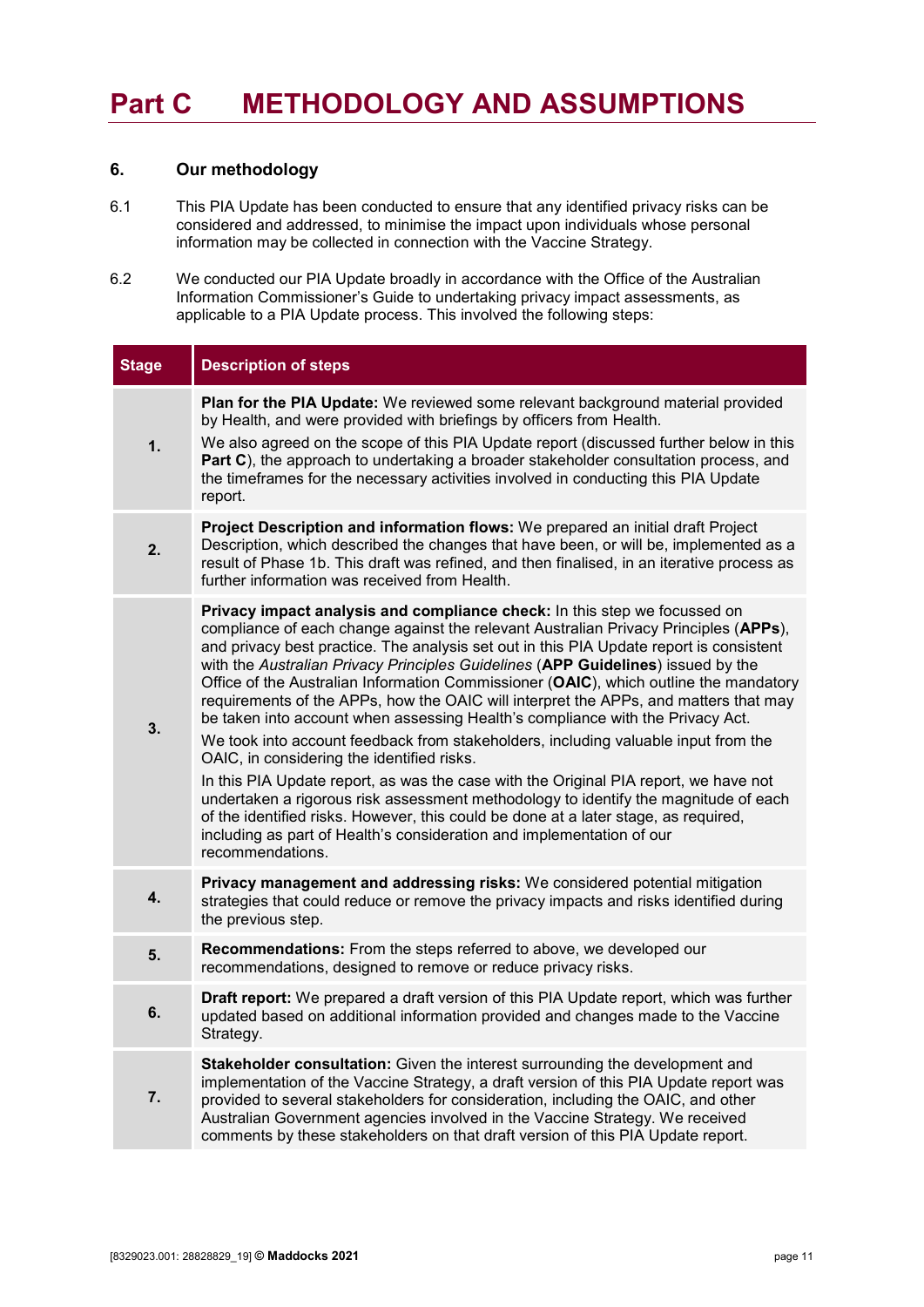- **8. Refinement of draft report of Privacy management and addressing risks:** We further refined our analysis and the potential mitigation strategies following feedback from Health and other stakeholders*.*
- **9. Report:** We finalised this PIA Update report.
- 6.3 We understand that Health will review this PIA Update report, in consultation with other stakeholders as required, and separately respond to our recommendations.
- <span id="page-11-0"></span>6.4 A glossary of defined terms and acronyms is at **[Part F](#page-49-0)** of this PIA Update report.

#### **7. Community expectations**

- 7.1 As with the Original PIA, in the PIA Update process, we have assessed risks based on our understanding of reasonable community expectations of privacy, including as indicated by research such as the *Australian Community Attitudes to Privacy Survey 2020* commissioned by the OAIC, which contains useful information regarding current community expectations (this was summarised in the Original PIA report).[3](#page-11-2)
- 7.2 We have had the benefit of taking part in stakeholder consultations, particularly with the OAIC, which has provided useful guidance on current community expectations of privacy.
- 7.3 We have also taken into account public reactions to the implementation of Phase 1a, and public announcements in relation to various comments about Phase 1b, including as reported by the general media.

#### <span id="page-11-1"></span>**8. Assumptions and qualifications**

- 8.1 This PIA Update report has been conducted from the perspective of Health, as the Commonwealth agency responsible for the implementation of the Vaccine Strategy, and not from the perspective of any other entity involved with the Vaccine Strategy (including the Australian Digital Health Agency (**ADHA**), or any State and Territory authorities).
- 8.2 As was the case with the Original PIA process, the implementation of the Vaccine Strategy has continued to develop during this PIA Update process (including through development of this PIA Update report). This has meant that it has been necessary to again conduct this PIA Update as a 'point in time' analysis for Phase 1b of the Vaccine Strategy, based on the factual information provided by Health as set out in **[Part E](#page-14-0) [Project Description and Privacy Analysis for Each Change]** of this PIA Update report (we have not independently verified that that factual information is correct or complete, and acknowledge that it may not remain up-to-date).
- 8.3 This PIA Update report is limited to considering Phase 1b of the Vaccine Strategy. While this PIA Update report references our understanding of some of the matters that are likely to be covered in later stages of the Vaccine Strategy, this PIA Update report does not analyse or make recommendations into those matters. We understand that Health intends to undertake further analysis in relation to later stages of the Vaccine Strategy, after the finalisation of this PIA Update.
- 8.4 This PIA Update report does not analyse or examine any Information Flows, or associated privacy risks or compliance issues, for Phase 1b that are not described in **[Part E](#page-14-0) [Project Description and Privacy Analysis for Each Change]** of this PIA Update report.

<span id="page-11-2"></span> <sup>3</sup> This survey was published in September 2020.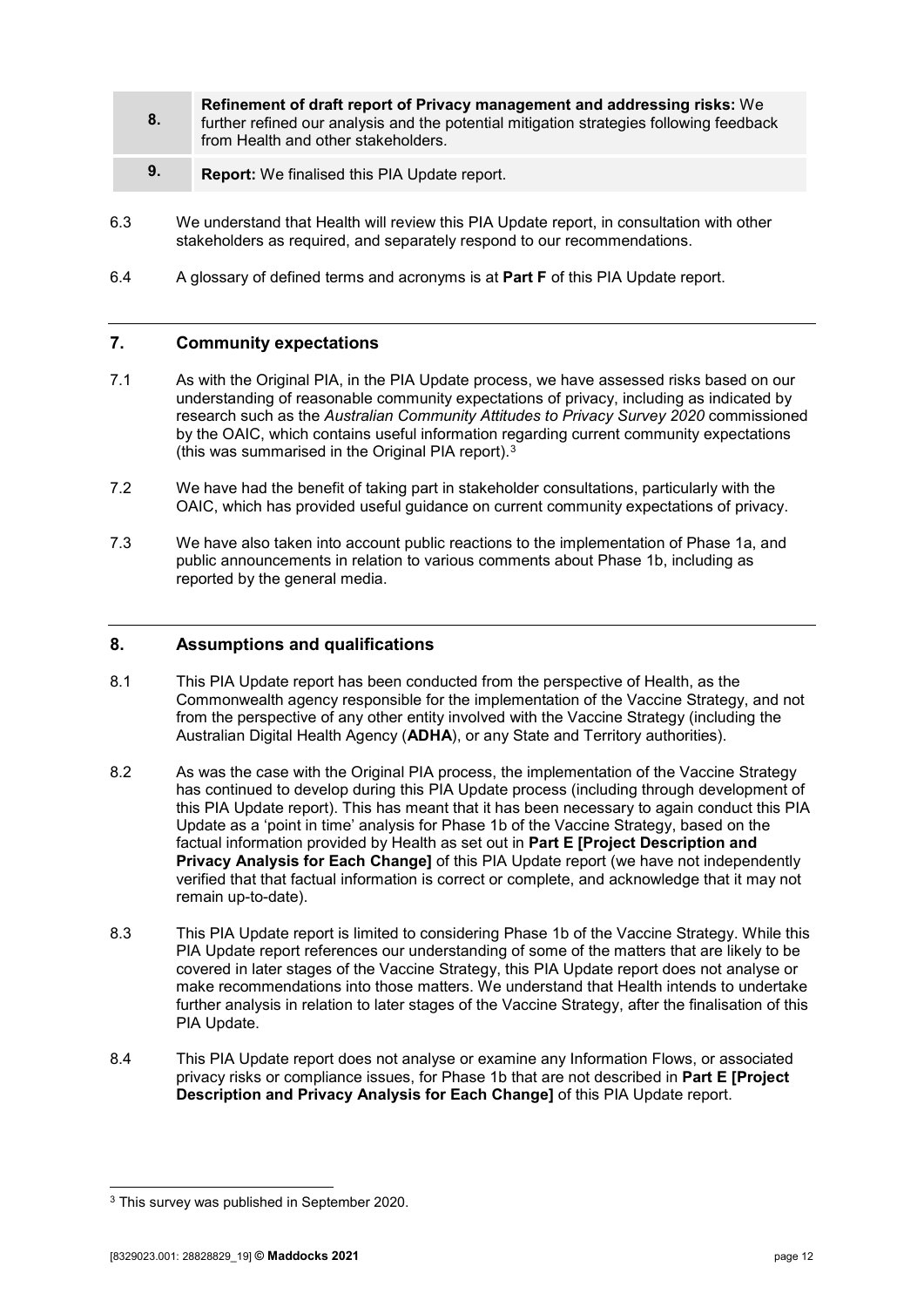#### <span id="page-12-1"></span><span id="page-12-0"></span>**9. Phase 1b of the Vaccine Strategy**

- 9.1 As discussed in the Original PIA report, as part of the Australian Government's response to the COVID-19 pandemic, Health is implementing the Vaccine Strategy, which aims to support access to, and delivery of, safe and effective COVID-19 vaccines for all persons in Australia, as soon as they are available. The Vaccine Strategy is supported by a policy released by Health, which describes the shared and separate responsibilities of the Australian, and State and Territory governments, as well as other key stakeholders, in developing and supporting the implementation of the Vaccine Strategy.
- 9.2 The Vaccine Strategy is being implemented in phases:
	- 9.2.1 **Phase 1a** this phase covers the initial rollout of a vaccine (a vaccine developed by Pfizer and also a vaccine developed by AstraZeneca) to certain high-priority populations, and the introduction of ICT systems and processes to support the COVID-19 vaccine rollout;
	- 9.2.2 **Phase 1b** this phase will cover the broader rollout of vaccines to additional populations, and the introduction of further ICT systems and processes (these are discussed in further detail below);
	- 9.2.3 **Phase 2a** this phase will cover additional populations or cohorts across Australia;
	- 9.2.4 **Phase 2b –** this phase will cover the rest of the adult population across Australia (including individuals who were eligible in previous phases but were not vaccinated); and
	- 9.2.5 **Phase 3** this phase will cover children, subject to further consideration.
- 9.3 As part of **Recommendation 1** in the Original PIA report, we recommended that Health continue to take a 'privacy-by-design' approach as the implementation of the Vaccine Strategy progresses.
- 9.4 As part of Health's implementation of this recommendation, Maddocks has been engaged by Health to undertake this PIA Update process in relation to Phase 1b of the Vaccine Strategy, to examine in detail:
	- 9.4.1 the impact of changes to the information flows for the Vaccine Strategy as identified in the Original PIA report:
	- 9.4.2 any additional or changed analysis which is now required as a result of changes in information flows; and
	- 9.4.3 any new privacy risks arising out of the changes, and any recommended mitigation strategies to address those risks.
- <span id="page-12-2"></span>9.5 Phase 1b will differ from Phase 1a in the following ways:
	- 9.5.1 who is eligible to receive, and who is authorised to administer, the COVID-19 vaccine will be expanded; and
	- 9.5.2 several new ICT components will be introduced, including:
		- (a) a 'Register your Interest' (**RYI**) solution;
		- (b) a COVID-19 Vaccine Administrative System (**CVAS**);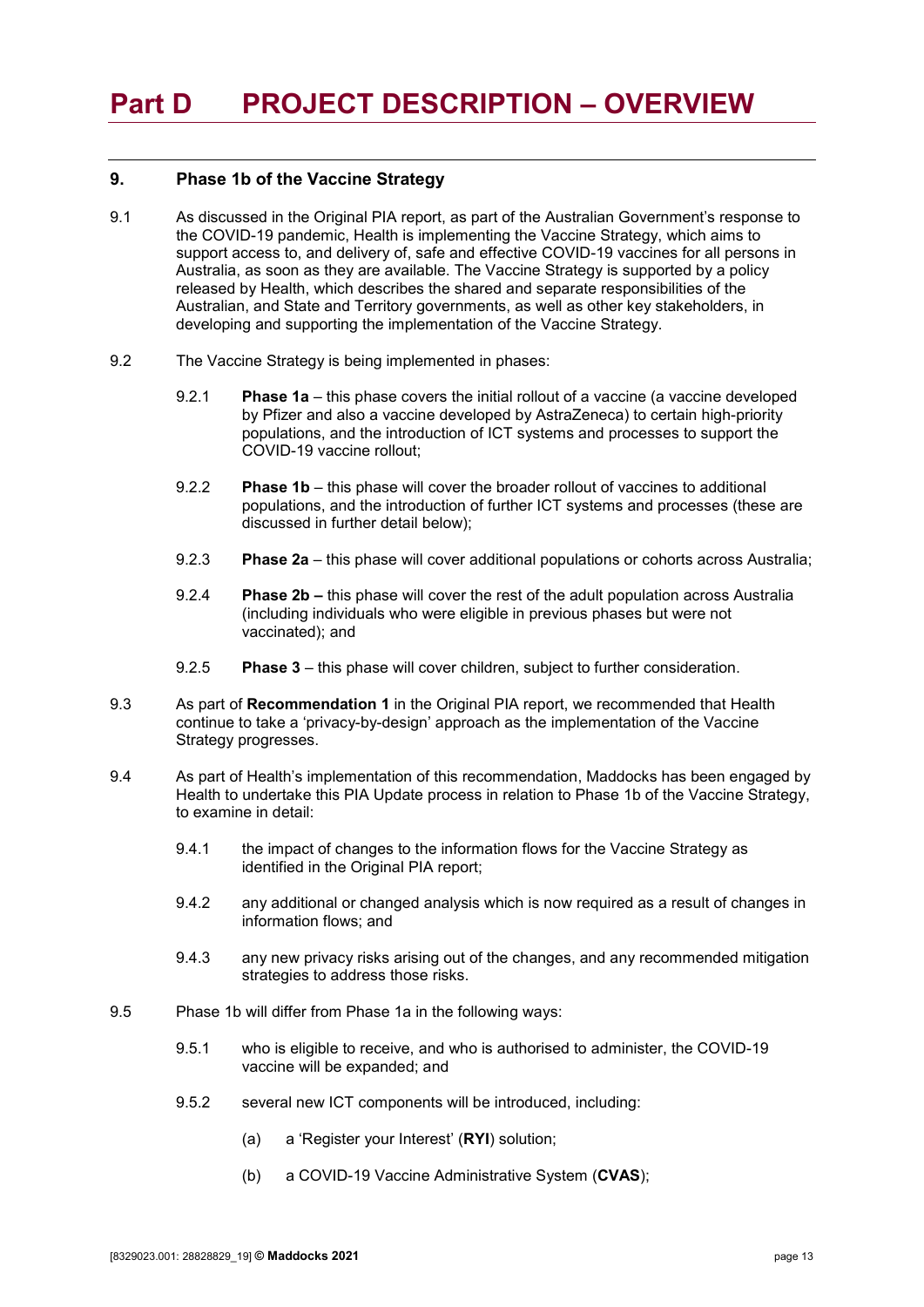- (c) a Commonwealth-procured Booking Platform (**BP**); and
- (d) a Clinician Vaccine Integrated Platform (**CVIP**).
- 9.6 The ICT systems specified in paragraph [9.5](#page-12-2) of this **[Part D](#page-12-0)**, together with ICT systems provided by HealthDirect Australia (**HealthDirect**) – the Eligibility Checker[4,](#page-13-2) and the Vaccine Clinic Finder (which provides individuals with the ability to find a Vaccine Provider if they are eligible in accordance with the Eligibility Checker), are referred to as the COVID-19 Vaccine Information and Location Service (**VILS**).

#### <span id="page-13-0"></span>**10. Structure of [Part E](#page-14-0) [Project Description and Privacy Analysis for Each Change]**

- <span id="page-13-1"></span>10.1 We have analysed each of the changes identified in paragraph [9.5](#page-12-2) of this **[Part D](#page-12-0)** in separate sections below, including for each new ICT component. In each section, we have:
	- 10.1.1 provided further information on the change (by way of a "Project Description" for each change);
	- 10.1.2 considered the privacy impacts of the change, given the requirements of the Privacy Act (the APPs), including identifying any privacy risks or concerns; and
	- 10.1.3 made recommendations that are designed to:
		- (a) address the risks identified as part of our considerations described in paragraph [10.1.2](#page-13-1) of this **[Part D](#page-12-0)**;
		- (b) further enhance privacy protections for individuals; and/or
		- (c) further strengthen compliance with the Privacy Act (including the APPs).
- 10.2 The analysis below does not address those elements of the APPs which reflect Health's broader compliance obligations, but only considers those elements that specifically relate to the changes specified in paragraph [9.5](#page-12-2) of this **[Part D](#page-12-0)**.
- 10.3 Details of the text of the APPs is set out in the Original PIA report, and we have not replicated this information in this PIA Update report. However, the APPs can be found [here.](https://www.legislation.gov.au/Details/C2021C00139)

<span id="page-13-2"></span> <sup>4</sup> The Eligibility Checker is available at: [https://covid-vaccine.healthdirect.gov.au/eligibility,](https://covid-vaccine.healthdirect.gov.au/eligibility) but is not part of the ICT systems examined by this PIA Update (we understand that no personal information is collected by this tool).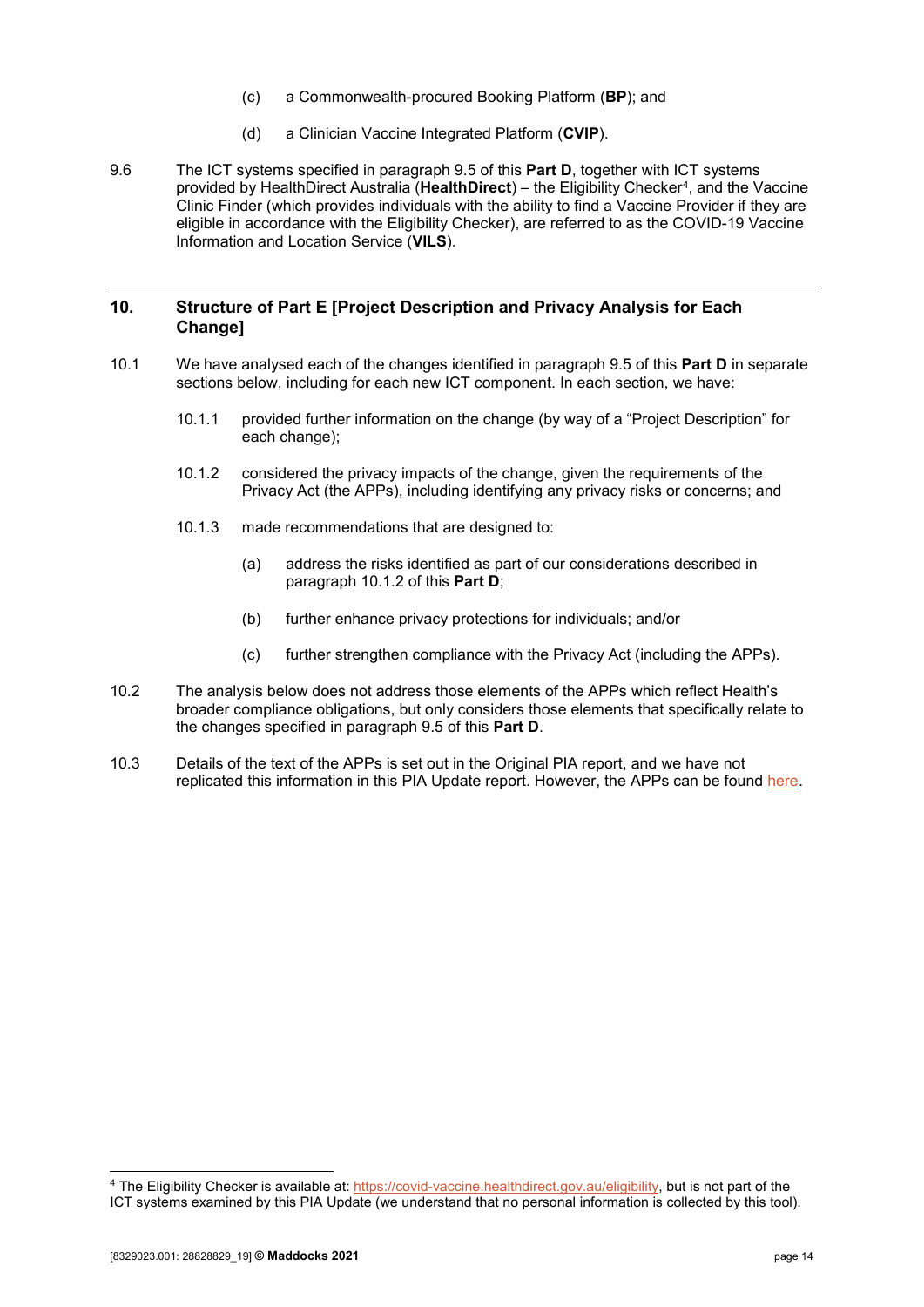# <span id="page-14-0"></span>**Part E PROJECT DESCRIPTION AND PRIVACY ANALYSIS FOR EACH CHANGE**

## <span id="page-14-1"></span>**Section A Expansion of eligibility to receive and to administer a COVID-19 vaccine**

### <span id="page-14-2"></span>**11. Project Description**

- 11.1 As part of Phase 1b of the Vaccine Strategy, we understand that additional population groups will be eligible to make an appointment to receive the COVID-19 vaccine.[5](#page-14-3) These include the following:
	- 11.1.1 healthcare workers currently employed and not included in Phase 1a, including in hospitals, general practices, pharmacists, allied health, and other healthcare services in the community;
	- 11.1.2 household contacts of quarantine and border workers;
	- 11.1.3 critical and high risk workers currently employed, including in defence, police, fire, emergency services and meat processing industries;
	- 11.1.4 people 70 years and over;
	- 11.1.5 Aboriginal and Torres Strait Islander people aged 55 years and over; and
	- 11.1.6 people with a an underlying (specified) medical condition (which means they are at an increased risk of severe disease), including people with a disability.
- 11.2 Health expects approximately 14.8 million doses of COVID-19 vaccines will be administered during Phase 1b.
- 11.3 In addition, as part of Phase 1b, the entities that may be Vaccine Providers will expand from those delivering vaccines in Phase 1a, to also include General Practitioners (**GPs**), GP-led Respiratory Clinics (**GPRCs**) and Aboriginal Community Controlled Health Services (**ACCHSs**).
- 11.4 We understand that due to the numbers of GPs, GPRC clinics and ACCHSs that will become Vaccine Providers from Phase 1b onwards, Health has staggered their onboarding into weekly tranches, also known as 'Vaccine Provider cohorts'. Therefore, though Phase 1b vaccinations commence on 22 March 2021, more GP, GPRC and ACCHS Vaccine Providers will come on board following that date.

<span id="page-14-3"></span>5 Further information on this is available at:

[https://www.health.gov.au/sites/default/files/documents/2021/03/priority-groups-for-covid-19-vaccination-program](https://www.health.gov.au/sites/default/files/documents/2021/03/priority-groups-for-covid-19-vaccination-program-phase-1b_1.pdf)[phase-1b\\_1.pdf.](https://www.health.gov.au/sites/default/files/documents/2021/03/priority-groups-for-covid-19-vaccination-program-phase-1b_1.pdf)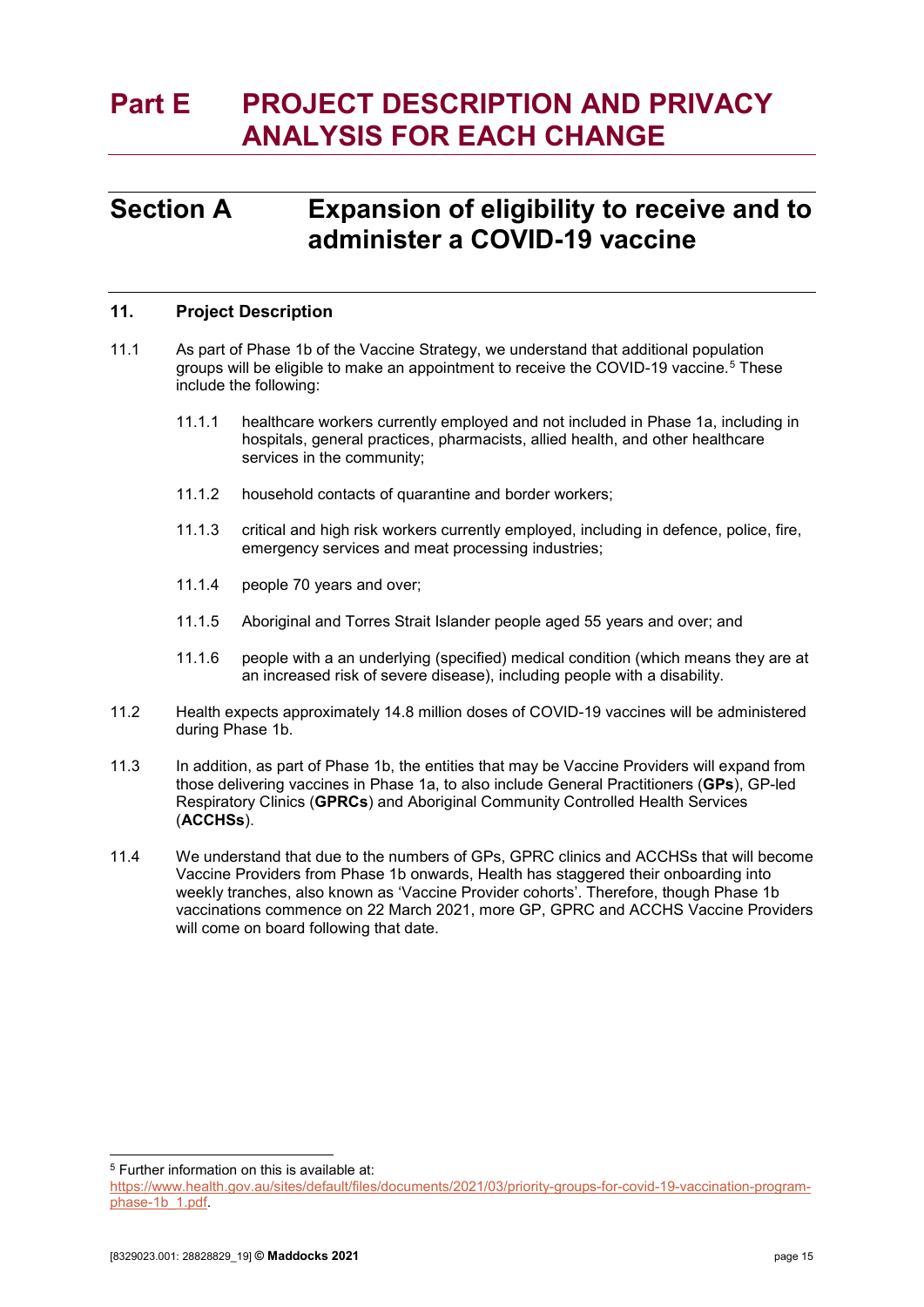## <span id="page-15-0"></span>**12. Privacy impact analysis and compliance**

#### *Increased numbers of Patients and Vaccine Providers*

- 12.1 In Phase 1b:
	- 12.1.1 there will be significantly greater number of Patients whose personal information, including sensitive information, will be handled; and
	- 12.1.2 there will be a significantly increased number of Vaccine Providers:
		- (a) who will be handling personal information about Patients; and
		- (b) whose Provider Personnel may have their information handled in connection with Phase 1b.
- 12.2 The sheer numbers involved mean that the privacy risks identified in the Original PIA will necessarily increase, as more personal information about more individuals becomes affected. This highlights the importance of implementing the mitigation strategies we identified in the Original PIA report. We consider that implementation of the recommendations in the Original PIA report in relation to Phase 1a will greatly assist in reducing the likelihood and impact of the privacy risks during Phase 1b. Accordingly, we **recommend** that Health continue to work to implement the recommendations of the Original PIA report, as Health indicated it would do in its responses to those recommendations, during Phase 1b (**[Recommendation 1](#page-5-1)**).
- <span id="page-15-1"></span>12.3 In particular, we highlight the importance of Health ensuring that:
	- 12.3.1 there is open and transparent communication about how personal information will be handled in connection with the Vaccine Strategy (**Recommendation 2** of the Original PIA report);
	- 12.3.2 the contractual or other administrative arrangements with Health's Partners and other third parties impose suitable privacy obligations, including in relation to the protection and security of personal information (**Recommendations 4 and 5** of the Original PIA report); and
	- 12.3.3 Vaccine Providers are appropriately trained, and provided with suitable guidance, about their privacy obligations (**Recommendations 2 and 3** of the Original PIA report).

#### *New types of Vaccine Providers*

- 12.4 We also note that GP practices, GPRCs and ACCHSs will now be able to be Vaccine Providers. GPs are medically trained professionals, subject to professional and regulatory obligations, and GPRCs are entities that are already subject to robust contractual obligations with the Commonwealth in relation to the COVID-19 testing of Patients and the administration of the COVID-19 vaccine (including requirements to comply with the Privacy Act). In addition, ACCHSs are incorporated Aboriginal organisations initiated by and based in local Aboriginal communities, and they deliver a holistic and culturally appropriate health service to the community. We understand that ACCHSs are existing healthcare providers, with staff members also subject to professional obligations.
- 12.5 As such, Health should be able to expect that these entity types will be used to dealing with the full range of individual Patients who may wish to receive a COVID-19 vaccine in Phase 1b, and also will be knowledgeable about the importance of protecting Patients' privacy.
- 12.6 Nevertheless, implementation of the measures recommended in the Original PIA report (as described in paragraph [12.3](#page-15-1) above) will provide further protections to support the appropriate handling of personal information by these new types of Vaccine Providers.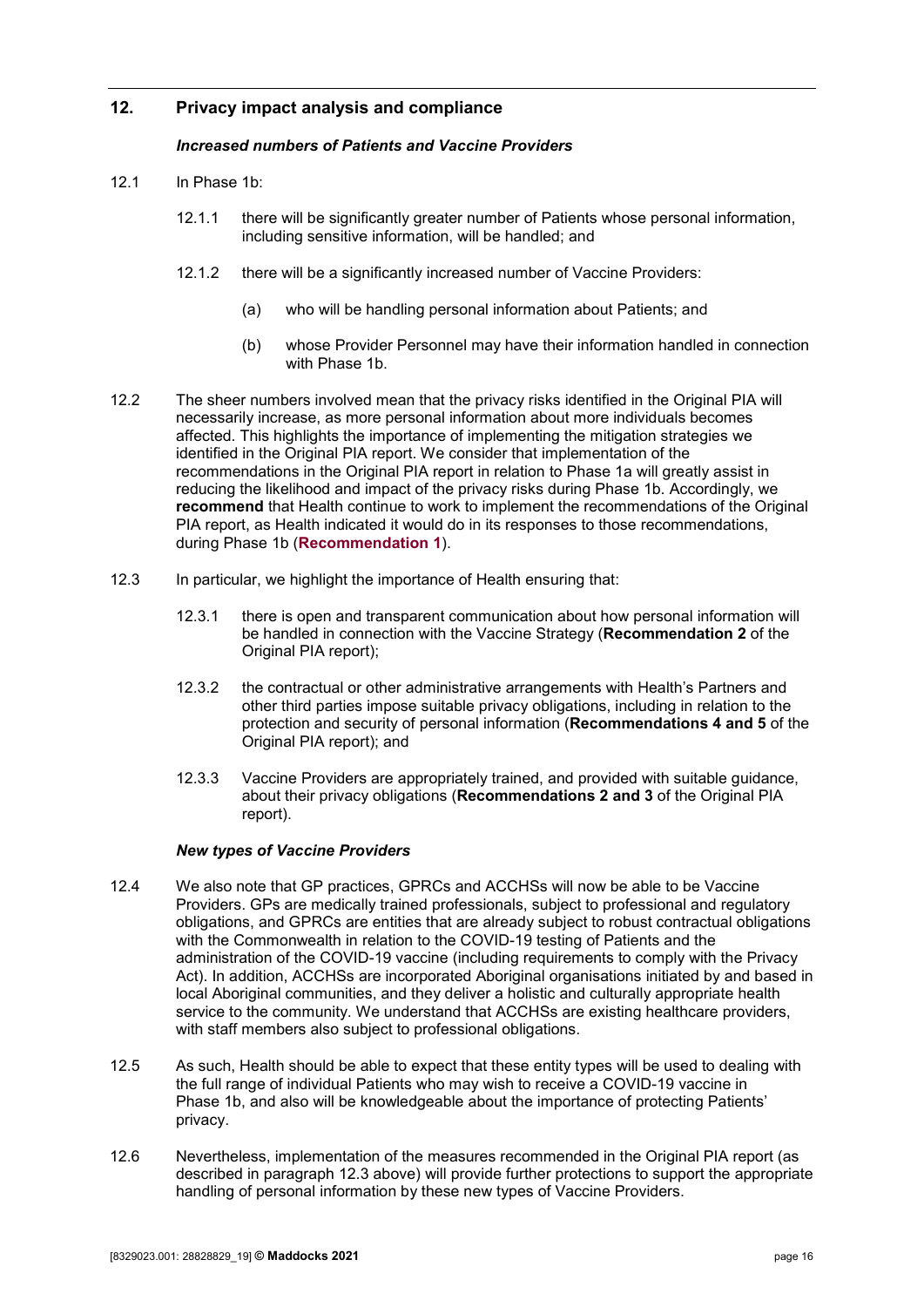- 12.7 In addition, during Phase 1a, there were no Vaccine Providers that operated their business as a sole trader. Given the nature of general practice, we anticipate that there will be few, if any, GPs who will be Vaccine Providers operating as sole traders. However, for any such Vaccine Providers, information that is about the Vaccine Provider or its business may be personal information about the individual who is operating the business.
- 12.8 In Phase 1b, it will therefore be important to ensure that Privacy Notices are drafted to take account of this fact, and we note that the Privacy Notices referenced in this PIA Update report which are directed to the personnel of Vaccine Providers do this.

#### *New categories of Patients*

- 12.9 In addition, we note that some of the population cohorts that will receive vaccines in Phase 1b are more likely to include individuals who are particularly vulnerable, and may need additional supports to ensure they are able to understand how their personal information will be handled (and provide consent where applicable). This includes, for example, elderly Patients and those with an underlying medical condition (including a disability), which we understand includes 16 and 17 year old individuals who meet eligibility criteria as part of this cohort.
- 12.10 We understand that some of these new ICT components and associated privacy notices will be displayed or provided in English only, whilst others will be translated into up to nine languages. We **recommend** that Health consider implementing, as soon as possible, additional measures designed to ensure that all Australians receiving vaccines or otherwise involved in Phase 1b are able to fully understand how their personal information will be handled. This may include:
	- 12.10.1 including functionality so that information on all of the new ICT components and in the associated privacy notices can be displayed or provided in other languages; and/or
	- 12.10.2 making interpreting services freely available.

#### (**[Recommendation 2](#page-5-2)**)

#### *Collection of personal information from Patients aged 16 and 17*

- 12.11 We note that in Phase 1b there may be some Patients who are under 18 years of age, for example if they have a serious medical condition, have a disability, or work in one of the nominated industries.
- 12.12 Health intends that children aged 15 years or younger will only become eligible in Phase 3 (regardless of whether they meet other eligibility criteria for other Phases of the Vaccine Strategy), as the COVID-19 vaccines are not yet approved for individuals aged under 16 years. These individuals will not be permitted to use automated processes such as the Register Your Interest solution.
- 12.13 However, Health considered (in parallel with this PIA Update process) whether older children aged 16 or 17 years should be able to access and use the BP to obtain an appointment for vaccination in their own right, or whether another coordinated method of making a booking should be implemented for these individuals.
- 12.14 Stakeholders, particularly the OAIC, stressed the importance of protecting the privacy of young individuals, and noted that some individuals who are 16 or 17 are likely to have the capacity to provide valid consent, but others may not have that capacity and would therefore require a parent or guardian to provide that consent on their behalf.
- 12.15 As the numbers of individuals in this age bracket may not be very large for Phase 1b (there will be greater numbers of Patients under 18 during the implementation of Phase 2), we understand that Health has decided that any Patients who are under 18 will not be able to use automated processes such as the BP to make an appointment, and is currently developing a tailored pathway for these Patients instead.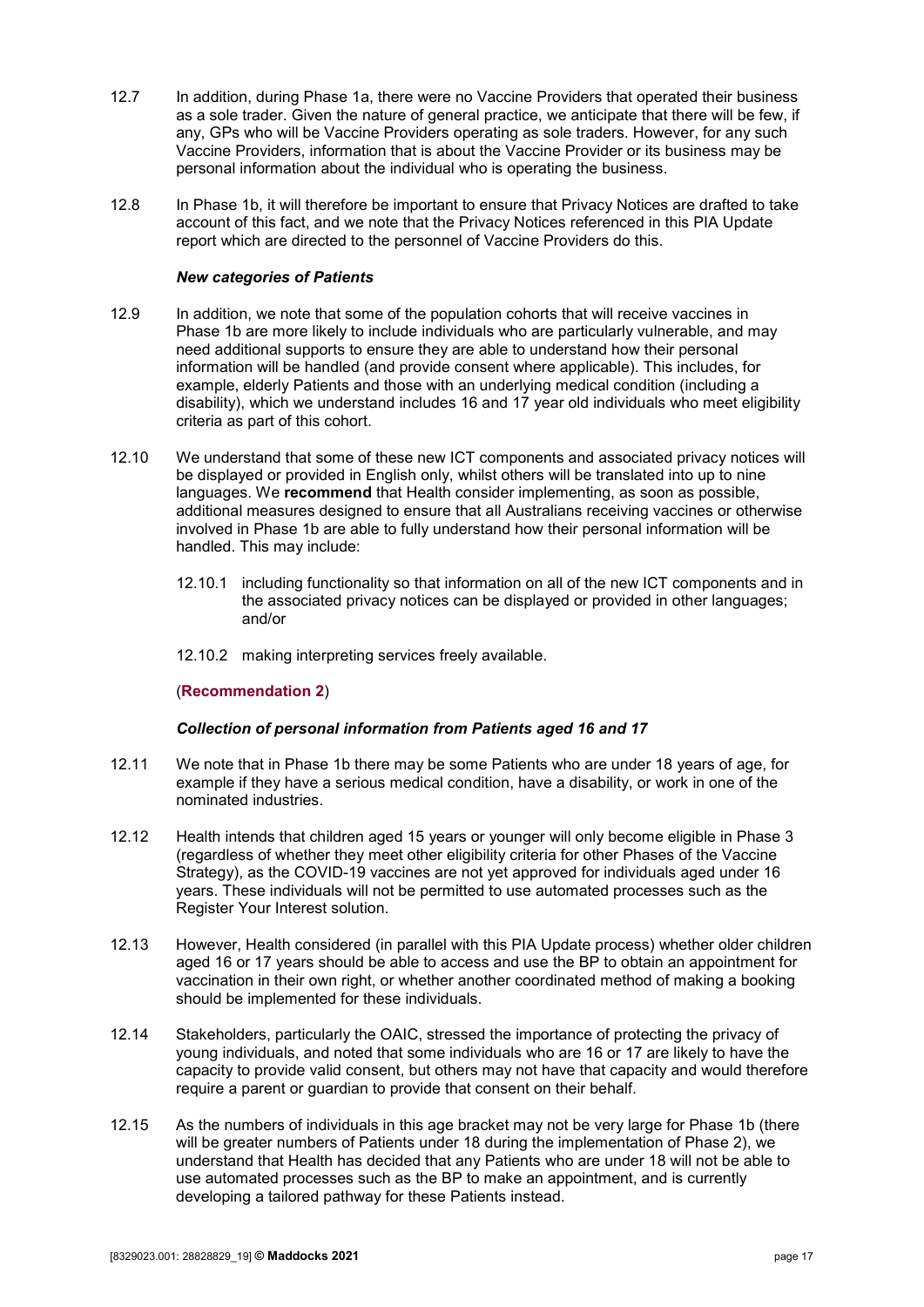- 12.16 As part of developing this tailored pathway, we suggest that Health should consider, as soon as possible but certainly in time for the implementation of Phase 2a:
	- 12.16.1 developing tailored communication and explanatory materials for this age bracket, to ensure that older children who are Patients are able to understand and communicate valid consent<sup>6</sup>; and
	- 12.16.2 implementing alternative processes that are specifically designed for Patients under the age of 18, such as tailored booking services which will provide an opportunity to assess capacity and to provide targeted information (see **[Recommendation 2](#page-5-2)**).

<span id="page-17-0"></span> <sup>6</sup> Health may wish to consider other tailored communications or approaches that have, or are being, considered or developed for older children (such as for the My Health Records system).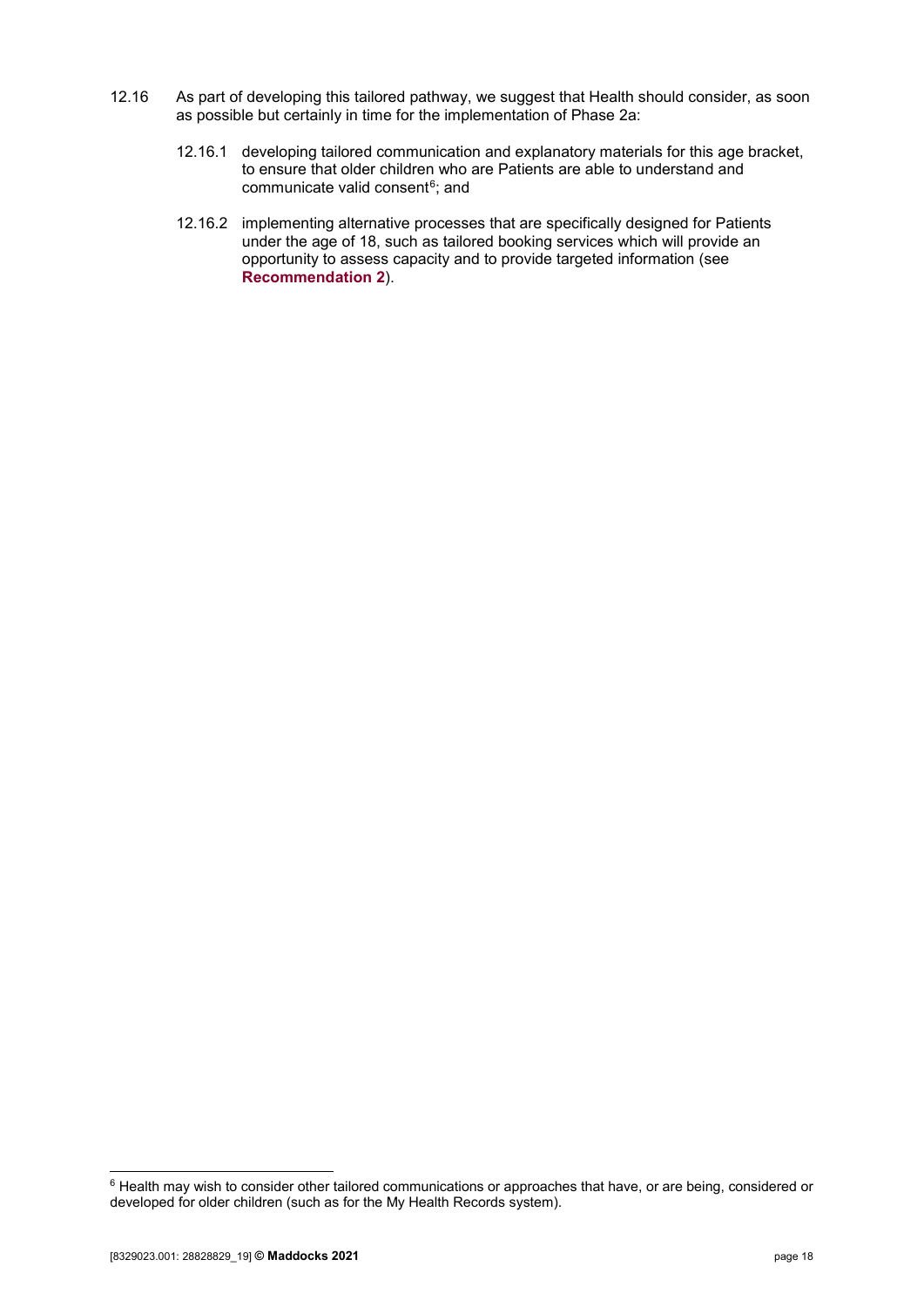# <span id="page-18-0"></span>**Section B Introduction of the COVID-19 Vaccine Administrative System (CVAS)**

## <span id="page-18-1"></span>**13. Project Description**

- 13.1 The COVID-19 Vaccine Administrative System (**CVAS**) is a digital vaccine ordering and inventory management system, based on Health's existing Vaccine Administrative System (**VAS**).[7](#page-18-2) We understand that the CVAS:
	- 13.1.1 will increase the scale and speed of the logistics involved with the roll-out of the COVID-19 vaccines;
	- 13.1.2 is the central mechanism for onboarding entities to become Vaccine Providers as part of the COVID-19 vaccine rollout (and we understand that only Vaccine Providers that have been onboarded to CVAS will be able to receive supplies of the COVID-19 vaccines (unless they became Vaccine Providers as part of Phase 1a of the Vaccine Strategy, i.e. hospital hubs or jurisdictional sites)); and
	- 13.1.3 will serve as a checkpoint for Vaccine Providers to identify, when they register their vaccination site, if they do not have an existing online booking platform and if they wish to use the BP (see further discussion of the BP in **[Section D](#page-34-0)**).
- 13.2 The CVAS will be used by Vaccine Providers, but not by Patients or any other members of the public.

#### *Before onboarding of Vaccine Provider*

- <span id="page-18-5"></span>13.3 To onboard Vaccine Providers to the CVAS, we understand that the following has occurred:
	- 13.3.1 As part of the expression of interest (**EOI**) process<sup>[8](#page-18-3)</sup> to engage GPs as Vaccine Providers for Phase 1b of the Vaccine Strategy, Vaccine Providers were requested to provide certain information to Health (for consideration by Health and Primary Health Networks (**PHNs**)), including:
		- (a) the name of the legal entity, and the trading/business name;
		- (b) the ACN/ABN (as applicable);
		- (c) the registered address or address of principal place of business;
		- (d) the shipping address (if different to the registered address or address of principal place of business);
		- (e) the name, position title, and contact details (such as email address and telephone number) of a contact person or persons (we understand these personnel have been nominated as the primary contacts and potentially, secondary contacts for the delivery of vaccines and related products to the Vaccine Provider) (**Delivery Contact**)[9;](#page-18-4)

<span id="page-18-2"></span> <sup>7</sup> The VAS is Health's existing system for procuring and distributing vaccines to States and Territories, and facilitating management of supply chains for all vaccines procured by the Commonwealth under the National Immunisation Program (**NIP**) including forecast, order, delivery and financial management as well as reporting national vaccine procurement and distribution to State and Territory health departments.

<span id="page-18-3"></span><sup>&</sup>lt;sup>8</sup> We have only considered this process to the extent that the EOI Information flows into the CVAS and other systems discussed in this PIA Update.

<span id="page-18-4"></span><sup>&</sup>lt;sup>9</sup> This contact is referred to as the 'Distribution Contact' in the CVAS Privacy Notice.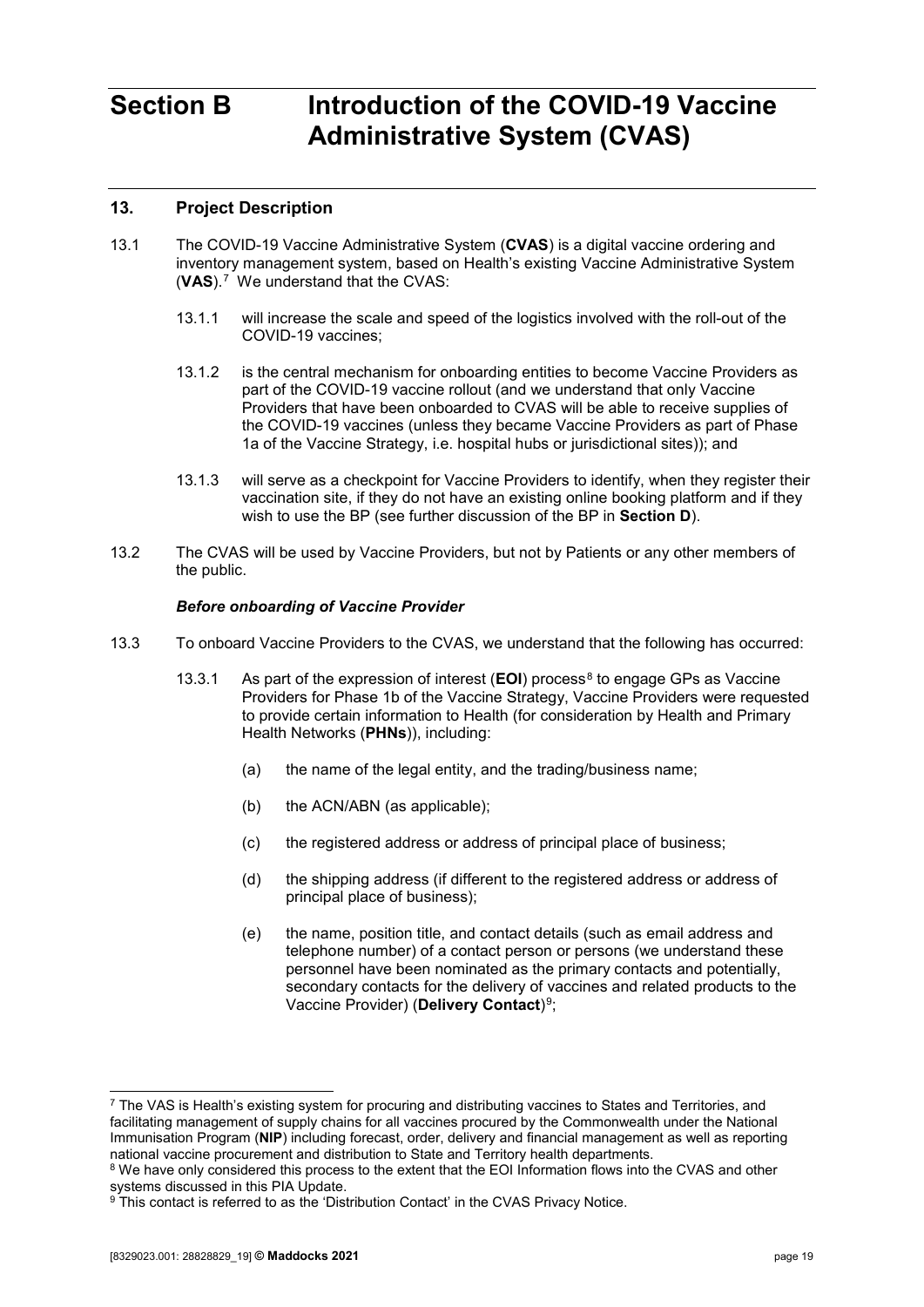- (f) the name and email address of a 'Notice Representative' (**Notice Contact**) (which we understand will be the contact for general notices to the Vaccine Provider); and
- (g) the number of full-time equivalent GPs available at that site.

(together, **EOI Information**).

- 13.3.2 We understand that there was also a request for information process to determine suitable GPRCs and ACCHSs that will also be Vaccine Providers. The GPRCs are already providing COVID-19 testing services under a contractual arrangement with Health, and Health worked closely with the National Aboriginal Community Controlled Health Organisation (NACCHO) to conduct the request for information process with ACCHSs. We have assumed that Health collected, or already held, information equivalent to the information described for GPs in paragraph [13.3.1](#page-18-5) above. In this PIA, this previously collected information about GPRCs and ACCHSs is also 'EOI Information'.
- 13.3.3 We understand that Health, in conjunction with PHNs,[10](#page-19-0) has determined which Vaccine Providers are eligible to administer COVID-19 vaccines for Phase 1b, and through the relevant PHN, an email was sent to the Vaccine Provider's email address provided as part of the EOI Information with onboarding documents for the CVAS that included the Vaccine Provider's 'Cohort Registration Code', and a unique URL to access the CVAS.
- 13.3.4 Once the Vaccine Provider's cohort is ready to be onboarded to the CVAS, Health will send another email to the Vaccine Provider with the Vaccine Provider's specific 'Site Registration Code'.
- 13.3.5 Key information from the EOI process, such as site capacity for vaccine storage and site details (e.g. site address) were pre-loaded into the CVAS ahead of Vaccine Providers being onboarded to the CVAS.
- 13.3.6 In addition, to prepare for onboarding Vaccine Providers to the CVAS, the relevant identifier for the Vaccine Provider (as specified below) was pre-loaded into the CVAS from the EDW:
	- (a) for Vaccine Providers that are not GP clinics<sup>11</sup>, this is  $-$  their AIR provider number; and
	- (b) for Vaccine Providers that are GP clinics, this is a unique identifier (**Site Identifier**) generated by Health's EDW, which is created by combining the GP clinic's Practice Incentives Program (**PIP**) number with their PIP Location  $ID<sup>12</sup>$  $ID<sup>12</sup>$  $ID<sup>12</sup>$ .
- 13.3.7 We understand that when a Vaccine Provider creates an account in CVAS, they are required to confirm their site shipping address, which is used to match the relevant identifier for the Vaccine Provider (i.e. either the AIR provider number of the Site Identifier) to the Vaccine Provider.

#### *Vaccine Provider registers account in CVAS*

13.4 To onboard and use the CVAS, Vaccine Providers will need to register an account to use the CVAS to place orders for a vaccine, as follows:

<span id="page-19-0"></span><sup>&</sup>lt;sup>10</sup> We note that the EOI form clearly indicated that EOI Information would be held and used by both Health and PHNs.

<span id="page-19-2"></span><span id="page-19-1"></span><sup>&</sup>lt;sup>11</sup> We note that these entities are already Vaccine Providers under Phase 1a.<br><sup>12</sup> We understand that the Site Identifier generated by combining a Vaccine Provider's PIP number and PIP Location ID is a site-specific identifier and cannot be used to identify a relevant Vaccine Provider, even if the Vaccine Provider is a sole trader (e.g. a sole practitioner).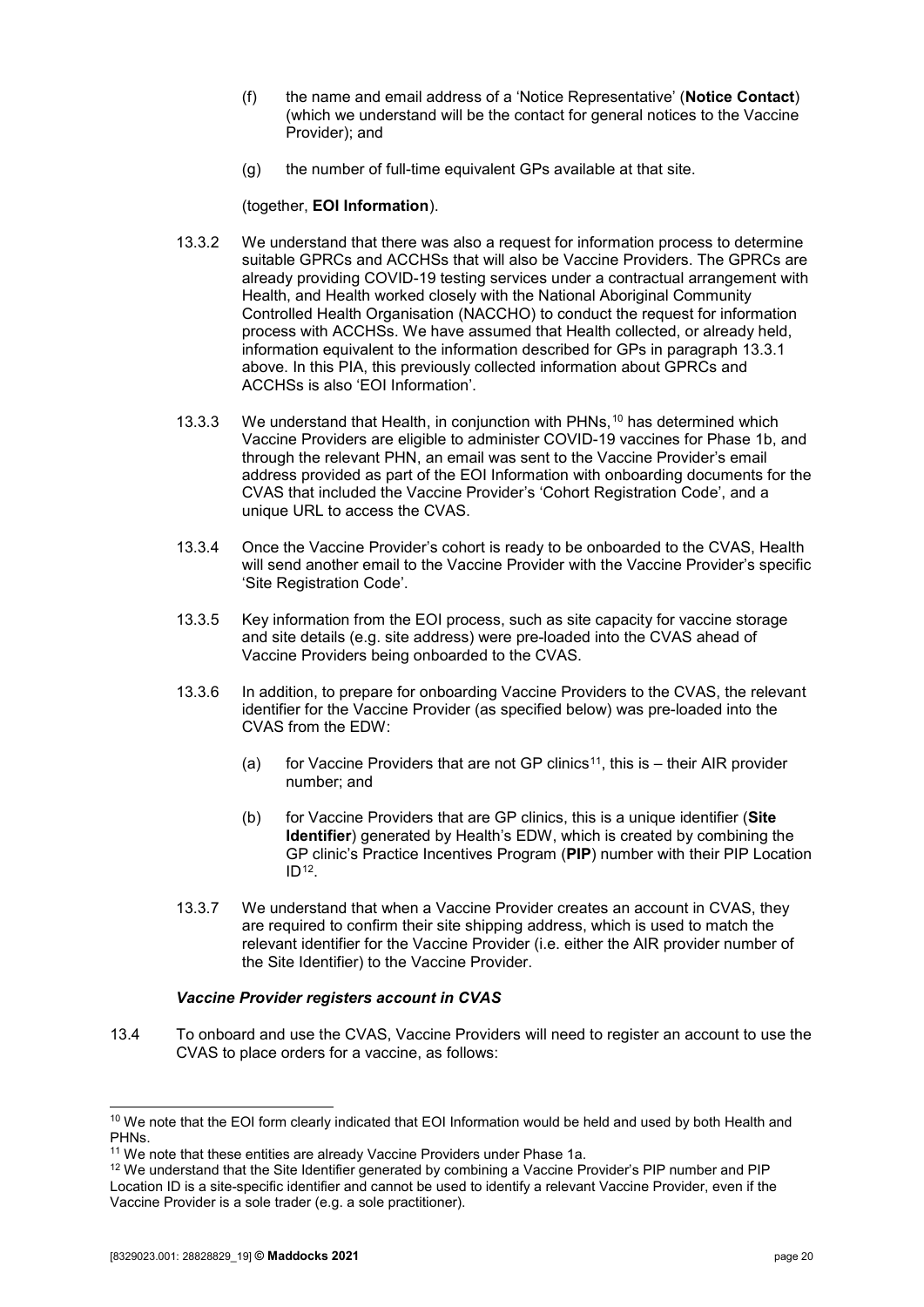- 13.4.1 Vaccine Providers will register an account for their site (the CVAS operates on there being an account for each site at which a vaccine can be administered, as opposed to needing an account for each Vaccine Provider or Vaccinator), and will be onboarded onto the CVAS.
- 13.4.2 Vaccine Providers are able to register an account for their site in the CVAS by using the unique URL and inputting both the 'Site Registration Code' and the 'Cohort Registration Code). The Vaccine Provider will then need to review and confirm some EOI Information (such as their site address and details of their Delivery Contacts). At this point, they may update the details of their Delivery Contacts (such as their names and contact details). We understand this information may be used by the Delivery Partners upon delivering vaccines to the Vaccine Provider.
- 13.4.3 At this stage, Vaccine Providers will be asked whether they have an existing online booking platform, and if they enter yes, they will be requested to specify the booking platform.
- 13.4.4 For completeness, we understand that in the future, Vaccine Providers will be requested to enter their specific booking platform URL if they have an existing online booking platform.[13](#page-20-0)
- 13.4.5 We also understand that in the future, to register their account, Vaccine Providers will then be asked to provide public facing contact details and information for inclusion in the Vaccine Clinic Finder (see further discussion of this system in paragraph [17.8](#page-34-2) of **[Section D](#page-34-0)**). We understand that this information may include information about the clinic (such as the clinic's classification, name and contact details), and the clinic's opening hours.[14](#page-20-1)

#### *After Vaccine Provider has been onboarded to, and uses, the CVAS*

- 13.5 We understand that Vaccine Providers will be prompted to complete a 'Site Readiness Checklist and Declaration' when they log in to the CVAS for the first time. They will be required to confirm site information (including the clinic name, site address, and organisation responsible for the site) and to enter the name and role or title of the signatory to the declaration.
- 13.6 We understand that when using the CVAS, Vaccine Providers may enter identifying information as follows:
	- 13.6.1 When creating a new order, the name and position of the Vaccine Provider's Delivery Contact who will take receipt of the order may be entered.
	- 13.6.2 When confirming the Vaccine Provider's acceptance of a vaccine delivery, Vaccine Providers must provide:
		- (a) the name of the delivery person (if known) and the delivery company (i.e. the Logistics and Distribution Partner); and
		- (b) the name, position and phone number of the Delivery Contact who will take receipt of the order.
	- 13.6.3 When reporting a wastage incident that involves 5 or more vials at one time, Vaccine Providers must provide the name, position and phone number of the person submitting the report.

<span id="page-20-0"></span><sup>&</sup>lt;sup>13</sup> As this has not occurred as at the date of analysis of this PIA Update report, we have not considered this as part of this PIA Update process.<br><sup>14</sup> As this has not occurred as at the date of analysis of this PIA Update report, we have not considered this as

<span id="page-20-1"></span>part of this PIA Update process.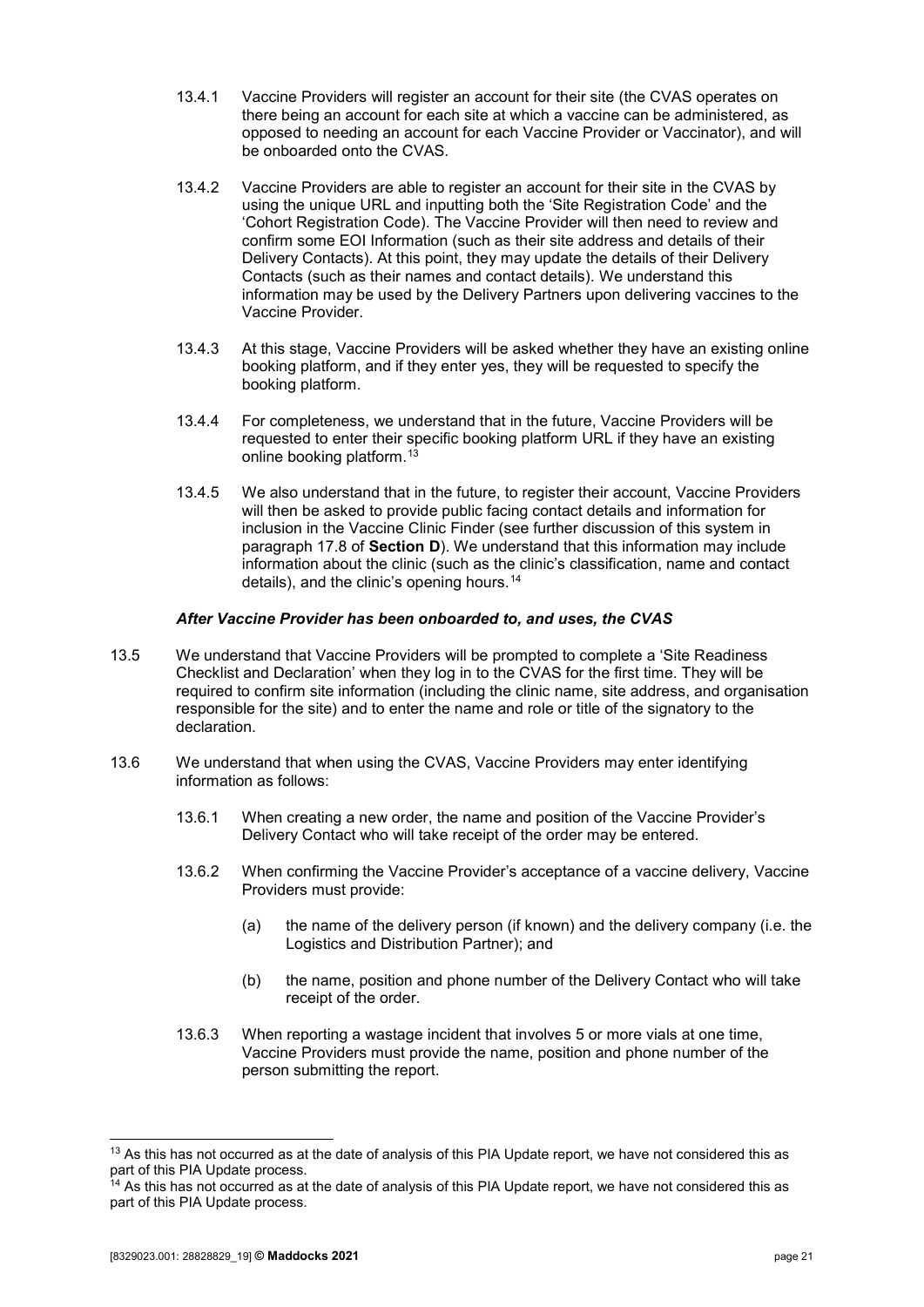13.6.4 When reporting weekly stock levels and usage and wastage, Vaccine Providers must provide the name, position and phone number of the person submitting the report.

#### *General information related to the CVAS*

- 13.7 A link to a Privacy Notice (a document titled *Privacy notice for COVID-19 vaccination providers using our ordering and inventory management system*) is displayed to users when entering information for a Vaccine Provider. We understand that the relevant Delivery Contact's information (together with details of the vaccines ordered) is extracted by Accenture (as the Data Partner, under the Data Partner Contract) from the CVAS, which is temporarily stored on an Accenture personnel's laptop. We understand that Accenture then sends this information via email to Health, which in turn sends via an encrypted email this information to the Logistics and Distribution Partners (Linfox and DHL), who have the required decryption key.
- 13.8 We understand that Accenture (as the Data Partner) extracts this information in two separate processes, one related to deliveries by DHL and one related to deliveries by Linfox, and we also understand that the Accenture personnel deletes this information from their laptop after 1-2 days (it is retained for this period in case there are any questions about the order for vaccines during that time).
- 13.9 We also understand that this is intended to be a temporary measure only and that, in the future, Health intends on implementing system-to-system integration, that will allow for order information to be directly transferred from the CVAS to the Logistics and Distribution Partners' systems (so this information will not need to be sent via email).
- 13.10 The CVAS uses a solution built by the Data Partner under its Partner Contract, hosted on cloud services provided by Salesforce.
- 13.11 We understand that:
	- 13.11.1 the CVAS will receive information from the EDW as discussed above (but information will not flow from the CVAS to the EDW); and
	- 13.11.2 some information in the CVAS is transferred to the Vaccine Data Solution (**VDS**). We understand that currently extracts of vaccine orders are transferred from the CVAS to the VDS (which include AIR provider numbers and Site Identifiers, and details relating to the order), however Health does not intend that any personal information about individuals such as contact names or contact details will be transferred.

### <span id="page-21-0"></span>**14. Privacy impact analysis and compliance**

- 14.1 The introduction of the CVAS will mean that:
	- 14.1.1 Health will **use** personal information already collected about Vaccine Providers and their Provider Personnel (including through the EOI processes for GPs and ACCHSs, and the existing contractual relationships with GPRCs) to:
		- (a) create and populate an account for the Vaccine Provider in CVAS;
		- (b) determine the relevant AIR provider number, or establish a random Site Identifier, for the Vaccine Provider (including using the Vaccine Provider's PIP number and PIP Location ID);
		- (c) otherwise contact the Notice Contact to administer the CVAS, or the Delivery Contacts if needed in connection with the implementation of the Vaccine Strategy; and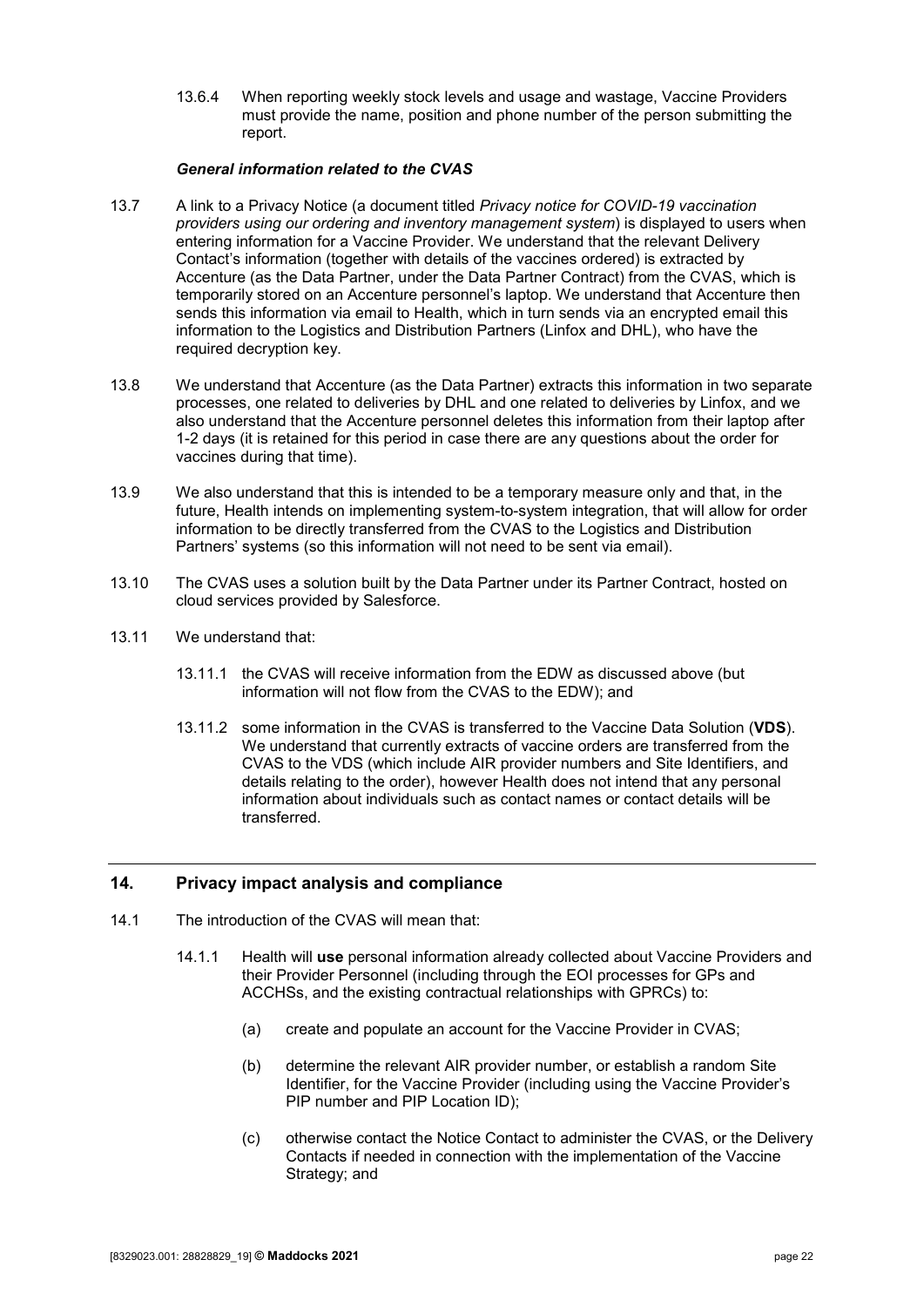- (d) operate the CVAS (by allowing Vaccine Providers to order COVID-19 vaccines);
- 14.1.2 Health may **collect** additional personal information in the CVAS:
	- (a) if the Notice Contact enters further personal information into the CVAS (e.g. about a new Delivery Contact);
	- (b) when a Vaccine Provider Personnel signs the 'Site Readiness Checklist and Declaration';
	- (c) when a new order is placed, which will include collection of:
		- (i) information about the Delivery Contact; and
		- (ii) information about the relevant Logistics and Distribution Partner's personnel;
	- (d) if a Vaccine Provider Personnel submits a wastage incident report; and
	- (e) when a Vaccine Provider Personnel submits stock levels and usage and wastage reports;
- 14.1.3 Health will **disclose** personal information about Delivery Contacts to the Data Partner and to Logistics and Distribution Partners;
- 14.1.4 PHNs may **use** personal information about Notice Contacts to send onboarding information and access codes to the Notice Contact (if the Notice Contact's email address, as opposed to the Vaccine Provider's general email address, will be used), to allow them to finish setting up a CVAS account for the Vaccine Provider; and
- 14.1.5 Health may **disclose** additional personal information to its Data Partner, if the Data Partner accesses that information in the course of providing ICT services (e.g. support services).
- 14.2 We understand that, at this stage, no personal information will be transferred from the CVAS to the VDS. If personal information will in future be transferred to the VDS, we **recommend**  (in accordance with **Recommendation 1** of the Original PIA report) that Health consider the privacy impacts of that development, and whether any additional mitigation strategies are required, before those changes are implemented (**[Recommendation 1](#page-5-1)**).

#### *Transparency regarding the handling of personal information*

- 14.3 The CVAS only collects and uses limited information that is personal information about individuals, such as name and work contact details, and does not collect or use any sensitive information (as defined in the Privacy Act). However, we still consider it important that those individuals whose personal information is collected in the CVAS (including individuals who are Notice Contacts and Delivery Contacts for a Vaccine Provider, and any Vaccine Providers who are operating as sole traders) are made aware that their personal information is being collected, and how their personal information will be handled.
- 14.4 In addition, when completing the EOI process, Vaccine Providers were required to declare the following:

*Do you also acknowledge that the data from this expression of interest will be held by the Department of Health and the Primary Health Network for the purpose of informing the COVID-19 vaccination program roll-out. It may be provided to 3rd parties (such as vaccine delivery partners) as relevant. Your data will not be used beyond this purpose without your knowledge.*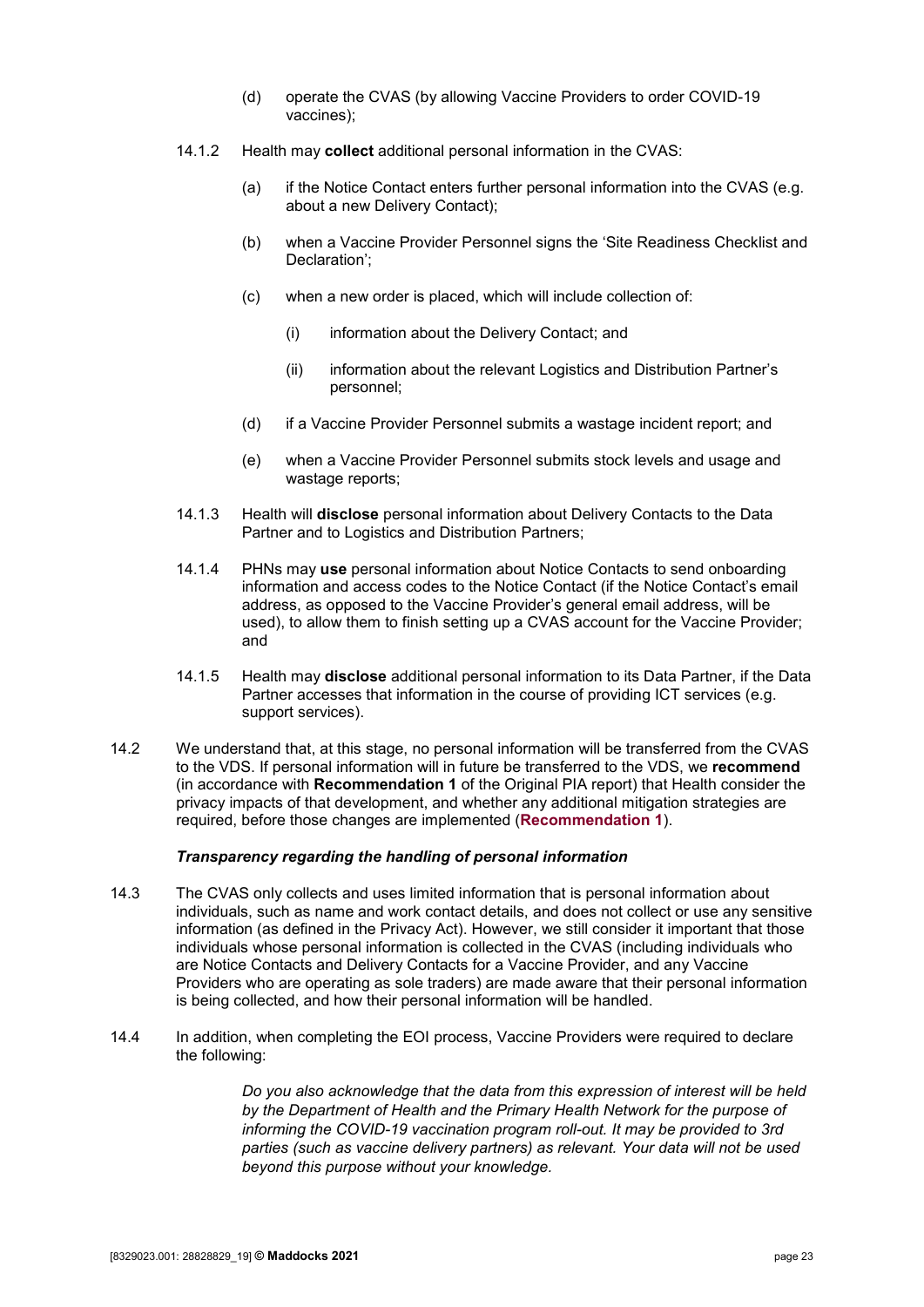- 14.5 Although it does not specifically reference use of the information in connection with the CVAS (or any ordering system more generally), this wording may have assisted in making Vaccine Providers generally aware that Health may further use and disclose the information provided in connection with Phase 1b.
- 14.6 We consider that it is a privacy-enhancing feature (consistent with Health's obligations under APP 1 and 5) that the CVAS has been designed to display a link to the Privacy Notice to individuals who are using the CVAS, which clearly explains how personal information is collected, used, stored and disclosed in connection with the operation of the CVAS. We understand that a link to the Privacy Notice is also available on the privacy page for the Vaccine Strategy on the Health website.
- 14.7 In our view, the Privacy Notice clearly explains how personal information will be collected, used, stored, and disclosed in relation to the CVAS.
- 14.8 We do acknowledge that the condensed timing of the roll out for Phase 1b meant that the Privacy Notice needed to be drafted while details of the relevant ICT systems were being fully developed. We **recommend** that the Privacy Notice be reviewed and updated to:
	- 14.8.1 reflect preferred terminology now used in respect of the Vaccine Strategy, for consistency with other publicly available information (e.g. 'Delivery Contacts' rather than 'Distribution Contacts');
	- 14.8.2 reflect the additional Delivery Contacts who will now provide personal information when using the CVAS (these could potentially be referred to as 'Users' which is a term currently used in the drafting but not defined);
	- 14.8.3 reflect the role of PHNs in facilitating the onboarding of Vaccine Providers to the CVAS (including the use of the Notice Contact's email address to facilitate this onboarding);
	- 14.8.4 ensure the role of the Data Partner in handling personal information is clear (including its role in transferring information (which includes information in relation to Delivery Contact) from the CVAS to the Logistics and Distribution Partners); and
	- 14.8.5 specify with greater certainty whether any, and if so what, personal information will be disclosed to States and Territory governments. The Privacy Notice specifies that Health *'may disclose provider (site) information to other entities, such as State or Territory governments, for the purposes of facilitating or monitoring the vaccine rollout'.* If no personal information will be disclosed to States and Territories, then the Privacy Notice should expressly state this.

#### (**[Recommendation 3](#page-6-0)**)

- 14.9 We note that the Privacy Notice does not expressly explain to individuals what the consequence will be if their personal information is not collected by the CVAS (i.e. initially, the Vaccine Provider will not be able to complete the account establishment process and commence ordering vaccines, or to place their order after establishment). However, we suggest that this should be obvious to the user (as they will technically be unable to complete the onboarding process or place the order without completing all relevant fields).
- 14.10 In addition, the Privacy Notice does specify that if an individual needs to access or correct their personal information in the CVAS, the individual can access the CVAS to make amendments, or can call the Vaccine Operations Centre (**VOC**) if they require further assistance. However, technically APP 5.2(h) requires that the individual be informed that the APP privacy policy contains information about how the individual can access or correct their information. Again, we note that Health's privacy policy is clearly referenced in the Privacy Notice, but the drafting could perhaps be updated to reflect this.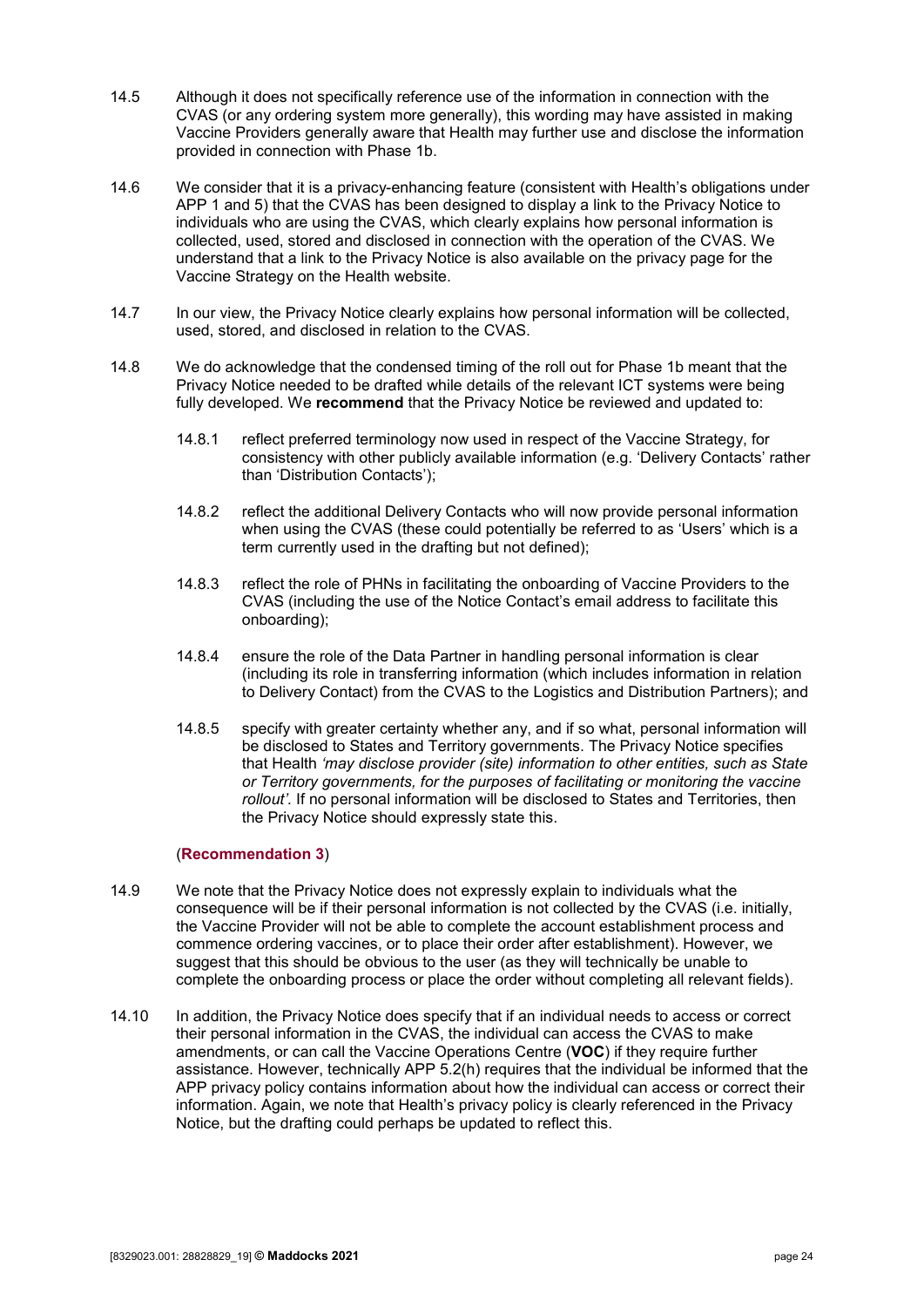- 14.11 Finally, we suggest that Health could consider updating its Privacy Notice to name Accenture Pty Ltd (**Accenture**) as the contracted ICT service provider responsible for managing and operating the CVAS, and Salesforce as the relevant cloud service provider for the CVAS platform. We consider this would further increase transparency regarding the CVAS and therefore enhance Health's compliance with APP 1.
- 14.12 While we do not consider any of these matters to be essential (noting that APP 5 only requires Health to notify or make individuals aware of such APP 5.2 matters as is reasonable in the circumstances), if Health decides to implement **[Recommendation 3](#page-6-0)**, it may also wish to take the opportunity to consider adding wording to address these additional matters.

#### *Collection of additional personal information*

- 14.13 Additional personal information (not sensitive information) will be collected by Health at the time, or after, a CVAS account is established by the Vaccine Provider (e.g. new or changed information about a Delivery Contact or Notice Contact, and new information about Vaccine Provider Personnel (such as the individual submitting various reports)). This collection must comply with APP 3, in that it must be reasonably necessary for, or directly related to, Health's functions or activities in order to comply with APP 3.1. We are satisfied that collection of up-to-date contact details in order to ensure effective ordering and delivery processes of vaccines is reasonably necessary for implementation of the Vaccine Strategy, which is part of Health's functions and activities.
- 14.14 In addition, some of the additional personal information that is entered into CVAS may be collected from someone other than the individual. APP 3.6 does allow collection from someone other than the individual concerned where it is unreasonable or impractical to collect it from the individual (APP 3.6(b)). In the circumstances of a national roll-out, and given the nature of the personal information collected, we are satisfied that it would be impractical and unreasonable to require Health to collect the information directly from each Notice Contact or Delivery Contact which is nominated by a Vaccine Provider.
- 14.15 We also note that as part of the CVAS, Health will collect personal information (but not sensitive information) about Logistics and Distribution Partner personnel. We understand that this will be limited to the name of the delivery person, if this is known by the relevant Vaccine Provider Personnel inputting information related to acceptance of a vaccine delivery. We understand that this information will assist with Health's accountability responsibilities and audit processes in case there are any issues related to a delivery.
- 14.16 Given it is not mandatory for Vaccine Provider Personnel to ask for this information and accordingly report it into the CVAS, it raises the question of data minimisation and whether this information is required by Health (given that it is reasonable to assume that the Logistics and Distribution Partners will also have their own systems to record which of its personnel delivered certain vaccines. Accordingly, we suggest that Health consider whether this information is required in the CVAS, and if it determines it is not reasonably necessary to its functions and activities, remove this data field from the CVAS system.

#### *Access to personal information by ICT service providers*

- 14.17 It is apparent that the personal information stored in the CVAS can be accessed by the Data Partner, or other third party service providers.
- 14.18 We note that the Privacy Notice specifies that:

*'Our ICT service providers responsible for managing and operating the CVAS may also have access to information stored in the CVAS for system maintenance and upgrades, but they must meet our strict requirements for privacy, confidentiality and security'.*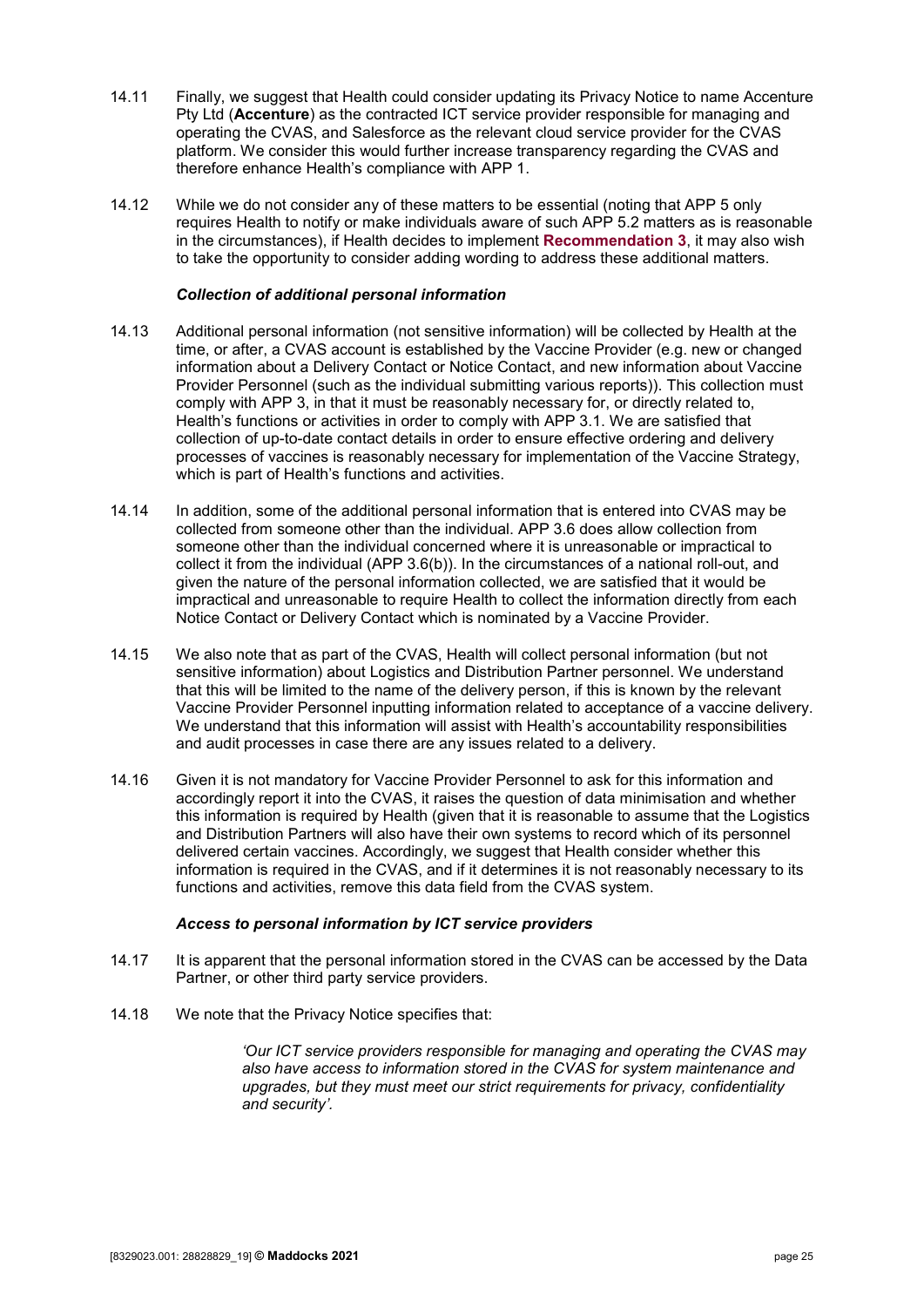- 14.19 We understand that Accenture, as the contracted Data Partner, is responsible for providing ICT support services in respect of the CVAS. Accordingly, we **recommend** that Health ensure (through seeking assurance from its legal adviser, as appropriate) that the robust general privacy and security obligations in its contractual arrangements with Accenture, as applicable to the specific services involved in the implementation and operation of the CVAS, continue to remain suitable (**[Recommendation 4](#page-7-0)**). We note that this is consistent with **Recommendation 4** of the Original PIA report.
- <span id="page-25-0"></span>14.20 In addition, it is possible that personal information may also be accessed by Salesforce as the cloud services provider of the CVAS platform (for example, to provide ICT support services). We note that these companies have a degree of foreign ownership and there may be some community concern that foreign laws may require such companies to disclose personal information to a foreign government. For example, the *Clarifying Lawful Overseas Use of Data Act* (**CLOUD Act**) is an American law that allows US federal law enforcement agencies to compel certain companies, including cloud service providers, to produce data stored on servers they own, irrespective of whether the data is stored in the USA and even if the data is owned by, and stored on behalf of a customer. We consider that there is only a low risk that a US enforcement agency would seek, via a US court order, to gain access to personal data in the CVAS (noting the limited amount of personal information held).
- 14.21 Again, we suggest that having robust contractual arrangements in place with Salesforce which impose suitable privacy and data security obligations, and which enable Health to maintain effective control of data stored on the CVAS platform, and communicating this via the Privacy Notice, will assist in alleviating potential concerns about the involvement of these companies (**[Recommendation 4](#page-7-0)**).

#### *Security of personal information in the CVAS*

- 14.22 It is important that when collecting and storing personal information in the CVAS (including when EOI Information is transferred into the CVAS ), Health can demonstrate that it has taken all reasonable steps to protect the personal information from misuse, interference and loss, and from unauthorised access, modification or disclosure. This will assist Health to comply with its obligations under APP 11 in relation to the security of personal information.
- 14.23 We have not been able to determine all of the mechanisms that will be used to protect personal information (e.g. how EOI Information will be uploaded into the CVAS).
- 14.24 Again, we stress the importance of Health ensuring that its contractual arrangements with the Data Partner responsible for designing, building, and operating the CVAS solution contain appropriate obligations, so that the solution will be appropriately secure and protected against unauthorised access (**[Recommendation 4](#page-7-0)**).

#### *Disclosure of personal information in the CVAS to the Logistics and Distribution Partner*

- 14.25 As discussed in paragraphs above, we understand that personal information will be extracted from the CVAS about Delivery Contacts by Accenture (and this information will be stored on an Accenture personnel's laptop), which will then disclose (via email) this information to Health, which will then disclose (via email) this information to the Logistics and Distribution Partners.
- 14.26 In our view, this handling of personal information seems likely to involve an enhanced risk of errors occurring (given the manual extraction process), as well as representing an additional point of access to personal information when stored on the laptop (the portability of laptops means they may be more easily misplaced or stolen). We are concerned there may be an increased potential for loss or unauthorised access to the personal information that is extracted from the CVAS.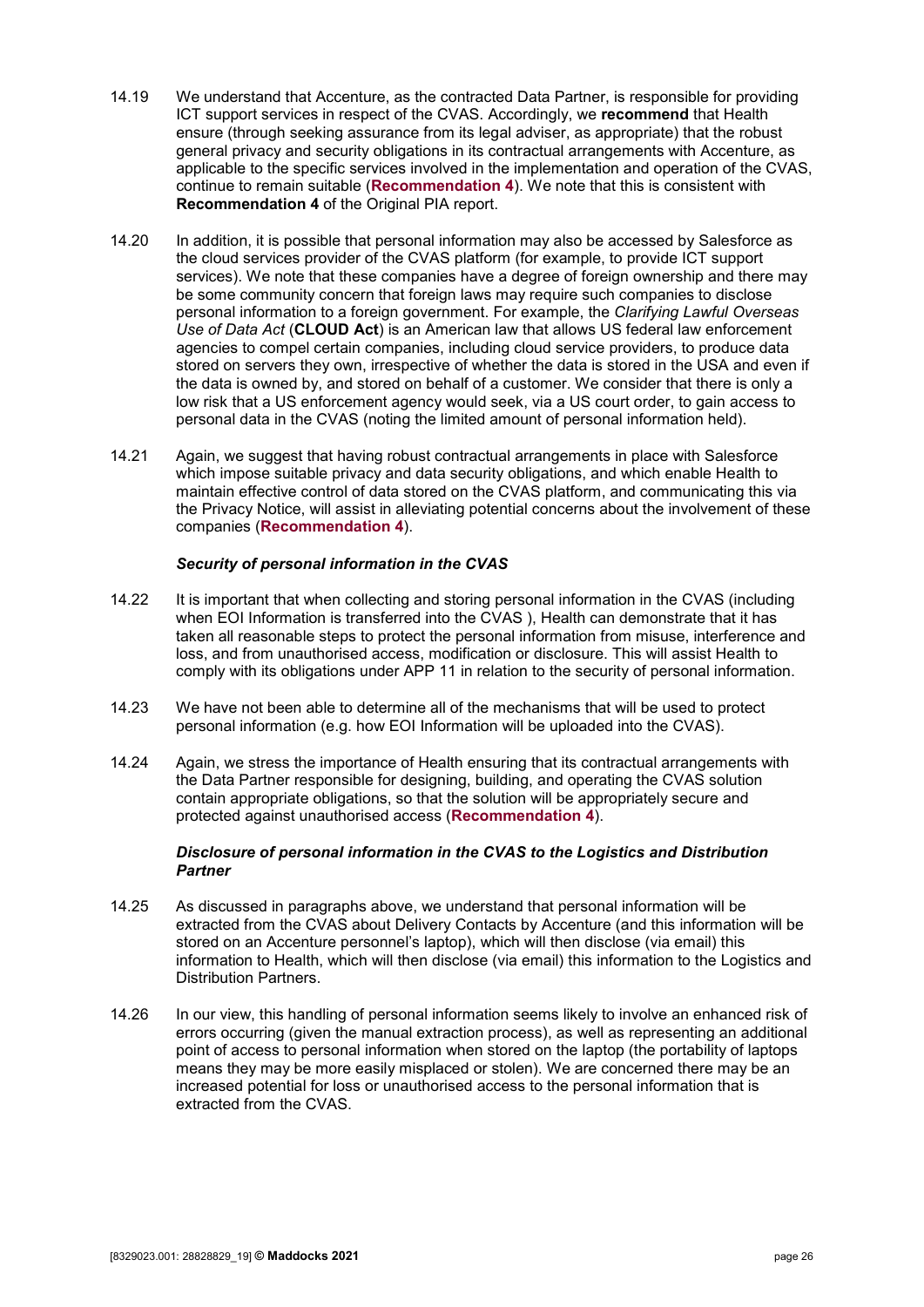- 14.27 We therefore **recommend** that, prior to disclosing any personal information in the CVAS to the Logistics and Distribution Partners, Health ensure that:
	- 14.27.1 it has taken all reasonable steps to ensure that the mechanisms for transferring information to the Logistics and Distribution Partners are secure, so that the personal information is protected from misuse, interference and loss, and from unauthorised access, modification or disclosure (this will assist Health to comply with its obligations under APP 11). In particular, we **recommend** that the temporary arrangements that have been established be re-examined as soon as possible, to reduce the enhanced potential for loss or unauthorised access (**[Recommendation 5](#page-7-1)**); and
	- 14.27.2 it is satisfied that its contractual arrangements with the Logistics and Distribution Partners contain appropriate obligations to require the Partners to protect personal information (this will also assist Health to comply with its obligations under APP 11) (**[Recommendation 4](#page-7-0)**).

#### *Transfer of information to the VDS*

- 14.28 We understand that the CVAS and VDS will not be integrated as such, but that some information will nevertheless be transferred from the CVAS to the VDS (where it will be used for analysis and reporting purposes, as described in the Original PIA). The Privacy Notice states that the information to be transferred to the VDS will not include any personal information.
- 14.29 If personal information will in future be transferred to the VDS, we **recommend** (in accordance with **Recommendation 1** of the Original PIA) that Health consider the privacy impacts of that development, and whether any additional mitigation strategies are required, *before* those changes are implemented (**[Recommendation 1](#page-5-1)**).
- 14.30 We particularly note that, if in future any personal information will be transferred to the VDS from the CVAS, the contractual arrangements with all third party providers who will or may have access to that personal information, will need to be drafted appropriately to cater for such potential access.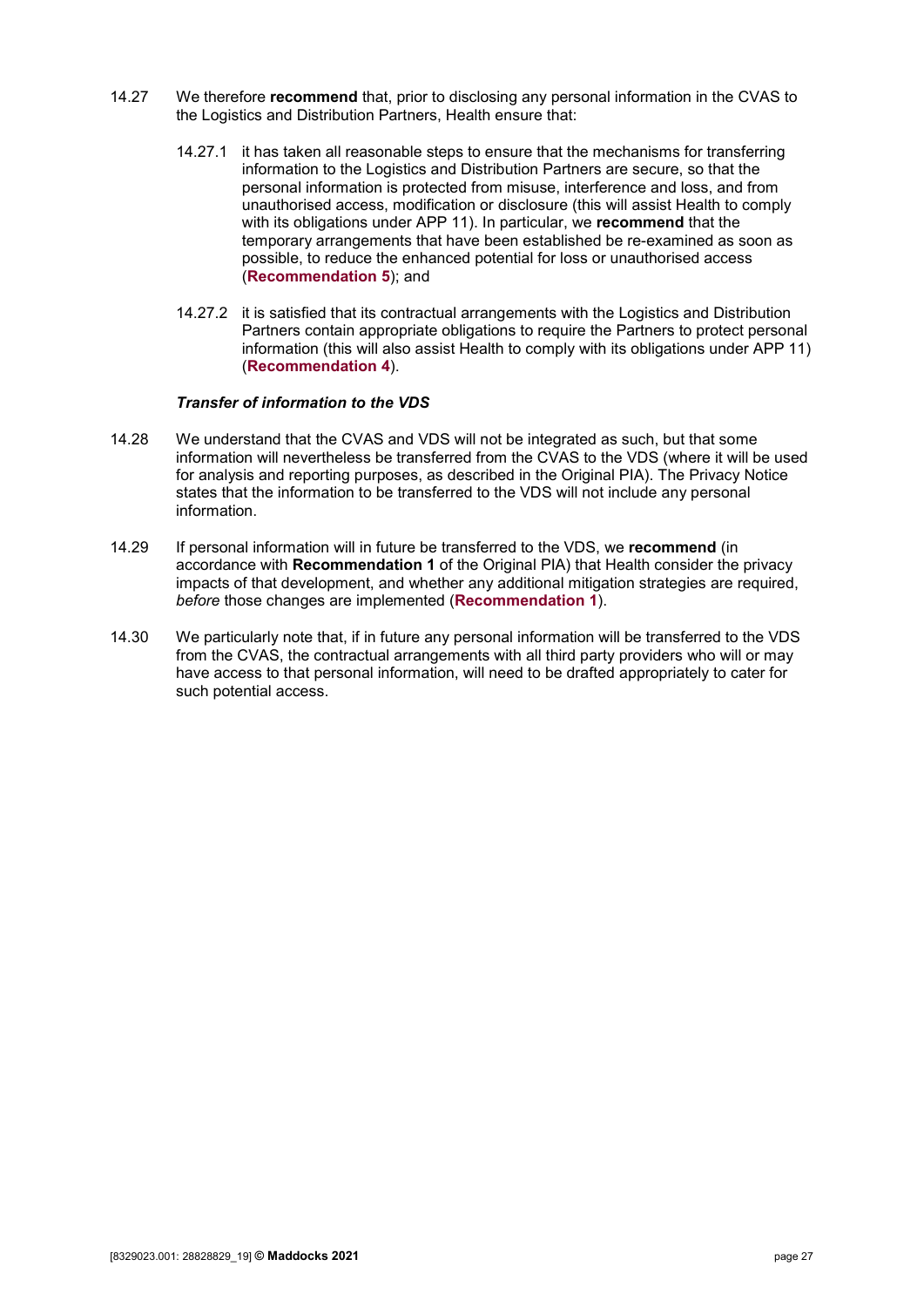# <span id="page-27-0"></span>**Section C Introduction of the 'Register your Interest' (RYI) solution**

## <span id="page-27-1"></span>**15. Project Description**

- 15.1 The relevant systems for the RYI solution have been developed by Accenture as the contracted Data Partner. The RYI solution involves individuals entering their personal information (including sensitive information) into a new webpage so that they can be notified when they become eligible to make an appointment to receive a COVID-19 vaccine, based on the information they have provided.
- 15.2 To register their interest, members of the public first need to complete the 'Eligibility Checker', which is a tool on a website run by HealthDirect Australia (**HealthDirect**), a national, government-owned, not-for-profit organisation.
- 15.3 The Eligibility Checker on the HealthDirect website requires the individual to input their age and State or Territory, and answer questions about whether they are employed in a particular type of work, whether they are a resident of an aged care or disability care facility, whether they have one or more particular underlying medical conditions including a disability, and their Indigenous status. The Eligibility Checker can be completed by the individual concerned, or by another person acting on their behalf.
- 15.4 As some of this information may include information about their health, disability, or ethnic origins, this may include information which, if the individual can be identified, will be sensitive information.
- 15.5 After completing the Eligibility Checker and receiving advice about the implementation Phase in which they will be eligible to receive a vaccine, the individual may, if they are eligible for a vaccination in Phase 2a or Phase 2b<sup>[15](#page-27-2)</sup> of the Vaccine Strategy only, be invited to proceed to the RYI solution to register their interest and be notified when Phase 2a has commenced.
- 15.6 A link is displayed to the completing individual in order to transfer them to the RYI solution. Before the link is the following text:

*If you would like to register for a notification, we will need to collect your eligibility responses and contact details. If you submit information on behalf of someone else, you must be their parent/legal guardian or have their permission to do so.*

- 15.7 We understand that no information entered into the Eligibility Checker is collected unless and until the individual proceeds to the RYI solution by clicking on the link displayed.[16](#page-27-3)
- 15.8 Individuals who click on the link to proceed will be taken from the Eligibility Checker to a new webpage where they will be asked to input their:
	- 15.8.1 first and last name<sup>[17](#page-27-4)</sup>;
	- 15.8.2 State or Territory;
	- 15.8.3 postcode; and

<span id="page-27-4"></span>notified they are able to do so.

<span id="page-27-2"></span><sup>&</sup>lt;sup>15</sup> For clarity, if the Eligibility Checker determines that an individual will only be eligible in Phase 3, an option to register their interest will not be displayed.

<span id="page-27-3"></span> $16$  We agree with submissions provided by the OAIC that, if the Eligibility Checker were to collect (i.e. include identified personal information in a record) and store personal information even if the individual did not choose to proceed to the RYI solution, they should be informed about this before being asked to enter details into the Eligibility Checker. However, we understand that this is not the case, including because the individual completing the Eligibility Checker cannot be identified unless and until they submit their details into the RYI solution. <sup>17</sup> We understand that individuals are able to use a pseudonym when using the Eligibility Checker, but are not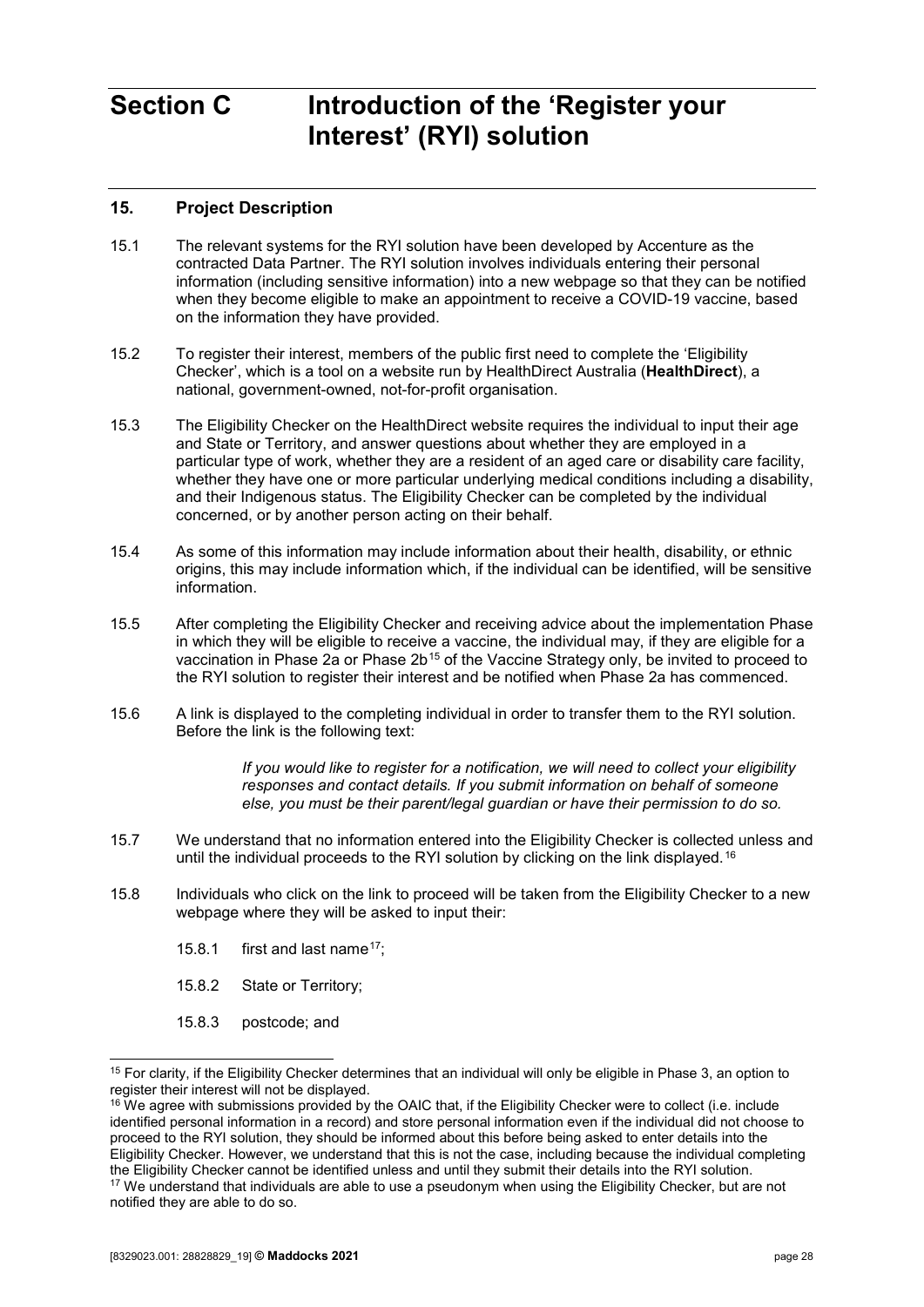- 15.8.4 mobile phone number and/or email address.
- 15.9 If the individual selects to continue to the RYI solution, the individual's previous responses to the Eligibility Checker questions will also be collected by the RYI solution and displayed to the individual (if a drop down icon is selected).
- 15.10 The webpage contains the statement:

*If you submit information on behalf of someone else, you must be their parent/legal guardian or have their permission to do so.*

15.11 It also notes:

*We will keep your eligibility responses and contact details so we can notify you when it is your turn to book a vaccine. For more information on how we handle your personal details see the [Privacy Notice for Register Your Interest.](https://health.gov.au/using-our-websites/privacy/privacy-notice-register-of-interest-covid-19-vaccinations)*

- 15.12 The Privacy Notice explains that personal information is being collected in order for the individual to be notified when they become eligible to make an appointment to receive the COVID-19 vaccine.
- 15.13 The collected information will be stored in a secure cloud services platform provided by AWS, under a contractual arrangement with Health (the **RYI platform**). Accenture, as the contracted Data Partner, will have access to the personal information held on the RYI platform, to provide support services (i.e. system maintenance and upgrade purposes) in accordance with contractual arrangements.
- 15.14 Health intends to engage a provider to provide notification services to Health (**Notification Provider**). The role of the Notification Provider will involve sending the notifications to individuals who have provided their contact details using the RYI solution:
	- 15.14.1 when they become eligible to make an appointment to receive a COVID-19 vaccine; or
	- 15.14.2 in other situations where it may be important to notify individuals about the availability of COVID-19 vaccines, such as if excess doses of the vaccine are available in or near the individual's postcode and Health decides it would be beneficial to contact the individual and advise them to make an appointment to receive the vaccine (such as to avoid wastage of the vaccine doses).
- 15.15 We understand that Health is considering how personal information will be handled by the Notification Provider and how to ensure that only information required for the notification will be provided by Health to the Notification Provider. We also understand that Health intends for this information to be disclosed either via a secure link (such as an upload) or via a secure API, and that the information is to be deleted by the Notification Provider at an agreed later date. Health will then retain the only copy of the RYI personal information.
- 15.16 When Phase 2a commences, the Notification Provider will use its existing IT solutions and the information received from Health to send a notification to the contact details provided by individuals. If required by Health, the Notification Provider will send additional notifications to individuals who have provided a particular postcode.
- 15.17 Once an individual is notified that they have become eligible to make an appointment, they will need to either go through the Eligibility Checker again, or go directly to the National Health Services Directory (also run by HealthDirect), to make an appointment with their chosen Vaccine Provider (i.e. no information from the RYI solution will be transferred to or populated in any appointment booking system, including the BP).
- <span id="page-28-0"></span>15.18 We understand that, if States or Territories request information from Health, Health may disclose aggregate information collected by the RYI solution to States and Territories. We understand that disclosure of aggregate information to States and Territories may include, for example, information about the number of people registered in that jurisdiction who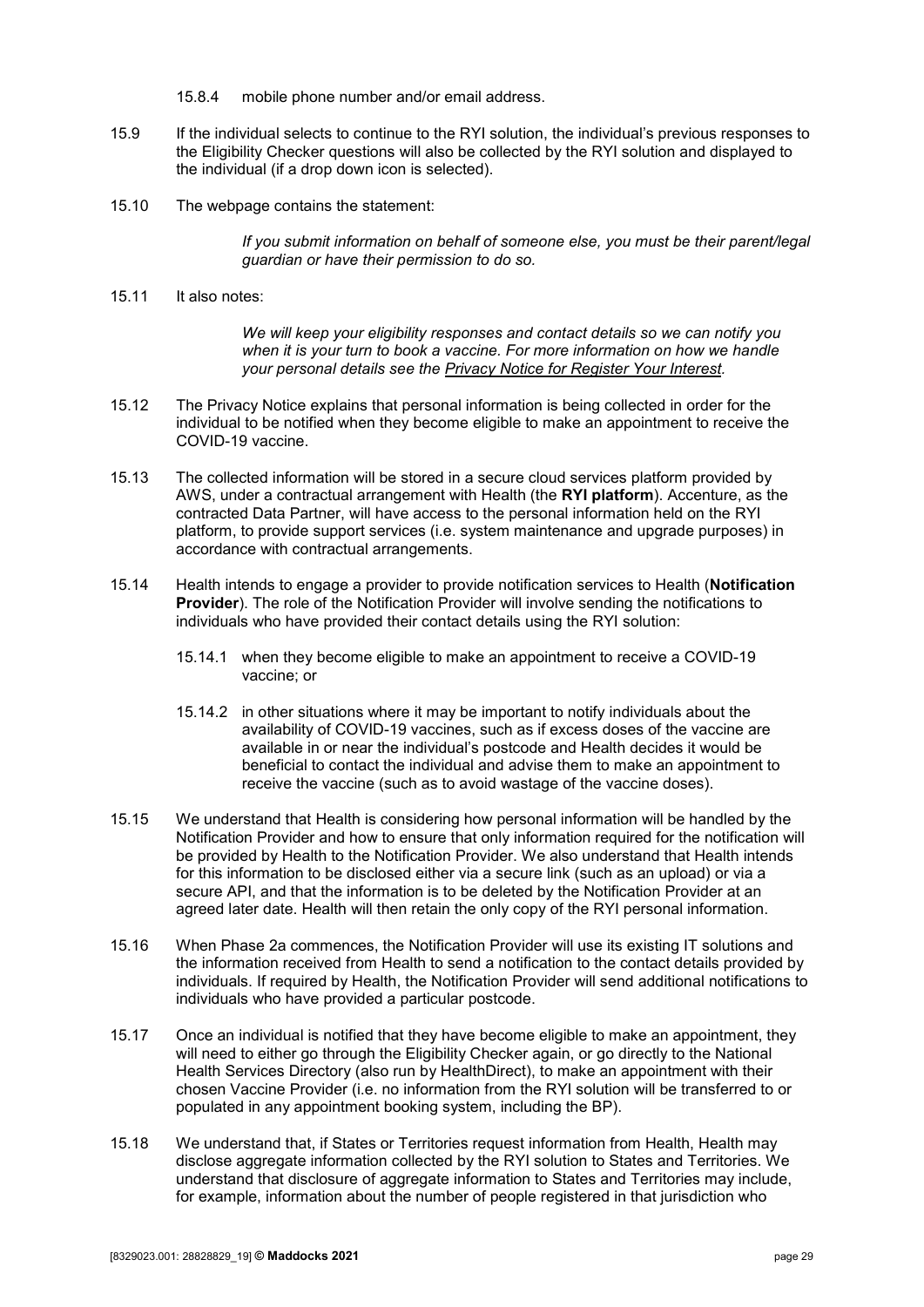identify as Aboriginal and/or Torres Strait Islander, and information relating to the ages of people who registered in that jurisdiction. However, Health does not intend to disclose personal information, and intends to provide de-identified aggregate data only. Health should undertake assurance activities to ensure that any aggregated information is properly deidentified, including so that there is a very low risk of re-identification.[18](#page-29-1) In addition, the provision of aggregate reports to the relevant State or Territory should only be for the purpose of supporting the effective implementation of the Vaccine Strategy (e.g. because it is required in order to manage interest in vaccinations against known stock levels).

- 15.19 In future, we understand that it is contemplated that the RYI solution may transfer some personal information to the EDW, or potentially transfer some information collected by the RYI solution into other systems, however we understand that no personal information in the RYI solution will be shared with the VDS. Before any information is transferred to the EDW, Health intends to update the Privacy Notice, and may take other steps as reasonable to notify relevant individuals.
- 15.20 For completeness, we note that the website used for the RYI solution collects cookies (small files stored on an individual's device) created both by Health and third parties. These cookies allow Health to recognise an individual web user as they browse Health's website. The cookie identifies the individual's browser or device, and not the individual personally. We understand that no personal information is stored within cookies used by Health's website. The information collected includes:
	- 15.20.1 the individual's server and IP address;
	- 15.20.2 the name of the top level domain (for example, .gov, .com, .edu, .au);
	- 15.20.3 the type of browser used;
	- 15.20.4 the date and time the website was accessed;
	- 15.20.5 how the individual interacted with Health's website; and
	- 15.20.6 the previous website the individual visited.
- <span id="page-29-0"></span>15.21 We understand that Health uses the above information to understand how its websites are being used, in order to improve these websites and provide users with a better experience.

#### **16. Privacy impact analysis and compliance**

- 16.1 The introduction of the RYI solution will mean that:
	- 16.1.1 Health will **collect** information entered into the Eligibility Checker when the individual navigates to the RYI solution website;
	- 16.1.2 Health will **collect** the name and contact details entered by the individual into the RYI solution;
	- 16.1.3 Health will **use** the collected information by storing it in the RYI platform;
	- 16.1.4 Health will **disclose** the collected information to the Notification Provider (and there will be a corresponding **collection** by the Notification Provider); and
	- 16.1.5 the Notification Provider will **use** the collected information to send a notification to the relevant individual;

<span id="page-29-1"></span> <sup>18</sup> Health should ensure its de-identification processes are consistent with OAIC guidance on *De-identification and the Privacy Act*, and the *De-identification Decision-Making Framework* (produced jointly by OAIC and CSIRO's Data61.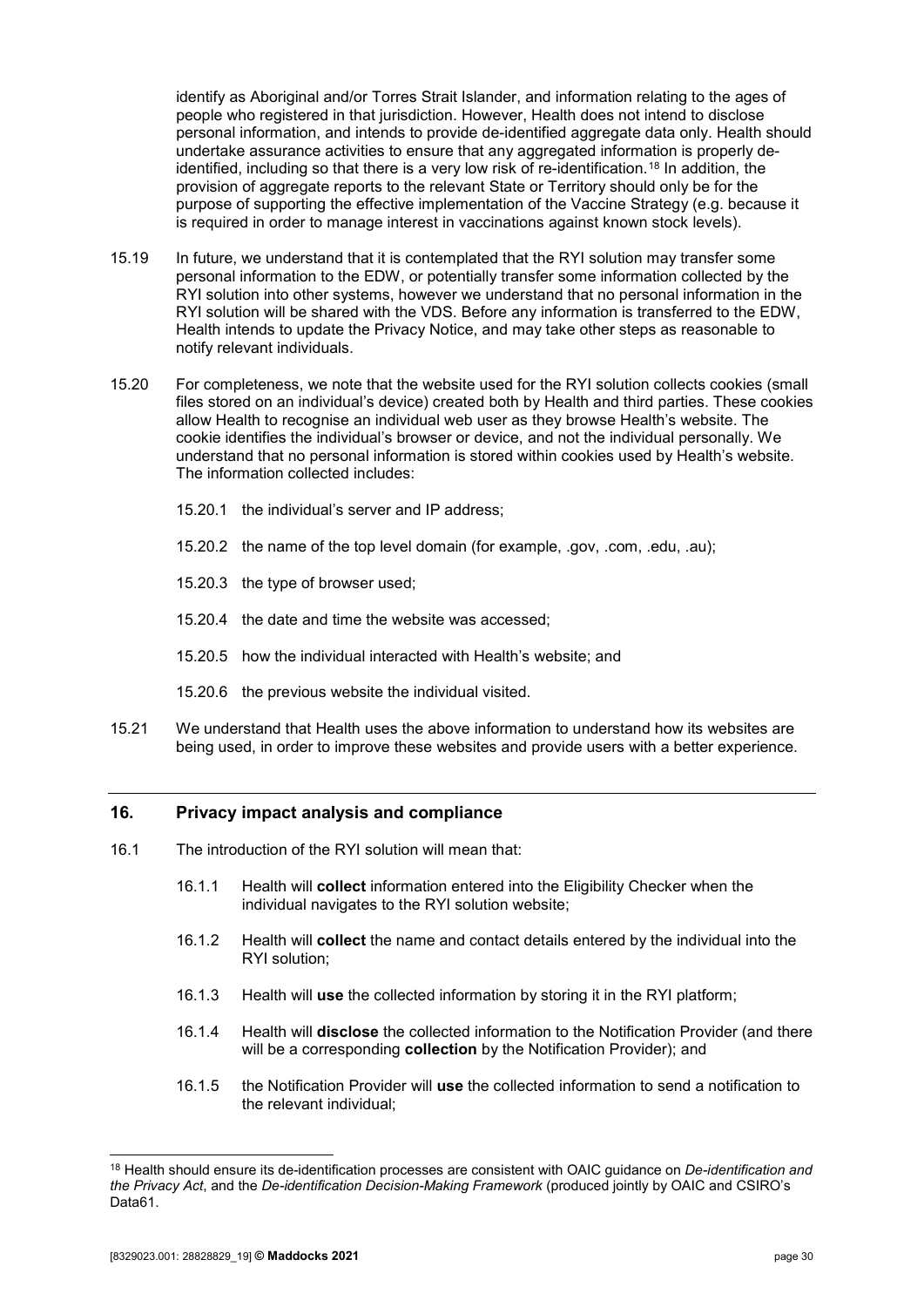- 16.1.6 Health may **use** the collected information to de-identify it, and **disclose** the deidentified aggregate information to States and Territories.
- 16.2 In the above, we have analysed the entity that is collecting, using and disclosing the relevant information as Health, rather than Accenture as the Data Partner, or AWS as the cloud services provider of the RYI platform. This is because we understand that it is clearly intended that Health, rather than the other entities, will have effective control over the stored personal information. As discussed in detail in relation to the CVAS and CVIP systems (see **[Section B](#page-18-0)** and **[Section E](#page-44-0)**), it will be important that the contractual relationships with the Data Partner and with AWS reflect this intention.
- 16.3 Health is procuring a cloud services platform from AWS. We understand that Health will be holding all information it collects (including personal and sensitive information) on the platform<sup>[19](#page-30-0)</sup>. Therefore, we suggest Health takes steps to ensure that the relevant contractual arrangements with AWS contain appropriate privacy and security obligations (including in relation to storage in Australia and limitations on access from overseas etc) (see **[Recommendation 4](#page-7-0)**).

#### *Making individuals aware of collection of information*

- 16.4 Because sensitive information will be collected, APP 3.3 requires that consent be obtained from the relevant individual (noting that no exception in APP 3.4 seems likely to apply).
- 16.5 We consider that various privacy-enhancing features have been built into the design of the RYI solution to ensure that consent from the relevant individual is provided, and that it is appropriately informed and specific. For example:
	- 16.5.1 individuals are told that their personal information will be collected if they proceed to the RYI solution, before they are taken to the RYI solution;
	- 16.5.2 the placement of the reference to the collection of personal information in the RYI solution, and the clear link to the Privacy Notice, is displayed reasonably prominently (taking into account the design of the page and consistently with typical user expectations about where they might expect to find privacy information), and before personal information is submitted;
	- 16.5.3 the Privacy Notice contains clear explanations about what personal information is collected, why it is collected, and how it will be used, stored, and disclosed, including that their personal information:
		- (a) will be collected and used by both Health and the Notification Provider, to contact them when they are eligible to make an appointment (and if applicable, that this may include during situations when there are excess doses available in area in or close to the postcode they have nominated); and
		- (b) may be accessed by Health's Data Partner (Accenture) or other ICT service providers, but that they are bound by strict privacy, confidentiality and security obligations; and
	- 16.5.4 the information displayed on both the Eligibility Checker and RYI solution webpages clearly indicates that there is no compulsion to register details (assisting to ensure that the consent obtained is voluntary).
- 16.6 These features will assist in ensuring that consent, which can be implied from the actions of the individual in submitting their information, is properly informed.

<span id="page-30-0"></span><sup>&</sup>lt;sup>19</sup> See also the discussion in paragraph [14.20](#page-25-0) in relation to potential community concerns about foreign laws, such as the US CLOUD Act, which may require companies with foreign ownership to disclose data to foreign governments, which may also apply in relation to AWS' involvement.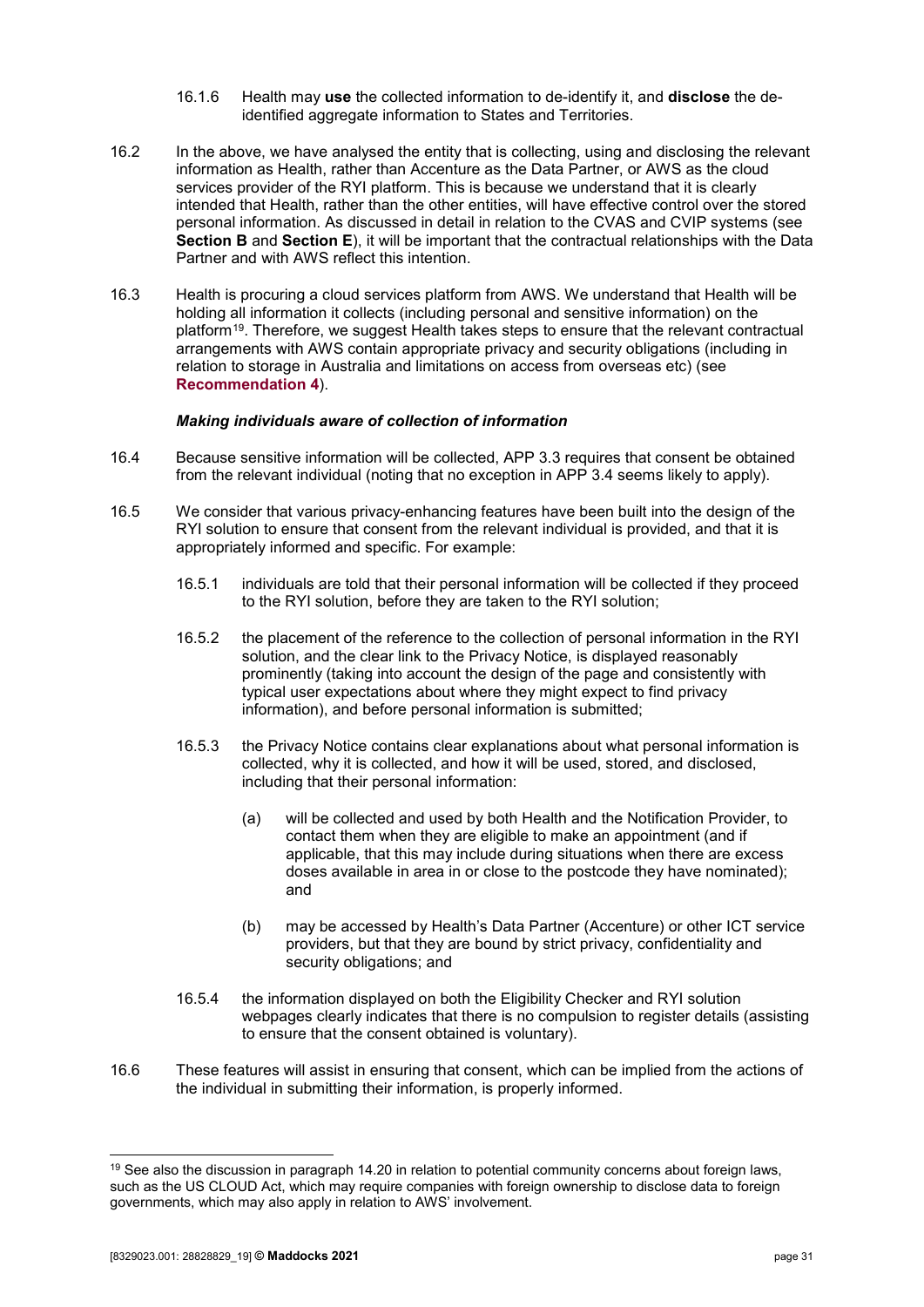- 16.7 We also note that features have been included to accommodate the situation where someone other than the relevant individual inputs information on their behalf. To assist with compliance with APP 3.6 (which provides that information must be collected from the individual concerned, unless there is consent, or authorisation by law, or it is unreasonable or impracticable to do so), the website clearly references the need for the individual concerned to have given their permission for their details to be provided.
- 16.8 We note that if an age under 18 is entered into the Eligibility Checker, no option to proceed to the RYI solution will be displayed (which we consider to be an appropriate feature).
- 16.9 There may be potential to further improve the RYI solution at a later stage. For example the website could include a mechanism or place for a person submitting information on behalf of another person to confirm that they have authority to provide consent on behalf of the relevant individual (e.g. by requiring individuals to confirm words to the effect of '*I acknowledge that I am the legal guardian of, or have consent to provide the information of, the individual identified in the information I have supplied'*) (**[Recommendation 6](#page-8-0)**).

#### *Data minimisation principle*

- 16.10 The minimum amount of information that is reasonably necessary to notify the individual that they are eligible to make an appointment should be collected.
- 16.11 We consider that collection of either or both of a phone number and email address of the individual is reasonably necessary to ensure that they can be effectively notified, and that this falls within Health's functions and activities.
- 16.12 We note that Health also collects the individual's postcode and State/Territory. The Privacy Notice explains that this information is reasonably required in order to ensure that individuals can be notified if excess doses of vaccine become available in their area. On this basis, we consider this to be reasonably necessary for Health's functions and activities of ensuring that valuable COVID-19 vaccines are not unnecessarily wasted. We do not think that mere collection of a postcode is sufficiently granular to represent collection of specific location information that is likely to be an unreasonable intrusion into the individual's privacy.
- 16.13 We note that the OAIC suggested that the RYI webpage could include a 'pop-up' message beside each field that needs to be completed, which explains why the collection of the information is reasonably necessary. While we agree that this (or inclusion of other explanatory wording on the website) would be a privacy-enhancing feature, we do acknowledge the need to balance the benefits against the risk of 'information overload' for users and the costs of implementation (**[Recommendation 6](#page-8-0)**). We do note that the explanations are included in the Privacy Notice.
- 16.14 However, we do note that the Privacy Notice indicates that:

*We may also use and disclose your details to enable your State or Territory to send you important messages about the COVID-19 vaccine.* 

- 16.15 This appears to be inconsistent with the intention that personal information would be deidentified before being provided to a State or Territory (see paragraph [15.18](#page-28-0) above). Accordingly, we **recommend** that the Privacy Notice for the RYI solution be updated to accurately reflect the potential disclosure to, and use by, a State or Territory body of such personal information (**[Recommendation 3](#page-6-0)**).
- 16.16 We also note that Health has acknowledged that submission of an individual's true name is not necessary in order for Health, and the Notification Provider, to ensure that the individual receives a notification. While there is no verification or other checking of the name entered (which is consistent with APP 2), we suggest that the Privacy Notice could perhaps make this clearer (**[Recommendation 3](#page-6-0)**), but note that this may need to be balanced against Health's expectation that the requirement for a true name discourages deliberate entry of incorrect information to obstruct or defeat the RYI solution's purposes.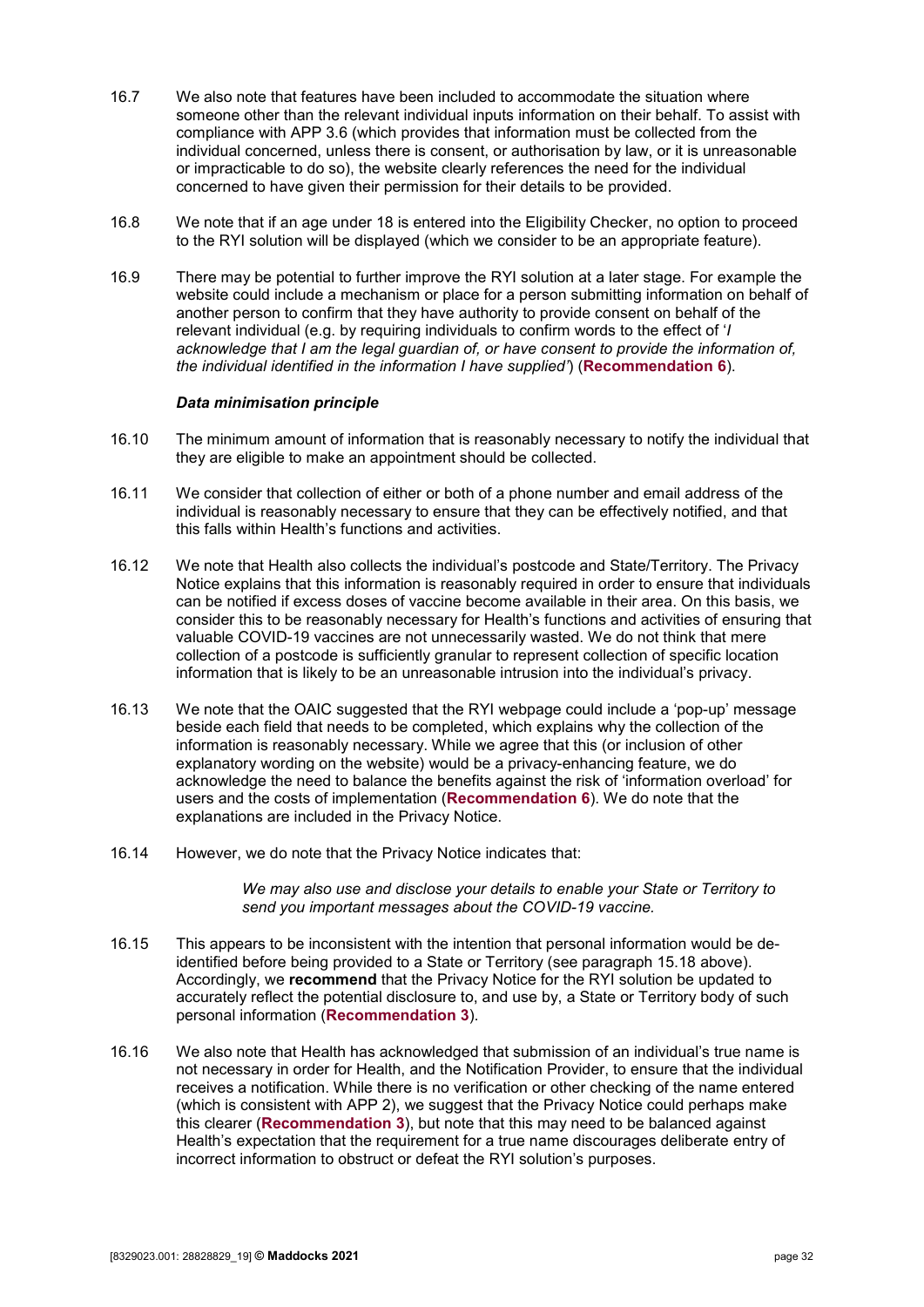#### *Engagement of the Notification Provider*

- 16.17 As at the date of analysis of this PIA Update, Health has not announced the entity selected to be the Notification Provider. Given the role of the Notification Provider in the Vaccine Strategy (i.e. contacting individuals to notify them of their eligibility status), the Notification Provider will need to collect and hold personal information. We understand that it is intended that the Notification Provider will do so in its own right.<sup>[20](#page-32-0)</sup>
- 16.18 We **recommend** that Health ensure that:
	- 16.18.1 it selects, or has selected, an appropriate entity to be the Notification Provider, who should be subject to the obligations of an 'agency' under the Privacy Act (either in its own right or through imposition of appropriate contractual obligations), and who has appropriate security mechanisms in place to protect the collected personal information; and
	- 16.18.2 the contractual or other documented arrangements between Health and the Notification Provider contain appropriate obligations in relation to the handling of personal information. The contractual or other arrangements should include requirements for the Notification Provider to act as if it is an 'agency' for purposes of the Privacy Act (if it is not an APP entity), and must comply with obligations under the Privacy Act. For example, the arrangements could require the Notification Provider to use particular (strong) security arrangements, confirm that use and disclosure of the information will only be for the purpose provided, confirm that access will be on a need-to-know basis, and require early notification of any actual or suspected data breach.

#### (**[Recommendation 7](#page-8-1)**)

#### *Security and quality of information*

16.19 Health should be satisfied that the personal information will be securely transmitted by the Notification Provider to the intended recipients, and that the quality of the information will not be degraded during transmissions (**[Recommendation 5](#page-7-1)**).

#### *Updating information or withdrawing consent*

- 16.20 We note that it is currently not possible for an individual to update or change the personal information they have submitted to the RYI solution, for example, if they have incorrectly inputted their details or their circumstances change (i.e. the individual turns 70), or if the individual updates their contact information. Instead, the Privacy Notice explains that an individual is required to re-register their interest (by again using the Eligibility Checker and including the correct information in this and the RYI solution).
- 16.21 In addition, the individual submitting information into the RYI solution cannot later decide that they no longer wish to receive a notification.
- 16.22 This is problematic because:
	- 16.22.1 it is incongruous with the 'data minimisation principle', as it may mean that multiple copies of some personal (and sensitive) information may be collected and held where this is not reasonably necessary for the RYI solution's functions;
	- 16.22.2 we see the potential for individuals to be confused if they receive an alert indicating that they are eligible for the vaccine which is based on incorrect information; and
	- 16.22.3 in any consent model, it is important that individuals have the ability to withdraw their consent if they change their mind.

<span id="page-32-0"></span><sup>&</sup>lt;sup>20</sup> While the Notification Provider will use message templates designed by Health, it will necessarily need to hold the contact details of individuals in order to populate and send the completed message templates.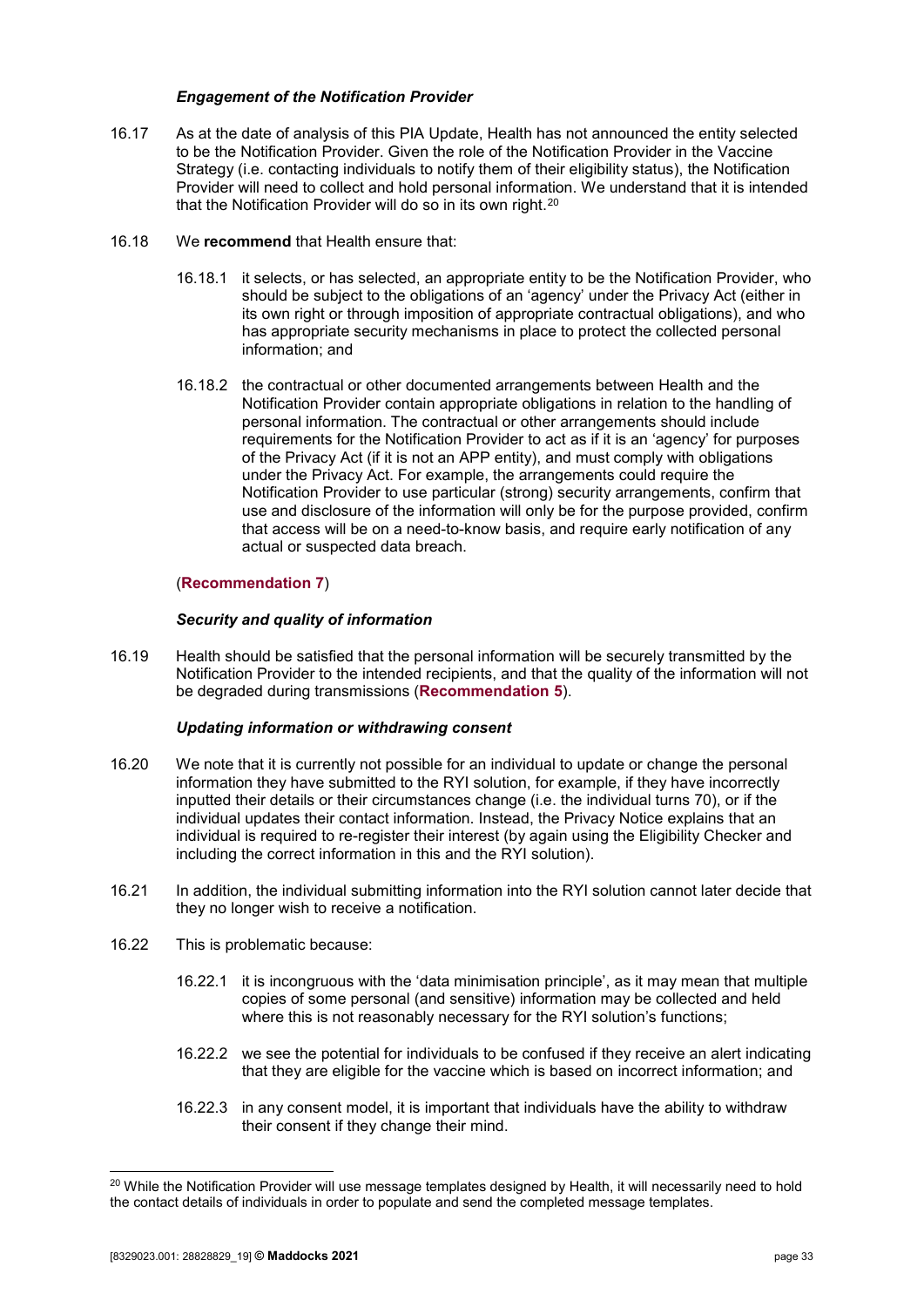#### 16.23 Accordingly, we **recommend** that:

- 16.23.1 individuals are provided with a mechanism to update or correct their information, and to 'opt-out' of receiving a notification if they choose. For example, it may be that the phone line and email address for Health privacy enquiries (as set out in the Privacy Notice) could be used; and
- 16.23.2 once those mechanisms are put in place, the Privacy Notice for the RYI solution (and also the wording on the RYI solution webpage) be updated to reflect those mechanisms.

#### (**[Recommendation 6](#page-8-0)**)

#### *Deletion of information*

- 16.24 Given the likelihood that the personal information that will be supplied by interested individuals will only be useful while the individual is waiting to receive the vaccine, Health should only retain personal information records for a short period. We understand that Health intends that information relating to an individual will be deleted once that individual has been notified of their eligibility. Health is currently engaging with its records management team to determine the appropriate process to delete data in accordance with its usual administrative practices, and in a manner consistent with its obligations under the Archives Act.
- 16.25 Health should also include, in its contractual or other arrangements with the Notification Provider, a requirement for the Notification Provider to delete personal information within a specified period after the person has been contacted (i.e. four weeks after the individual has been contacted, their personal information should be deleted).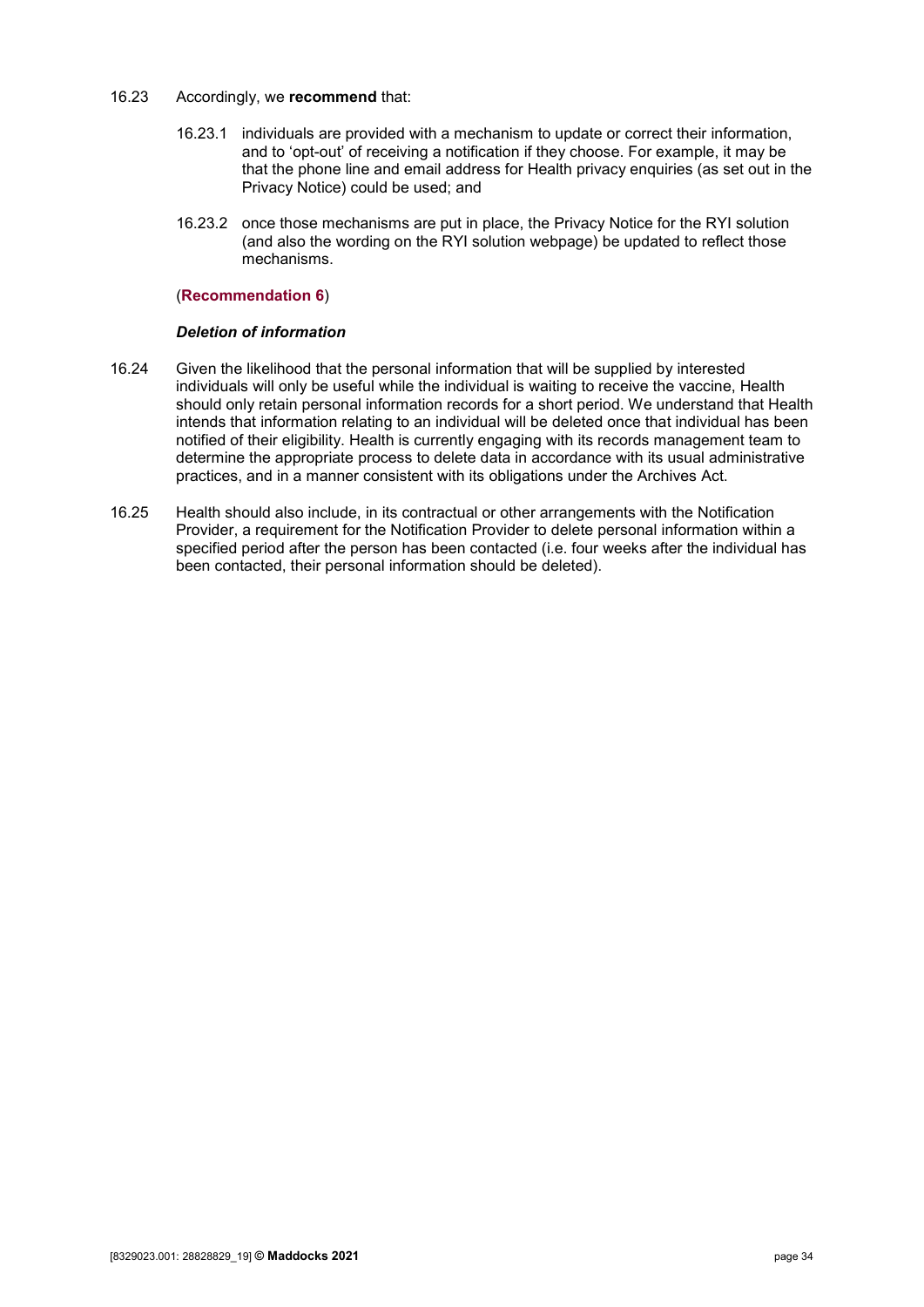# <span id="page-34-0"></span>**Section D Introduction of the Commonwealthprocured Booking Platform (BP)**

## <span id="page-34-1"></span>**17. Project Description**

- 17.1 We understand that many Vaccine Providers have their own existing online booking systems to allow Patients to make appointments to receive a vaccine. In addition, some Vaccine Providers prefer to use their existing telephone booking services to allow Patients to make such appointments.
- 17.2 However, as part of the process to onboard Vaccine Providers to the CVAS (as discussed in **[Section B](#page-18-0)**), Vaccine Providers who do not have an existing online booking solution are able to indicate whether they wish to use the Commonwealth-procured BP, to allow Patients to make online appointments with them to receive a COVID-19 vaccine.
- 17.3 Following a procurement process during which Health considered a number of potential arrangements, Health has entered into a contract with HealthEngine Pty Ltd (**HealthEngine**), to develop and run the BP.
- 17.4 If a Vaccine Provider chooses to use the BP, the Vaccine Provider will be required to notify Health, in order for Health to arrange for HealthEngine to onboard the Vaccine Provider.
- 17.5 The Vaccine Provider will then be onboarded to the BP, and required to accept HealthEngine's End User Terms and Conditions and sign HealthEngine's End User Services Form (together, the **End User Agreement**), which have both been tailored for the BP (and differ from HealthEngine's standard terms of use). As part of entering into the End User Agreement, the Vaccine Provider will be required to provide HealthEngine with the following information:
	- 17.5.1 the legal name of the Vaccine Provider entity, and other entity-related information (such as the Vaccine Provider's ABN);
	- 17.5.2 the address of the Vaccine Provider's site; and
	- 17.5.3 the full name, phone number, and email address of a primary contact for the Vaccine Provider (**Primary Contact**).
- 17.6 If a Vaccine Provider would like Patients to be able to make available appointments with specific individual health professionals (i.e., Vaccinators) in the BP, the Vaccine Provider's Primary Contact will need to provide the names of those Vaccinators to HealthEngine. We understand that the Vaccine Provider will then be able to make and manage times for appointments with those Vaccinators in the BP.
- 17.7 We understand that before a Patient makes an appointment using the BP, they must first complete the 'Eligibility Checker' to determine that they are eligible to book an appointment to receive a COVID-19 vaccine. If the Eligibility Checker determines that the Patient is eligible, they will be invited to search for their preferred Vaccine Provider via the Vaccine Clinic Finder (which is run by HealthDirect and based on the existing National Health Services Directory model<sup>[21](#page-34-3)</sup>) in order to make an appointment to receive a COVID-19 vaccine.
- <span id="page-34-2"></span>17.8 The Patient will then be directed to the Vaccine Clinic Finder and, after entering their postcode or suburb name, the Patient will be asked to select their preferred Vaccine Provider from a list.

<span id="page-34-3"></span><sup>&</sup>lt;sup>21</sup> The Vaccine Clinic Finder is not part of the ICT systems examined by this PIA Update (we understand that no personal information is collected by this tool).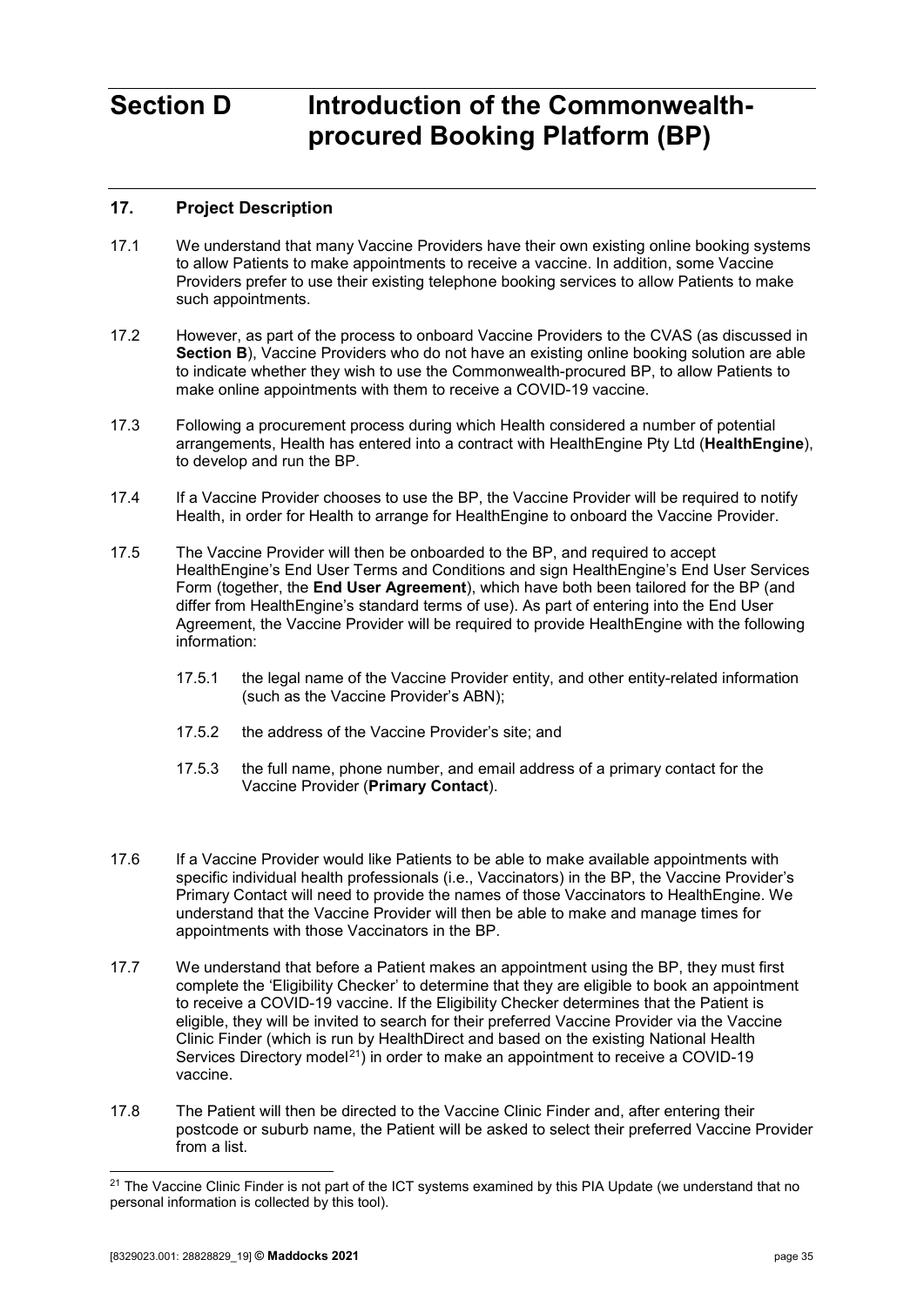- 17.9 The Patient will then be asked to select their preferred Vaccine Provider by clicking on a link to make a booking with that Vaccine Provider. We understand that one of the following may then occur:
	- 17.9.1 if the selected Vaccine Provider has chosen to use their own existing online booking system (including the mainstream HealthEngine solution), the Patient will be taken to that booking system;
	- 17.9.2 if the selected Vaccine Provider has chosen to use the BP, the Patient will be taken to the BP; or
	- 17.9.3 if the selected Vaccine Provider does not have an online booking system in place (and has not opted to use the BP), there will be no link available to make an online booking and only a phone number will be displayed. The Patient may then call the Vaccine Provider using the number specified.[22](#page-35-0)
- 17.10 We understand that if a Vaccine Provider uses the BP, Patients will be presented with a cobranded booking solution, indicating that they are using an Australian Government and HealthEngine booking platform.
- <span id="page-35-2"></span><span id="page-35-1"></span>17.11 If the Patient is directed to the BP, the Patient will be asked:
	- 17.11.1 to select whether the appointment is for themselves, or for someone else;
	- 17.11.2 to select whether they are an existing patient of the Vaccine Provider, or they are a new patient;
	- 17.11.3 to select the relevant appointment timeslots to receive each dose of the vaccine (as relevant);
	- 17.11.4 to either:
		- (a) log in with their HealthEngine account, using their email address; or
		- (b) if the Patient does not have an account, to create an account with HealthEngine by entering the following information:
			- (i) their full name;
			- (ii) their preferred name;
			- (iii) their email address;
			- (iv) their mobile phone number;
			- (v) their address; and
			- (vi) their date of birth;
	- 17.11.5 to enter relevant information about their Medicare card (including the card number, the identifier on the card, and the card's expiry date), if they did not choose to do so when creating their HealthEngine account (we understand that if a Patient's Medicare information is entered at this stage as opposed to when they created their HealthEngine account, this information will not be stored as part of their account and they will need to re-enter it each time they make a COVID-19 vaccination appointment);

<span id="page-35-3"></span><span id="page-35-0"></span><sup>&</sup>lt;sup>22</sup> We understand that in some circumstances, the Vaccine Provider may be part of a jurisdictional health network. Depending on whether that health network has opted to use the BP for the COVID-19 vaccine roll out, or is using an existing or alternative online booking platform, the Patient will be directed to the relevant booking platform.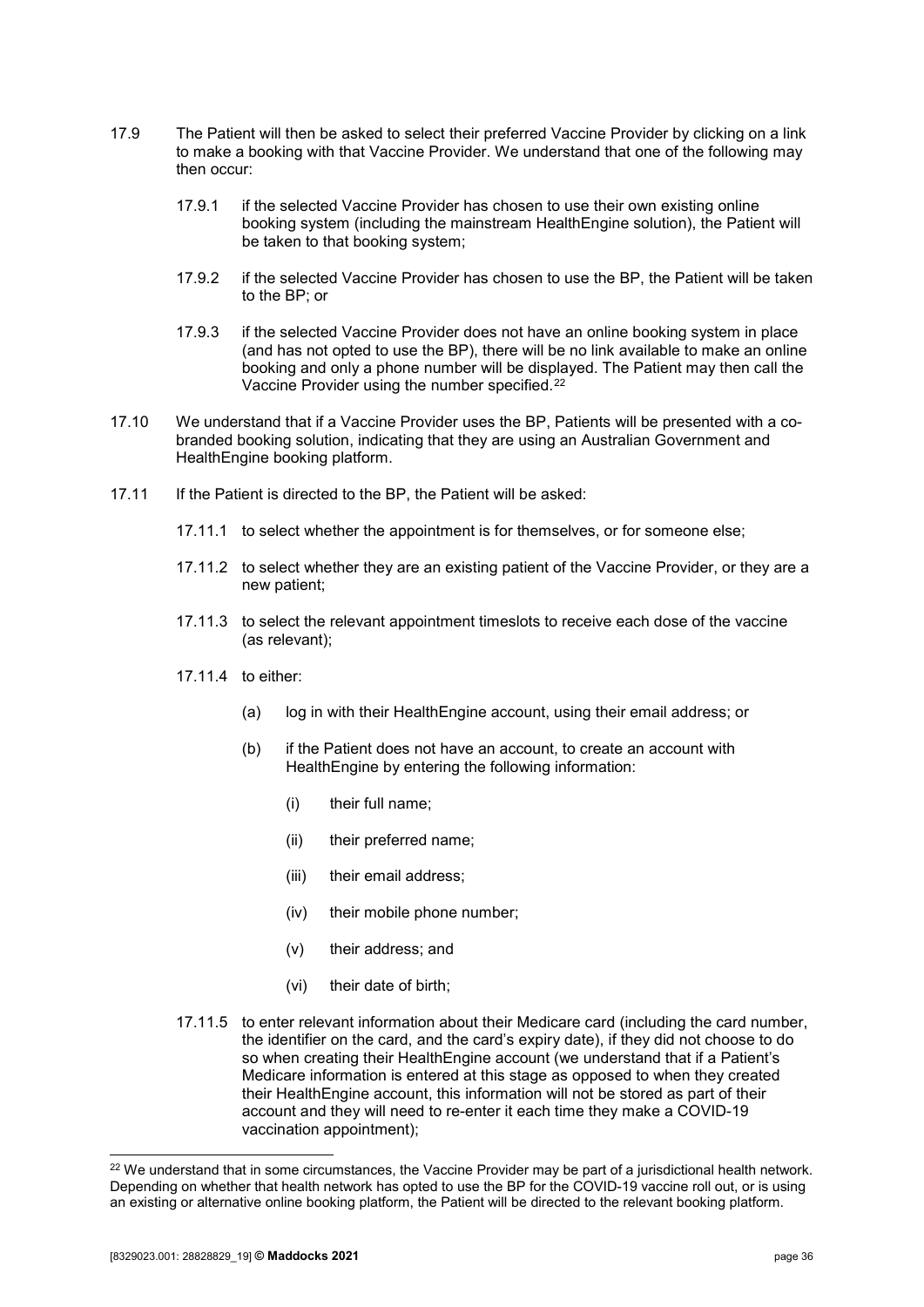- 17.11.6 to verify their mobile phone number using a verification code that is generated by the BP and sent to their phone; and
- 17.11.7 to verify their email address using the verification URL that is generated by the BP and sent to their email address.
- 17.12 All information collected by the BP will be stored on HealthEngine's cloud environment (which uses infrastructure located in Australia).
- 17.13 Once the booking is made, the relevant Vaccine Provider will be able to access the information entered by the Patient into the BP.
- 17.14 The Patient will be sent a (via email or text) a communication confirming the appointment(s) they have booked.
- 17.15 After receiving a dose of the vaccine, the Patient will receive (via email or text) further postappointment communications from HealthEngine (which is sent automatically after the time of the appointment has passed), directing the Patient to a web message in their HealthEngine account, asking the Patient to book a second appointment, and providing general information on, and ways to seek further assistance if they experience any, adverse effects.
- 17.16 In the relevant communication (either via text or email) the Patient will be asked to call the National Coronavirus Helpline, use HealthDirect's COVID-19 Vaccine Side Effects Symptom Checker (**Symptom Checker**), or call their GP, to discuss any concerns about adverse effects.
- 17.17 We understand that the 'Symptom Checker' would require an individual to input the following information:
	- 17.17.1 their gender and age; and
	- 17.17.2 their responses to various questions relating to whether they experienced any allergic reactions (based on any symptoms experienced).
- 17.18 At this stage, we understand that the Symptom Checker would then use the information inputted to generate and display relevant advice to the individual (e.g. advice that the adverse event should be reported to their Vaccine Provider, to the TGA, to their State or Territory health authority, or to the NPS MedicineWise Adverse Medicine Events hotline). In addition, at no stage will the individual be asked to provide any identifying information including their name, phone number or email.
- 17.19 Accordingly, we understand that no personal information, as defined in the Privacy Act (including any information relating to adverse events) will be generated by or uploaded to the Symptom Checker, or uploaded from the Symptom Checker site to any system (including the BP). Accordingly, we have not further considered this Symptom Checker as part of this PIA Update process.
- 17.20 We understand that at this stage, it is proposed that the BP will send de-identified information on bookings made using the BP to Health, but details of how this will occur are still being determined (we understand that this de-identified information will either be sent to the EDW (which will then send this information to the VDS), or this de-identified information will be sent to the VDS directly.
- 17.21 We also understand that HealthEngine will disclose some information from the BP to Health so that Health can monitor service capacity by reference to other information such as stock levels.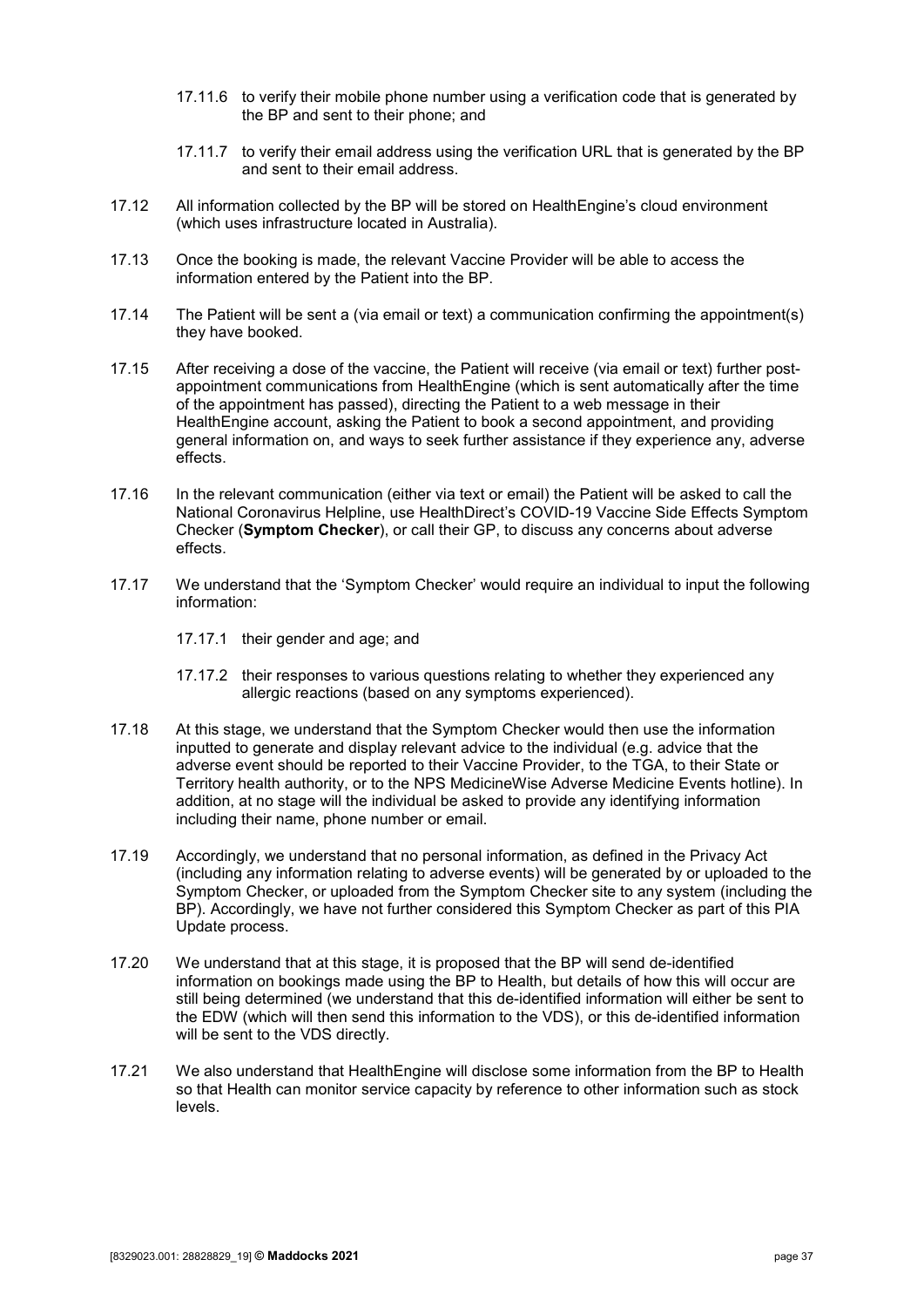- 17.22 For completeness, we note that the BP websites used by Patients and Vaccine Providers uses cookies (small files stored on an individual's device) to recognise an individual web user as they use the BP. The cookie identifies the individual's browser or device, and not the individual personally. We understand that no personal information is stored within cookies used by the BP. The information collected includes:
	- 17.22.1 the individual's server and IP address;
	- 17.22.2 the name of the top level domain (for example, .gov, .com, .edu, .au);
	- 17.22.3 the type of browser used;
	- 17.22.4 the date and time the website was accessed;
	- 17.22.5 how the individual interacted with the BP; and
	- 17.22.6 the previous website the individual visited.
- 17.23 We understand that HealthEngine uses the above information to understand how the BP is being used, in order to improve the BP and provide users with a better experience. We understand that HealthEngine may provide this information in the form of usage reports to Health.
- <span id="page-37-4"></span>17.24 In relation to information provided to Patients, we understand the following:
	- 17.24.1 a Patient will be provided with versions of the HealthEngine Collection Notice<sup>[23](#page-37-1)</sup> and Privacy Policy that have been tailored for the BP (**HealthEngine BP Privacy Policy**[24](#page-37-2)), before the Patient creates a HealthEngine account (as described in paragraph [17.11.4\(b\)](#page-35-1) above), or before they make an appointment using the BP. The Collection Notice and HealthEngine BP Privacy Policy are different to HealthEngine's standard privacy policy and collection notice);
	- 17.24.2 a link to Health's Privacy Notice will be displayed to users when entering information into the BP for a Vaccine Provider<sup>[25](#page-37-3)</sup>; and
	- 17.24.3 a link to a different form of Health Privacy Notice will be displayed to Patients when making a booking using the BP.

#### *Potential future developments*

17.25 In the future, we understand that the BP may receive some personal information about Vaccine Providers (including Provider Personnel and Vaccinators) from the CVAS, however further details are not clear at this stage.

#### <span id="page-37-0"></span>**18. Privacy impact analysis and compliance**

- 18.1 The introduction of the BP will mean that:
	- 18.1.1 HealthEngine will **collect** information (including personal information) about Vaccine Providers and their personnel (including Vaccinators) when the Vaccine Provider establishes and operates their account within the BP;
	- 18.1.2 Health Engine will **collect** information (including personal information, and potentially including sensitive information) about Patients, when the Patient:

<span id="page-37-1"></span><sup>&</sup>lt;sup>23</sup> This Collection Notice is available at:

<span id="page-37-2"></span>[https://healthengine.com.au/legal/commonwealth/collection.php?cid=par:hea:cbp::cbp::::mar21.](https://healthengine.com.au/legal/commonwealth/collection.php?cid=par:hea:cbp::cbp::::mar21)<br><sup>24</sup> This Privacy Policy is available at:<br>https://healthengine.com.au/legal/commonwealth/privacy.php?cid=par:hea:cbp::cbp::::mar2

<span id="page-37-3"></span>https://www.marchealthelagal/commonwealth.gov.au/privacy-notice-covid-19-vaccine-booking-platform.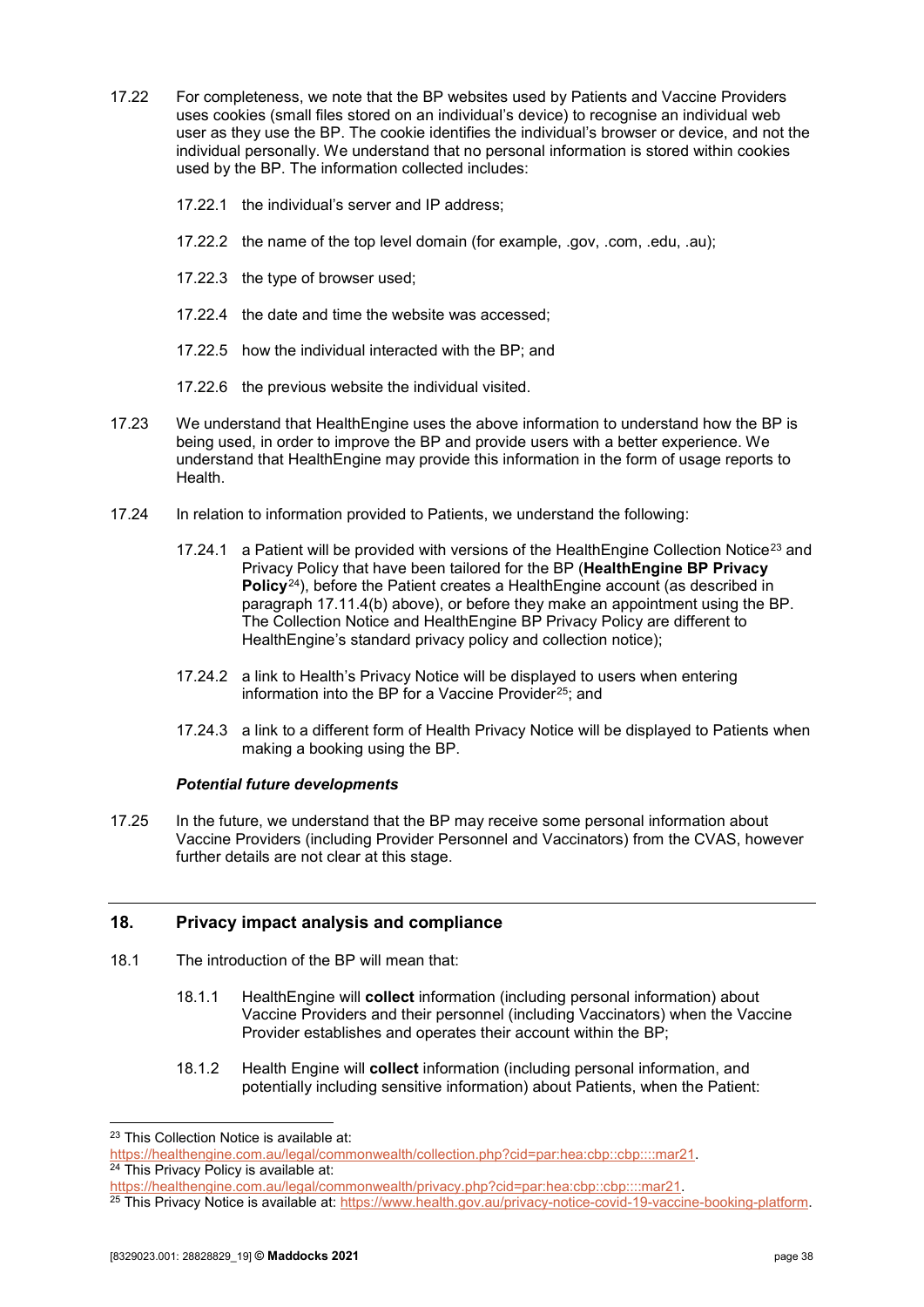- (a) creates their account; and
- (b) makes a booking using the BP;
- 18.1.3 HealthEngine will **use** the personal information of the Patient to generate verification codes and URLs to allow the Patient to verify their contact details, and undertake that verification process;
- 18.1.4 HealthEngine may **disclose** information about the Vaccine Provider (and their Vaccinators, if provided by the Vaccine Provider) to the Patient when it displays information about available booking times;
- 18.1.5 HealthEngine will **disclose** the Patient's information to the Vaccine Provider, when Vaccine Providers access information about their bookings;
- 18.1.6 HealthEngine will **use** Patient information to send confirmation, reminder, and postappointment emails or texts to the Patient; and
- 18.1.7 HealthEngine may **disclose** Vaccine Provider information to Health, if:
	- (a) it is necessary for Health to confirm that the Vaccine Provider is eligible to use the BP; or
	- (b) Health needs that information to monitor service capacity by reference to other information such as stock levels of the vaccine.
- 18.2 We have undertaken our analysis above based on our understanding that Health's intention is that any information inputted into the BP (by Patients or by users on behalf of Vaccine Providers) will be collected by HealthEngine in its own right.
- 18.3 We suggest that this analysis appears to be consistent with Health's contract with HealthEngine (**HealthEngine Contract**). We note that this provides that HealthEngine must only collect personal information to the extent required to perform its contractual obligations, and must not commit any act, omission or engage in any practice that is contrary to the Privacy Act. This is an important privacy protection for Patients and Vaccine Providers.

#### *Making individuals aware of the handling of their personal information*

18.4 We note the importance of individuals who use the BP being made aware of how their personal information will be handled, including by HealthEngine. We consider that Health should continue implementing **Recommendation 2** of the Original PIA report to ensure that it has developed a broad public communication strategy which includes information about how personal information (including sensitive information) will be handled and how the privacy of Patients and other individuals will be protected (**[Recommendation 1](#page-5-1)**).

#### *Vaccine Providers (and their personnel)*

- 18.5 The End User Terms and Conditions require a user to agree to their personal information (including health information) being handled in accordance with the HealthEngine BP Privacy Policy and Health's Privacy Policy. In addition, a link to Health's Privacy Notice for Vaccine Providers using the BP, which explains how *Health* will handle personal information, will be displayed to users when entering information in the BP for a Vaccine Provider.
- 18.6 It will be important that this information is provided to the Vaccine Provider's Primary Contact before the Primary Contact gives their consent for their information to be provided by the Vaccine Provider to HealthEngine. Accordingly, we **recommend** that Health explore whether the BP has this functionality and, in addition, consider issuing Vaccine Providers with guidance on how to ensure that its nominated personnel (such as its Primary Contact) provide their consent to their information being collected, used and disclosed by HealthEngine (**[Recommendation 8](#page-9-0)**).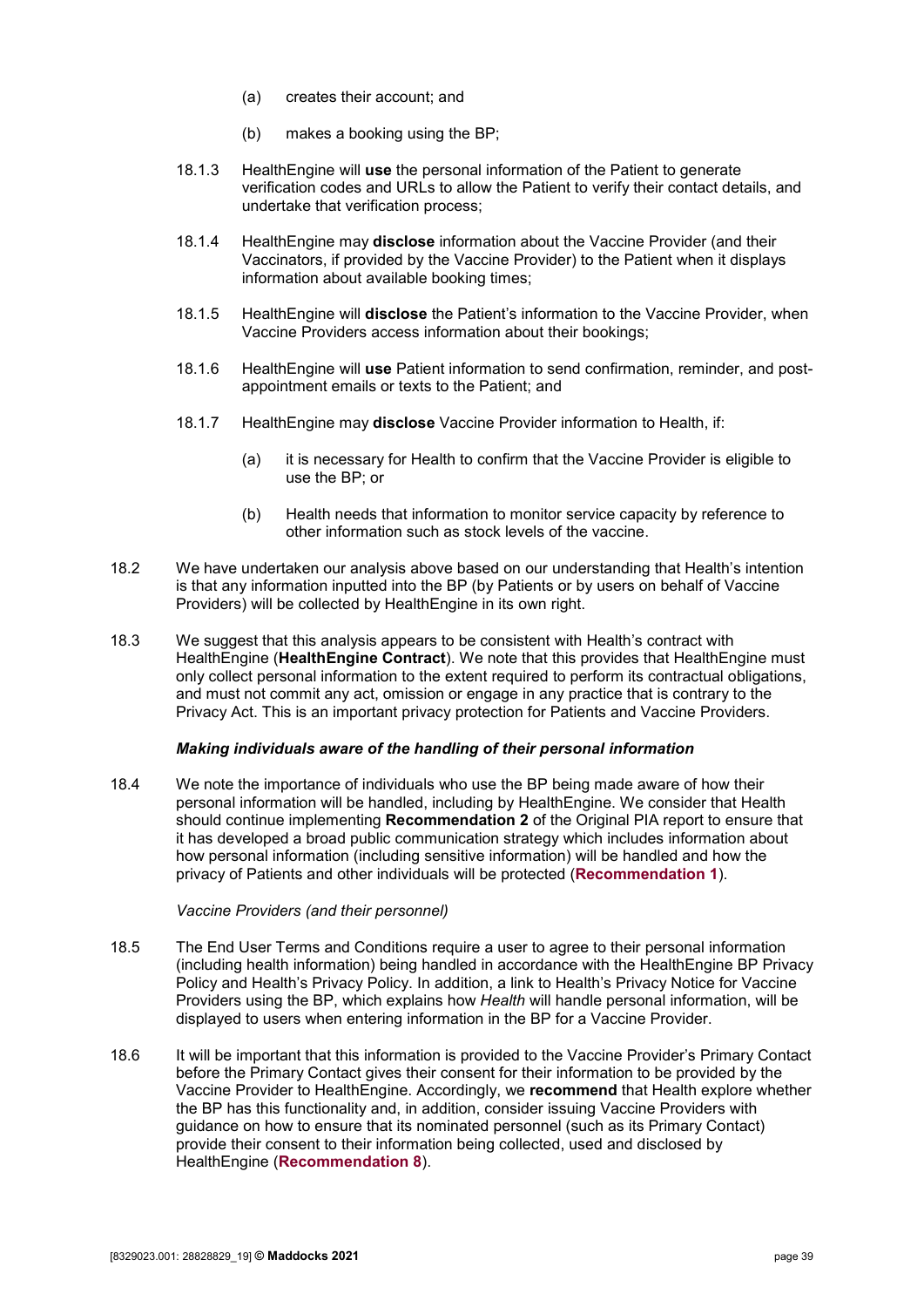#### *Patients*

- 18.7 When Patients use the BP, HealthEngine will collect various types of personal information from Patients (as described above in paragraph [17.11\)](#page-35-2). Accordingly, given the sensitive nature of this information, it is important that Health ensure Patients are adequately informed before they provide this information to HealthEngine.
- 18.8 As described above in paragraph [17.24,](#page-37-4) Patients and Vaccine Provider personnel will receive a variety of notices and information relating to the handling of their personal information in connection with the BP.
- 18.9 We have briefly reviewed the HealthEngine BP Privacy Policy and Collection Notice for the BP, and Health's Privacy Notice for the BP, and consider they are broadly consistent with the information in this PIA Update report. Nevertheless, we suggest that Health consider the below point.
- 18.10 The HealthEngine BP Privacy Policy states that HealthEngine may collect an individual's personal information in various ways, including via telephone and email. We are not aware of any information collected from Patients via telephone or email that is not already collected when the Patient creates their BP account or books an appointment. If this is incorrect, we suggest Health request HealthEngine to update the notice accordingly. We note that if personal information is collected via telephone and email, this collection would not be afforded the security protections afforded by the BP.
- 18.11 In addition, we **recommend** that Health ensure, through its HealthEngine Contract, that HealthEngine is required to provide Patients, with all the relevant information about how their personal information will be handled, *before* they either:
	- 18.11.1 log into their HealthEngine account; or
	- 18.11.2 create a HealthEngine account,

in order to book an appointment to receive the COVID-19 vaccine.

- 18.12 This will assist in ensuring that before Patients provide HealthEngine with any personal information in connection with the Vaccine Strategy, Patients are sufficiently informed about how their personal information will be handled before deciding to provide HealthEngine with this information.
- 18.13 We also **recommend** that Health confirm that any personnel of the Vaccine Provider are directed to, or can easily view, both the HealthEngine BP Privacy Policy and Health's Privacy Notice each time they use the BP (**[Recommendation 8](#page-9-0)**).
- 18.14 We note that it may be confusing for Patients and users of the BP to receive up to three different links/notices related to how their personal information will be handled. This raises the risk of "information overload" for individuals, and may lead to individuals being less informed before providing their consent and their personal information to HealthEngine. In addition, given some of these notices are published by Health, and others by HealthEngine, there is a risk of inconsistency in the information, which may lead to confusion for individuals.
- 18.15 Accordingly, we **recommend** that Health consider the most appropriate way to communicate to Patients information about how their personal information will be handled by Health and HealthEngine in connection with the BP, taking into account the need to provide Patients with useful and consistent information whilst considering the risks of experiencing 'information overload'. For example, it may better to prepare one agreed privacy collection notice with HealthEngine, which could incorporate information currently in Health's Privacy Notice. We also **recommend** that Health review its Privacy Notices against:
	- 18.15.1 HealthEngine's Privacy Policy and Collection Statement; and
	- 18.15.2 the information (and information flows) described above in paragraph [17](#page-34-1)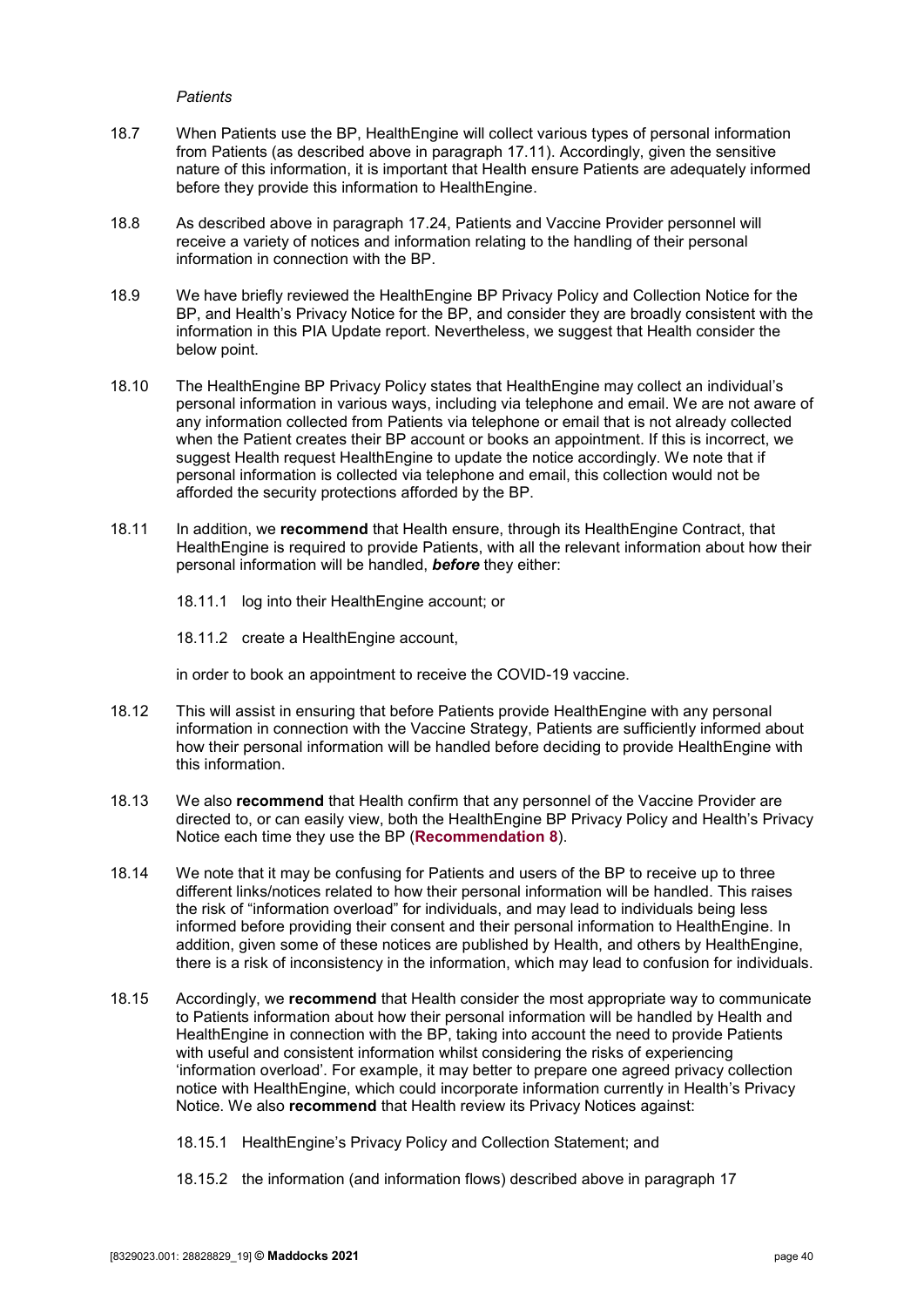to ensure that any information provided to individuals is consistent and accurate (**[Recommendation 3](#page-6-0)**).

#### *Collection of personal information*

*Data minimisation principle* 

- 18.16 Best practice requires consideration of the "data minimisation principle", under which an APP entity should minimise the amount of personal information collected to the extent possible, and limit collection to only that information which is necessary for the purposes for which it is collected.
- 18.17 Accordingly, it is important that HealthEngine only collects personal information that is reasonably necessary to make a booking, and individuals should not be asked to provide additional information that could be collected by the Vaccine Provider at the point that the individual attends the booked appointment.
- 18.18 We understand that Health is satisfied that each data field collected by HealthEngine is reasonably necessary to be collected in order to make an appointment for a Patient.
- 18.19 We note that as described above in paragraph [17.11.5,](#page-35-3) a Patient will need to enter information about their Medicare card when they create their HealthEngine account, or if they did not choose to do so, when they make their appointment. We understand that this information will be again collected from a Patient when they attend their appointment to receive the COVID-19 vaccine.
- 18.20 Given this, it is important to consider whether it would be preferable for this Medicare information to only be collected at the point when a Patient attends their appointment, as opposed through the BP as well. We understand that Health has considered this issue and has weighed the privacy risks associated with this collection by the BP against the public utility of facilitating a smooth and efficient process for Patients when they attend their appointment. We understand that by the BP collecting Medicare information, it assists in speeding up the administration processes for Vaccine Providers when Patients attend their appointments, and given the volume of Patients that will be attending these Vaccine Providers, Health has decided that the public benefits outweigh the potential privacy risks.
- 18.21 We have considered whether it would be appropriate for Patients to be able to use the BP without making an account, for example by making a booking for an appointment as a 'guest user'. This would have the benefit of HealthEngine collecting less personal information if Patients were not required to create HealthEngine accounts. However, we consider that the benefits for Patients in making an account (including allowing Patients to amend their personal details such as contact information, or change or cancel their appointments, as well as the ease of booking another appointment to receive the second dose of the vaccine) are likely to outweigh the potential benefits offered by a 'guest user' option. We again note the importance of ensuring that Patients can easily understand how the personal information they are providing will be handled.

#### *Use or disclosure of personal information*

- 18.22 It is also necessary to consider the potential privacy risk that HealthEngine could use or disclose personal information that was collected through the BP for a primary purpose for collection, but also for another permitted purpose (a secondary purpose). The information collected through the BP has been collected for the primary purpose of facilitating the booking of an appointment to receive a COVID-19 vaccine.
- 18.23 We have reviewed the HealthEngine Contract and note that HealthEngine must only use and disclose any personal information for the purposes of providing its contracted services to Health. This means that no personal information can be used and disclosed for a secondary purpose, unless required or permitted under the HealthEngine Contract or the Privacy Act. We also consider that Health has implemented a privacy-enhancing measure by containing in the HealthEngine Contract an express limitation on HealthEngine using any collected personal information for the purposes of direct marketing (as defined in the Privacy Act).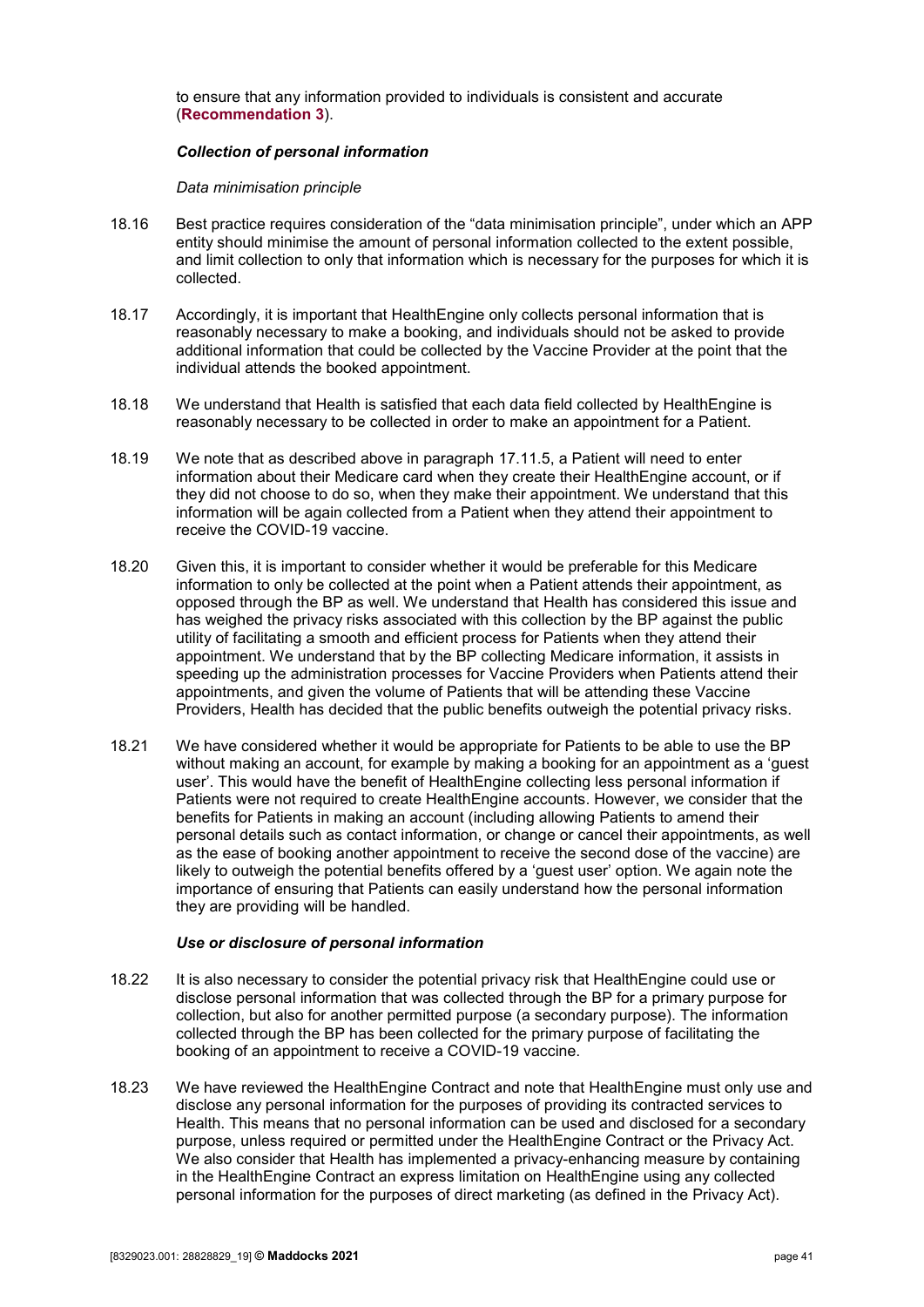#### *Segregation of data*

- 18.24 Given that HealthEngine will be providing the BP in addition to its usual online booking services, there is a risk that information from the BP (**BP information**) may be mixed with other information collected as part of its business as usual (**BAU**) functions. As BP information is afforded the protections agreed in the HealthEngine Contract, to preserve these protections it will be important that BP information be able to be held and handled separately from HealthEngine's BAU information.
- 18.25 Accordingly, we **recommend** that Health ensure that the HealthEngine Contract requires HealthEngine to:
	- 18.25.1 hold any information collected in connection with the BP separately from any information it collects as part of its BAU practices (such as through the usual online booking services it provides)<sup>26</sup>; and
	- 18.25.2 not use the BP information for any other purpose beyond the provision of the BP.
- 18.26 This siloed approach will assist in ensuring that this information is not used for another purpose other than HealthEngine providing its services to Health, as specified in the HealthEngine Contract (**[Recommendation 4](#page-7-0)**).
- 18.27 We **recommend** that Health ensure that it has an effective monitoring and compliance regime in relation to the handling of personal information by HealthEngine (e.g. through appropriate auditing processes of HealthEngine's data management and handling practices against its obligations in the HealthEngine Contract), which is appropriately communicated to HealthEngine (**[Recommendation 4](#page-7-0)**).

#### *Security and quality of information*

- 18.28 As discussed in the Original PIA report, in circumstances where Patients will be concerned about their health and well-being, we consider it is reasonable for Health to assume that the personal information they enter into the BP (in order to make an appointment to receive the COVID-19 vaccination) will be accurate, up-to-date, and complete.
- 18.29 We also consider that any information that is provided about the Vaccine Provider's Primary Contact will either be provided by:
	- 18.29.1 the individual themselves in which case it is reasonable for Health to assume this information will be accurate, up-to-date, and complete; or
	- 18.29.2 by the Vaccine Provider- we consider it will be in the Vaccine Provider's interest to provide accurate, up-to-date and complete information about its personnel, including to ensure that the Primary Contact can successfully use the BP to manage its bookings, so again consider it is reasonable for Health to assume that this information will be accurate, up-to-date and complete.
- 18.30 We assume that in accordance with its BAU practices, HealthEngine will provide Patients with the opportunity to amend and update their personal information linked to their account online, to ensure that their information is accurate, up to date and complete.

<span id="page-41-0"></span> $26$  This does not necessarily mean that a different ICT platform must be used, as the separation could be achieved by appropriate sequestering within the platform.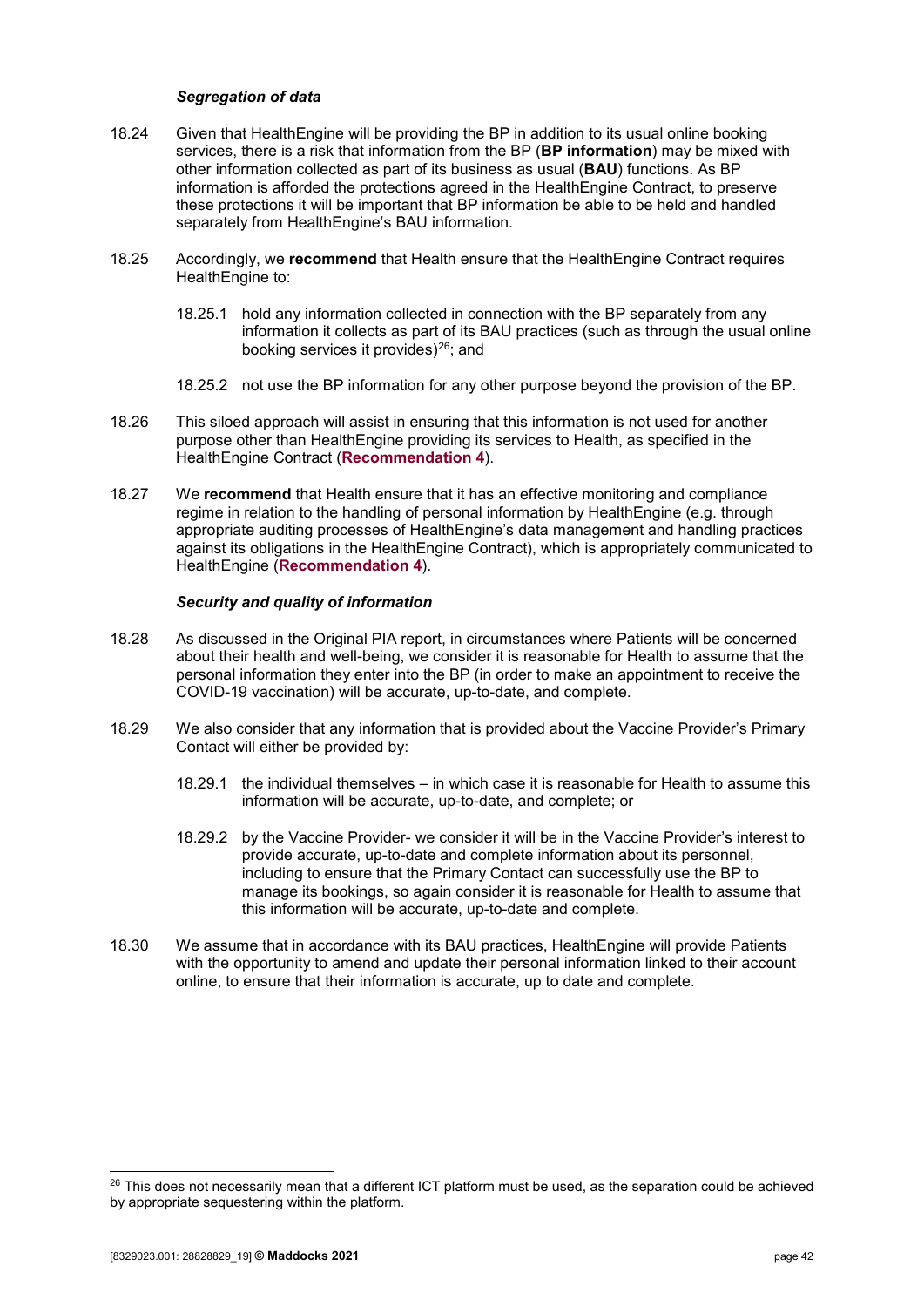- 18.31 We understand that the BP will not integrate with other external systems (such as any Vaccine Provider systems). We have reviewed the HealthEngine Contract and note that it requires HealthEngine to maintain reasonable safeguards against loss, unauthorised access, use or disclosure and other misuse of personal information, but note that a number of the relevant clauses only apply if the information concerned falls within the definition of 'buyer data'. Accordingly, we **recommend** that Health clarify whether or not the information collected by HealthEngine in connection with the BP is included in the definition of 'buyer data' (noting that a number of important contractual obligations and protections are only triggered if this is the case) (**[Recommendation 4](#page-7-0)**).
- 18.32 We understand that Health has engaged security experts to assist in evaluating the security of the BP, including by conducting penetration testing of the BP.
- 18.33 We also note that the HealthEngine Contract prevents any personal information obtained by HealthEngine in connection with this contract from transferring, storing, or allowing any person to access this information from outside of Australia. We consider this important to protect any personal information collected through the BP, and ensure compliance with the requirements of APP 8.

#### *Retention and deletion of information*

- 18.34 We suggest that there could be further clarity about HealthEngine's obligations in relation to the deletion of information.
- 18.35 We note that the HealthEngine BP Privacy Policy provides:

*"We will only retain your personal information for as long as reasonably necessary to fulfil the purposes we collected it for, including for the purposes of satisfying any legal, regulatory, tax, accounting or reporting requirements. We may retain your personal information for a longer period in the event of a complaint or for legal purposes. To determine the appropriate retention period for personal information, we consider the amount, nature and sensitivity of the personal information, the potential risk of harm from unauthorised use or disclosure of your personal information, the purposes for which we process your personal information and whether we can achieve those purposes through other means, and the applicable legal, regulatory, tax, accounting or other requirements."*

18.36 However, in the following paragraph it states:

*"Where HealthEngine has collected personal and sensitive information through the Commonwealth booking platform on behalf of the Department of Health, HealthEngine will return, retain or destroy that personal information in accordance with the CBP Agreement.*"

18.37 These paragraphs do not seem consistent with one another. Accordingly suggest that Health consider requesting HealthEngine to delete the first paragraph (as any return, retention or deletion should be done in accordance with the protections and processes built into the HealthEngine Contract).

#### (**[Recommendation 3](#page-6-0)**)

18.38 The Health Privacy Notice states:

*Once the Booking Platform is no longer needed, we will require Health Engine to destroy or return the data to us.*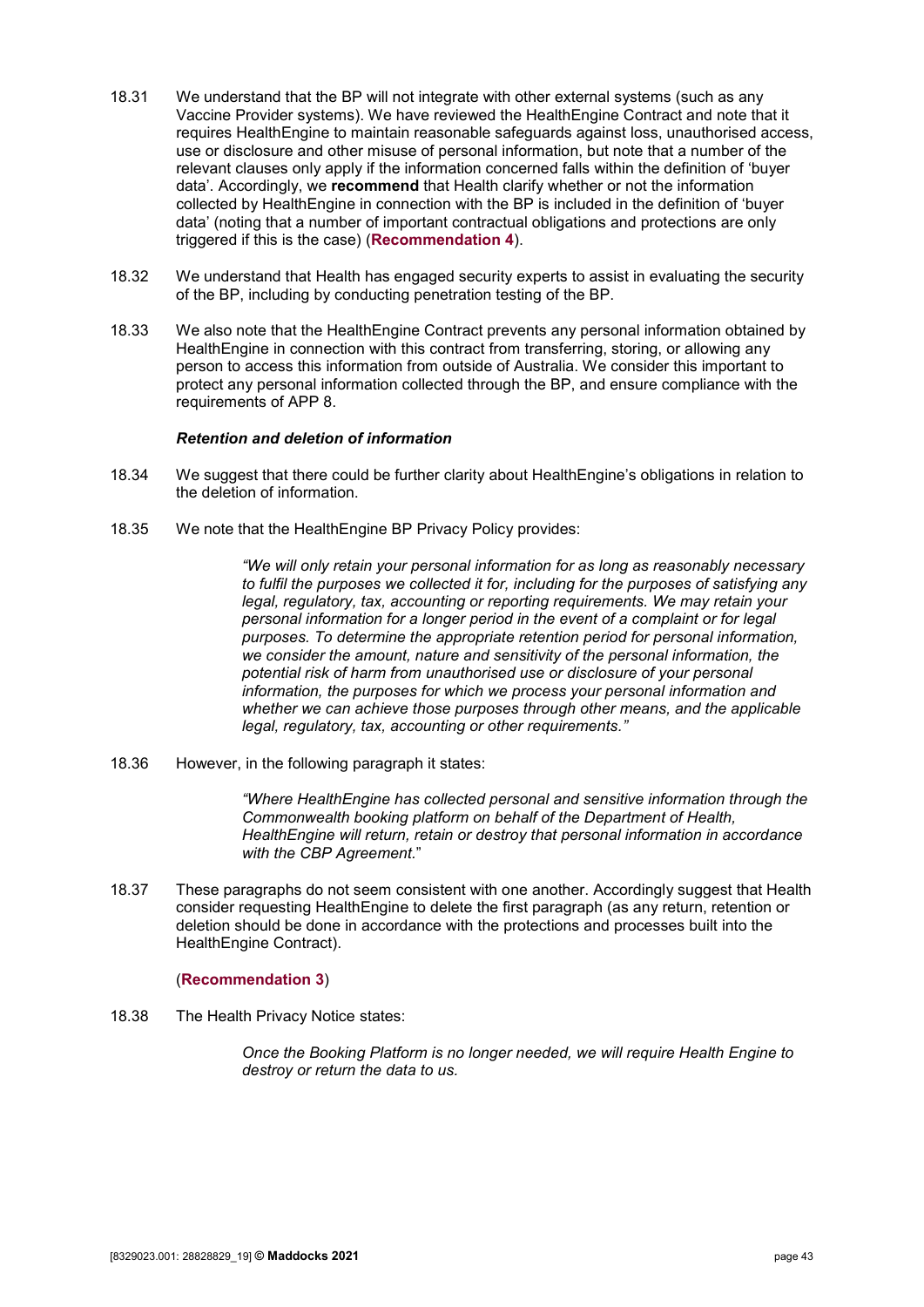- 18.39 This is consistent with stakeholder views (including the OAIC) that Health should ensure the HealthEngine Contract does not permit HealthEngine to retain any information about Patients after the termination or expiry of the HealthEngine Contract (including any information that has been de-identified or anonymised, and for any record-keeping purposes). This is especially important given that HealthEngine already holds a substantial amount of health information about Australians, and there is a risk it could conduct data matching activities that could potentially lead to the re-identification of that information.
- 18.40 We note that any return of personal information to Health would represent a collection of that information by Health, and Health would need to consider at that time whether such a collection was reasonably necessary for its functions and activities and otherwise in compliance with APP 3.
- 18.41 We do **recommend** that Health consider whether the HealthEngine Contract is sufficiently clear about the points at which HealthEngine is required to delete or destroy information collected through the BP. For example, Health may wish to consider whether information about a Patient should be deleted from HealthEngine's systems (including deleting their HealthEngine account, if that account was only created to book an appointment to receive the COVID-19 vaccine), once the Patient has attended their appointment (or second appointment) to receive the COVID-19 vaccine (**[Recommendation 4](#page-7-0)**).
- 18.42 We note that deletion of information will, of course, be subject to any Archive Act requirements.
- 18.43 Finally, if Patients created a HealthEngine account only to book an appointment to receive the COVID-19 vaccine, we **recommend** that Patients are made clearly aware of how they can request for their HealthEngine account to be deleted, and are reminded of this option after they have attended both appointments to receive the relevant COVID-19 vaccine.
- 18.44 The HealthEngine BP Privacy Policy provides that:

*"If we do agree to your request for the deletion of your personal information, we will delete your data but will generally assume that you would prefer us to keep a note of your name on a register of individuals who would prefer not to be contacted. That way, we will minimise the chances of you being contacted in the future where your data is collected in unconnected circumstances. If you would prefer us not to do this, you are free to notify us accordingly."*

18.45 We suggest that if a Patient requests HealthEngine to delete their data, this request should be fulfilled by HealthEngine and accordingly all of their data should be deleted, including their name. We do not consider it necessary to retain a Patient's name on a 'do not call register', because presumably HealthEngine would also need to retain their phone number to ensure they are not contacted (which we understand is not also being retained).]

#### *Future developments, such as transfer of information to the VDS*

18.46 We understand that any information that may be transferred from the BP to the EDW, and then to the VDS, will not contain any personal information. If any future integration with other systems is planned, as contemplated by **[Recommendation 1](#page-5-1)**, we **recommend** that Health carefully consider the privacy implications of any such developments before they are implemented, and ensure that any additional privacy impacts and risks are appropriately mitigated.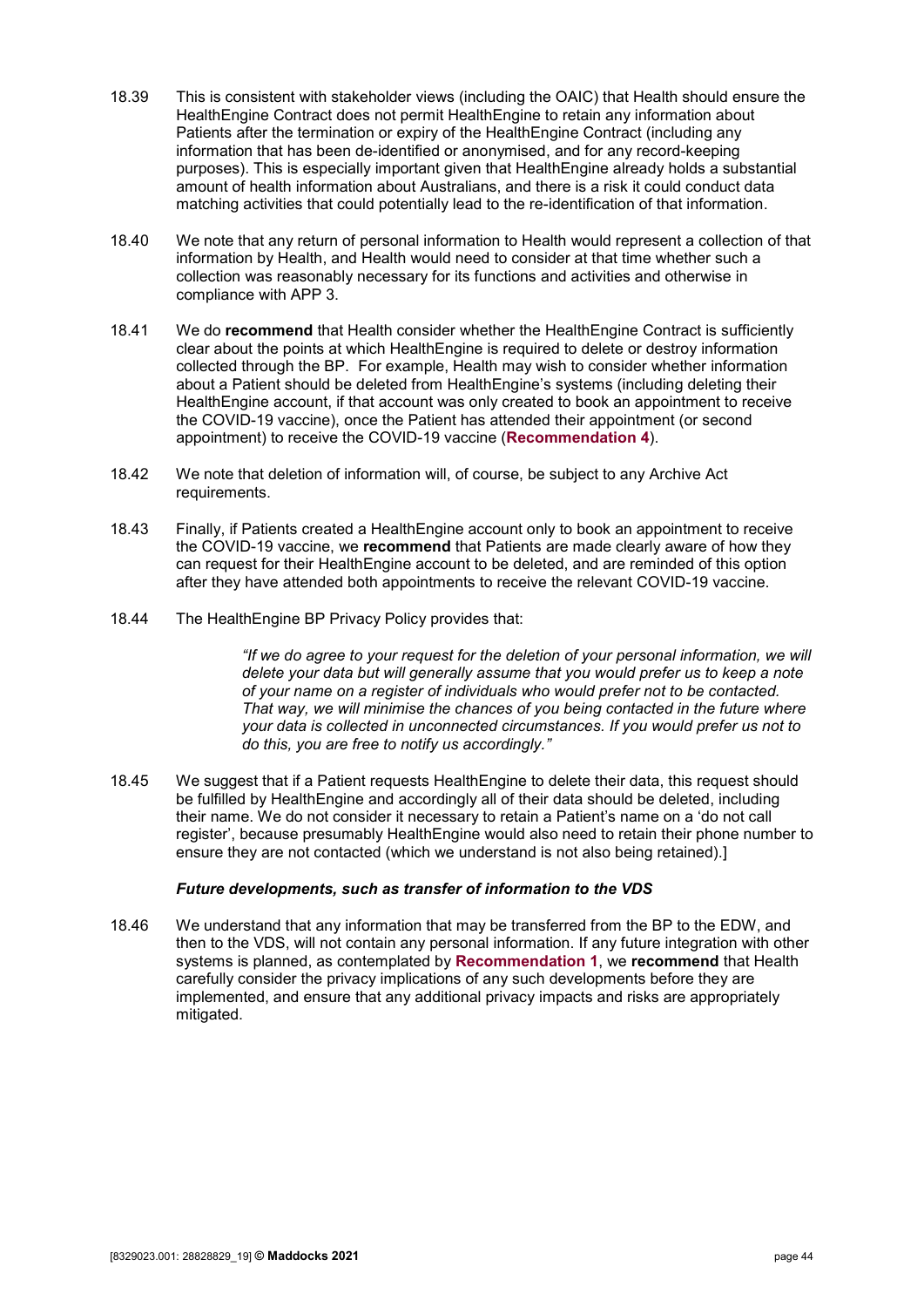# <span id="page-44-0"></span>**Section E Introduction of the Clinician Vaccine Integrated Platform (CVIP)**

## <span id="page-44-1"></span>**19. Project Description**

- 19.1 Health is responsible for the implementation of this component, but is working in very close conjunction with the ADHA, as well as Services Australia.
- 19.2 A new digital application (**CVIP App**) has been developed by Accenture as the Data Partner as part of the CVIP solution, which is intended to streamline the uploading of vaccination data into the AIR. Use of the CVIP App will be optional for Vaccine Providers, but not required (Vaccine Providers who already have their own systems that they use to transmit information to the AIR can continue to use those systems).
- 19.3 We are aware that the ADHA has been responsible for arranging for independent privacy assurance processes in relation to the CVIP to be undertaken, and these processes have occurred in parallel with this PIA Update process. We have had the benefit of reviewing some draft deliverables developed as part of these processes. Those drafts contemplated that ADHA would have primary responsibility for the procurement of the CVIP platform and implementation of the CVIP App. However, we understand that these privacy assurance processes now reflect Health's greater role in the process.
- <span id="page-44-3"></span>19.4 In summary, we understand from those privacy assurance processes, that:
	- 19.4.1 Vaccine Providers must register to use the CVIP App, including by inputting details, including personal information, relating to their Vaccinators (i.e. the individual personnel of the Vaccine Provider who will administer the vaccine to the Patient). This information will include their PRODA identification details (PRODA is a system managed by Services Australia), which will be used by Vaccine Providers and their personnel to log into the CVIP App. We understand that a Collection Notice (which meets the requirements of APP 5) will be provided to Vaccine Providers when they register to use the CVIP App. We understand this Collection Notice will either be provided through a registration form, or will be provided verbally if the Vaccine Provider registers via telephone.
	- 19.4.2 All information entered into the CVIP App will be stored in a Salesforce cloud services platform (**CVIP platform**), with the relevant infrastructure located in Australia, under a contractual arrangement between Salesforce and Health.
	- 19.4.3 Patients (when they attend their appointment with a Vaccine Provider) will be able to access a webform using the Vaccine Provider's unique QR code (publicly displayed or otherwise provided by the Vaccine Provider)<sup>[27](#page-44-2)</sup>, to enter some personal information before they receive their vaccination (e.g. name, date of birth, contact details, gender, and Medicare number). We understand that at this stage, Patients will be provided with a Collection Notice developed for the CVIP (this is available on Health's website, see [https://www.health.gov.au/using-our](https://www.health.gov.au/using-our-websites/privacy/collection-notice-for-the-clinician-vaccine-integrated-platform-cvip)[websites/privacy/collection-notice-for-the-clinician-vaccine-integrated-platform](https://www.health.gov.au/using-our-websites/privacy/collection-notice-for-the-clinician-vaccine-integrated-platform-cvip)[cvip\)](https://www.health.gov.au/using-our-websites/privacy/collection-notice-for-the-clinician-vaccine-integrated-platform-cvip). All information entered is stored in the CVIP platform.
	- 19.4.4 Once the Patient has completed this process, the Patient will be provided with a unique QR code that can be used by the Vaccinator to quickly access the Patient's information. The Vaccinator is able to do this by using the CVIP web version or CVIP App to scan or enter the Patient's unique QR code to find the Patient in the AIR and view the Patient's details. Through the CVIP, the Vaccinator will also be able to view the Patient's immunisation history available in the AIR.

<span id="page-44-4"></span><span id="page-44-2"></span> $27$  In future, it is possible that Patients may be able to download and use the CVIP App (or a version of it), rather than a webform to enter their details.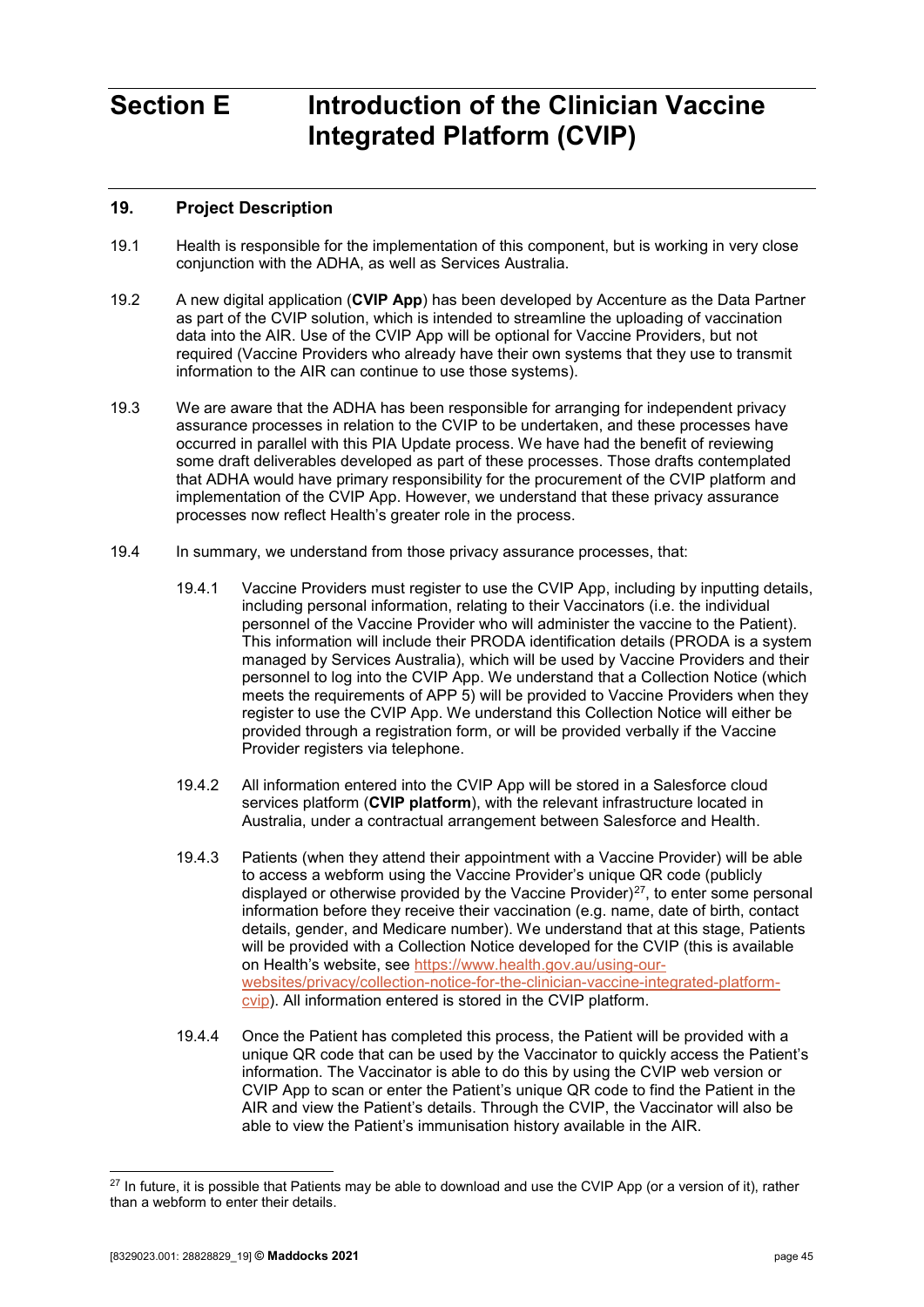- 19.4.5 Alternatively, if the Patient does not wish to use the process specified in paragraphs [19.4.3](#page-44-3) and [19.4.4,](#page-44-4) the Patient can provide their details directly to the Vaccinator during their consultation. The Vaccinator can then use these details to search for the Patient in the AIR using the CVIP App. The Vaccinator will then view the Patient's AIR record if a match is found, or create a new AIR record if the Patient cannot be found. This enables the Vaccinator to enter details for persons who are not eligible for Medicare and do not have a Medicare card.
- 19.4.6 The Vaccinator will then administer the vaccine, and input details of this vaccine into the CVIP App, together with their personal details that they are required to submit to the AIR.
- 19.4.7 The training provided by Health to Vaccinators includes guidance on providing appropriate notification to Patients about the mandatory reporting of their information to the AIR.
- 19.4.8 All information entered into the CVIP App will be stored in the CVIP platform. Most of this information will be transferred to the AIR in batches, and then deleted after it has been uploaded to the AIR. We understand that some information about Vaccinators will not be uploaded to the AIR, and this information will not be deleted (see further discussion in paragraph [20.14](#page-47-0) below).
- 19.4.9 ADHA technical support staff for the CVIP will be able to access personal information stored in the CVIP platform when providing ICT support, such as resolving any technical issues relating to the upload of any information to the AIR. This could include errors relating to Patient records being rejected from being included in the AIR. We understand that in circumstances where the ADHA requires assistance from Health to resolve the issue (such as rejection of a record), the ADHA may need to disclose information on any technical issues with Health (but we understand this would not involve disclosure of any personal information to Health).
- 19.5 Both Patient and Provider Terms and Conditions for CVIP have been developed by Health (in close consultation with the ADHA) and are available on the Health website:
	- 19.5.1 Consumer Terms and Conditions: [https://www.health.gov.au/resources/publications/clinician-vaccine-integrated](https://www.health.gov.au/resources/publications/clinician-vaccine-integrated-platform-self-registration-form-terms-and-conditions-for-consumers)[platform-self-registration-form-terms-and-conditions-for-consumers;](https://www.health.gov.au/resources/publications/clinician-vaccine-integrated-platform-self-registration-form-terms-and-conditions-for-consumers) and
	- 19.5.2 Provider Terms and Conditions: [https://www.health.gov.au/resources/publications/clinician-vaccine-integrated](https://www.health.gov.au/resources/publications/clinician-vaccine-integrated-platform-self-registration-form-terms-and-conditions-for-providers)[platform-self-registration-form-terms-and-conditions-for-providers.](https://www.health.gov.au/resources/publications/clinician-vaccine-integrated-platform-self-registration-form-terms-and-conditions-for-providers)

#### <span id="page-45-0"></span>**20. Summary of independent privacy assurance processes**

- 20.1 We consider that the commissioning and undertaking of independent privacy assurance processes in relation into the CVIP, at a relatively early stage of its development, demonstrates the commitment of the participating Commonwealth agencies to adopt a 'privacy by design' approach to the development and implementation of the CVIP, including the CVIP App.
- 20.2 In accordance with our instructions, we duplicated the work that has already been separately undertaken as part of the ADHA's privacy assurance processes and which appear to be a very thorough and comprehensive analysis of the privacy impacts associated with the CVIP, including the CVIP App. However, we strongly **recommend** that Health continue to work with the ADHA to implement the findings and recommendations of the CVIP privacy assurance processes (**[Recommendation 9](#page-9-1)**), taking into account any future design updates to the CVIP App.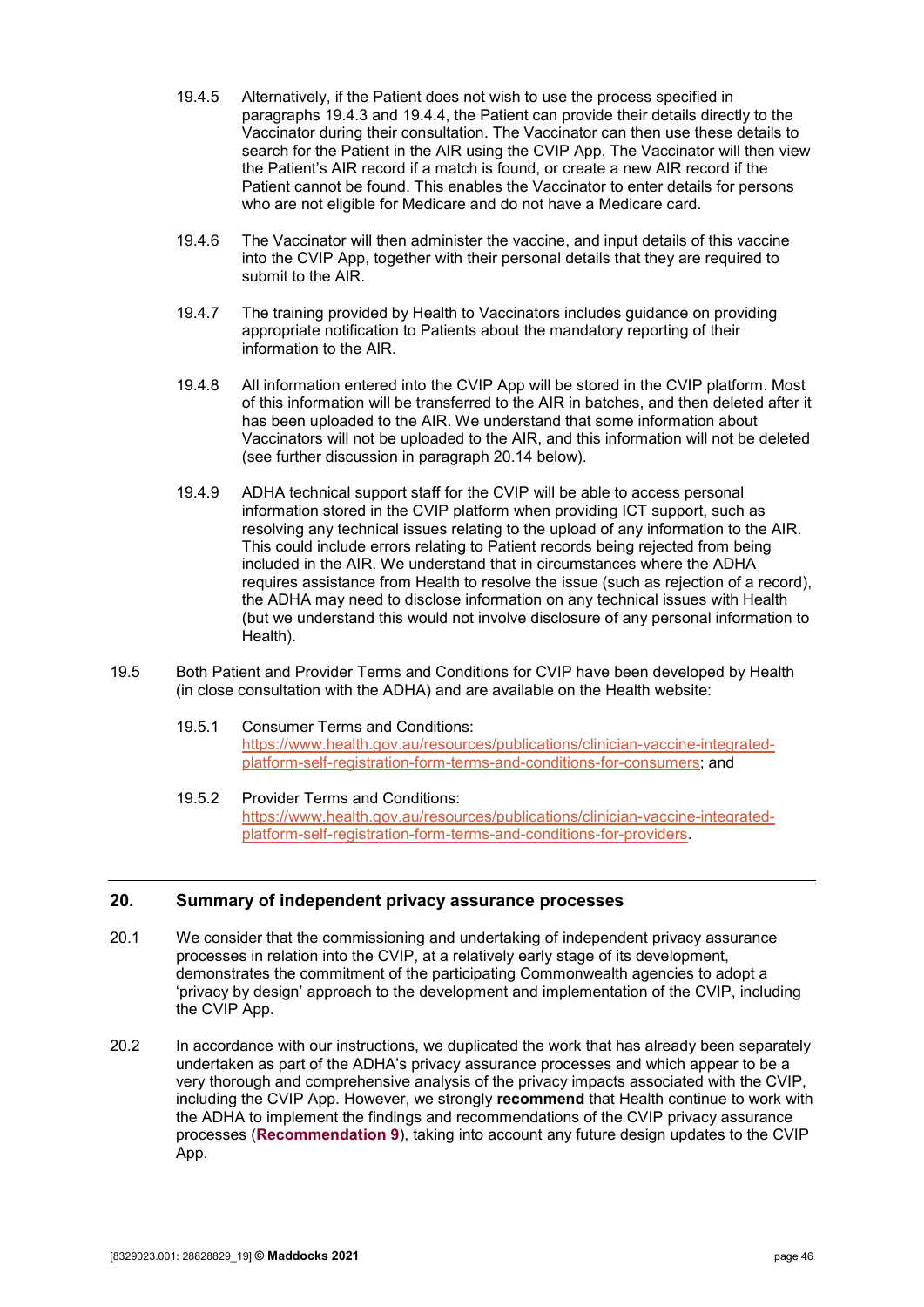20.3 In our view, implementation of the findings and recommendations from the independent CVIP privacy assurance processes (as set out in the draft material developed as part of these processes that we have reviewed) would effectively address the following identified privacy risks:

#### *Making individuals aware of handling of information*

- 20.4 It will be important that both the Patient, and the Vaccinator, are made aware of how their personal information will be handled. That is, there should be a mechanism for the relevant user to be made aware of how their personal information will be handled, before they submit that information to the CVIP platform. We note that these matters were considered, and addressed by a number of recommendations developed, by the privacy assurance processes conducted by the ADHA.
- 20.5 In addition to these recommendations, we also **recommend** that Health:
	- 20.5.1 review and, if necessary, update the CVIP Privacy Notice on its website to ensure it adequately informs users how and where their information will be stored. In particular, we think it is important that users are aware that their information will be temporarily stored using cloud infrastructure made available by a third party (Salesforce, using AWS infrastructure) before it is provided to the AIR; and
	- 20.5.2 develop separate notices for Patients, and for Vaccine Providers and their personnel (i.e. Vaccinators)

#### (**[Recommendation 3](#page-6-0)**).

#### *Collection of personal information*

- 20.6 We note that the draft deliverables from the independent CVIP privacy assurance processes conducted by the ADHA (that we have had the benefit of reviewing) focus on the ADHA's functions and activities, which was appropriate given the understanding at that time that the ADHA would procure the CVIP platform. We have considered compliance with APP 3 from Health's perspective, rather than the ADHA's perspective, noting the need for collections to be reasonably necessary for *Health's* functions and activities in order to comply with APP 3.
- 20.7 In our view, we consider that there is a sufficient nexus between Health's role in the implementation of the COVID-19 roll out, and its responsibility for administration of the AIR Act (which requires Vaccinators to provide certain information to the AIR by law<sup>[28](#page-46-0)</sup>), to conclude that APP 3.1 is satisfied.
- 20.8 We note that in the findings from the privacy assurance processes conducted by the ADHA, the collection of information by and from the AIR was found to be authorised by s22(2) of the AIR Act, which authorises the collection, use or disclosure of information, where this is done for the purposes of the AIR. The privacy assurance processes considered that the collection of a Patient's details and immunisation history using the CVIP App can be characterised as being 'for the purposes of' the AIR, on the basis that this will enable Vaccine Providers to:
	- 20.8.1 check the Patient's vaccination status; and
	- 20.8.2 (if the vaccine is administered) provide vaccination details for inclusion in the AIR, in accordance with the Vaccine Provider's mandatory reporting obligations.

<span id="page-46-0"></span><sup>&</sup>lt;sup>28</sup> A separate PIA was conducted for Health in relation to those changes, see: [https://www.health.gov.au/using](https://www.health.gov.au/using-our-websites/privacy/privacy-impact-assessment-register)[our-websites/privacy/privacy-impact-assessment-register.](https://www.health.gov.au/using-our-websites/privacy/privacy-impact-assessment-register)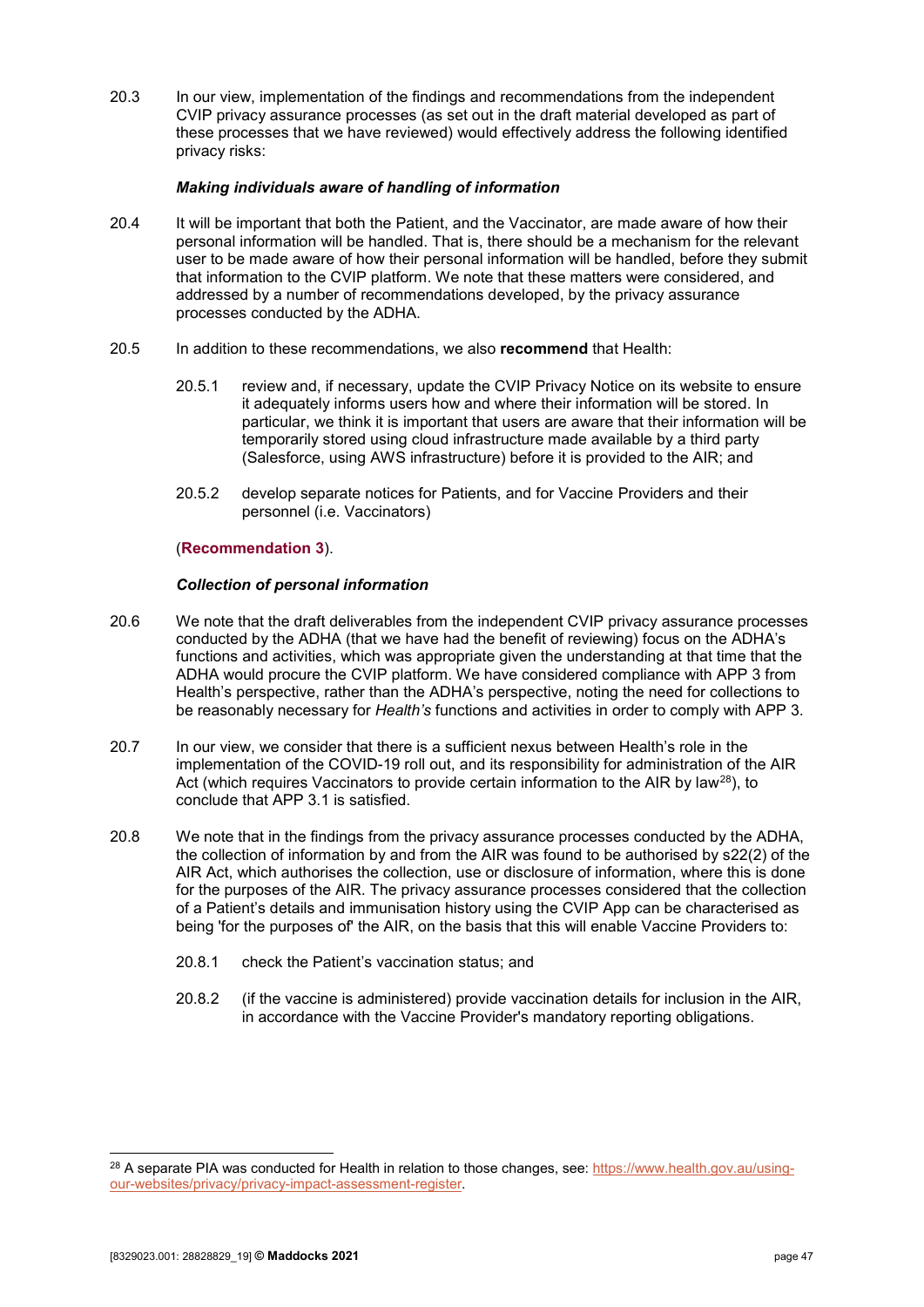- 20.9 We agree with this, as long as Health can be satisfied that it has effective control over the personal information stored in the CVIP platform, and that there is no separate collection of information by Accenture or Salesforce. This will depend upon an analysis of the relevant contractual arrangements, and whether they meet the guidance issued by the OAIC about the limited circumstances in which providing personal information to a contractor to perform services on behalf of the APP entity may be a use, rather than a disclosure (consistent with **[Recommendation 4](#page-7-0)**).[29](#page-47-1)
- 20.10 In addition, we support the findings and recommendations from the privacy assurance activities conducted by the ADHA which conclude that the CVIP App should only collect the minimum amount of information necessary for the purposes of transferring it to the AIR. That is, it should not ask the user to enter any data fields that are not required to be uploaded to the AIR (**Recommendation 9**).

#### *Security of information*

20.11 Given the sensitivity of the information stored in the CVIP platform, Health will need to be satisfied that there are strong security protections for that platform.<sup>[30](#page-47-2)</sup> We agree with the analysis and recommendations developed through the CVIP privacy assurance processes and note that Health should be satisfied that the contractual arrangements with Accenture as the Data Partner, and with Salesforce, contains appropriate security obligations (**[Recommendation 4](#page-7-0)**).

#### *Deletion of information from the CVIP platform*

- 20.12 We note that it is intended that personal information relating to vaccinations will be stored in the CVIP platform only temporarily (i.e. until it is uploaded to the AIR). We note that relevant obligations to this effect will need to be included in the relevant contractual relationships (e.g. the Partner Contract with Accenture).
- 20.13 In addition, we understand that Health and the AHDA are working with the National Archives of Australia to ensure that such temporarily stored information can be deleted in accordance with the Archives Act after it has been uploaded to the AIR and verified by Services Australia.
- <span id="page-47-0"></span>20.14 In relation to collection of Vaccinator information, we understand that the CVIP platform will collect and store some information about Vaccinators that will not be uploaded to the AIR. This information will not be deleted. Vaccinators should be made aware of this, and of any proposed uses and disclosures of the retained information (see **[Recommendation 3](#page-6-0)**).

#### *Future developments, such as the transfer of responsibility for the CVIP App to the ADHA or integration with the VDS*

- 20.15 We note that it does not appear that any personal information will be provided to Health. However, if this changes in the future, Health should ensure it has robust data governance in place before any personal information is disclosed to Health.
- 20.16 We understand that at some future point, responsibility for operation of the relevant cloud services platform (including the relevant contractual arrangements) may be transferred from Health to the ADHA.

<span id="page-47-1"></span> <sup>29</sup> See APP Guidelines, Chapter B, paragraph B.63–B.68.

<span id="page-47-2"></span><sup>30</sup> See also the discussion of this issue in relation to the CVAS in **Section B** of this **Part E**, including issues of community perception in relation to cloud services provided by foreign owned companies.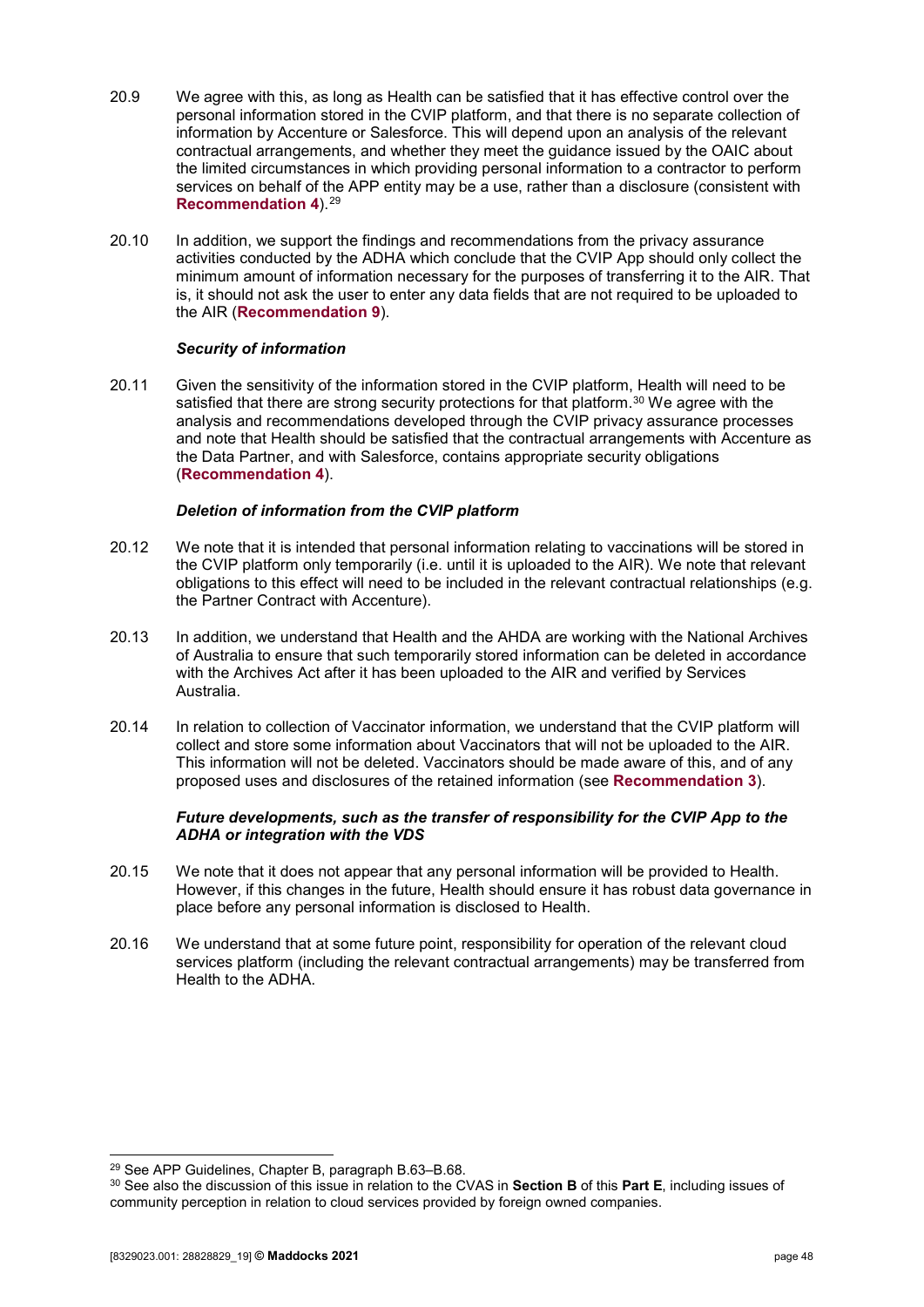- 20.17 In addition, we understand that although there are no current plans to integrate or otherwise transfer information stored in the CVIP platform to other ICT systems or components referenced in this PIA Update report (e.g. the VDS), this may be considered in the future.
- 20.18 As contemplated by **[Recommendation 1](#page-5-1)**, we **recommend** that Health carefully consider the privacy implications of any such developments before they are implemented (including undertaking any updated or supplementary PIA processes, as required by the APP Code), and ensure that any additional privacy impacts and risks are appropriately mitigated (noting that there are no references to the possible transfer of information to the ADHA or Health, or other systems, in the CVIP Privacy Notice, so individuals will have not been given any notice of these possibilities).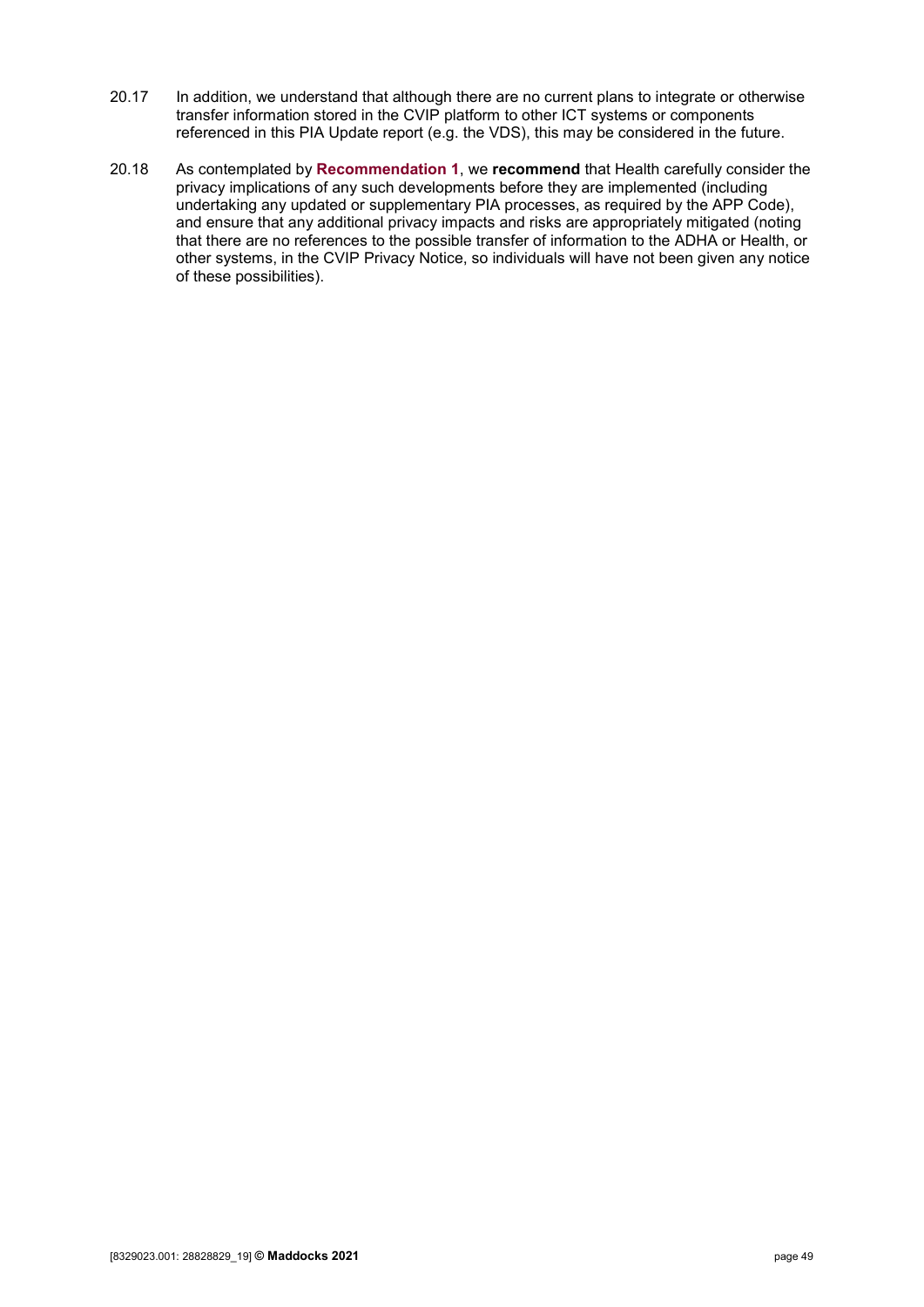# <span id="page-49-0"></span>**Part F GLOSSARY**

| <b>Definitions</b>                             |                                                                                                                                                                                                                                                                                                                                                  |  |  |  |
|------------------------------------------------|--------------------------------------------------------------------------------------------------------------------------------------------------------------------------------------------------------------------------------------------------------------------------------------------------------------------------------------------------|--|--|--|
| <b>ADHA</b>                                    | means the Australian Digital Health Agency.                                                                                                                                                                                                                                                                                                      |  |  |  |
| <b>AIR</b>                                     | means the Australian Immunisation Register.                                                                                                                                                                                                                                                                                                      |  |  |  |
| <b>AIR Act</b>                                 | means Australian Immunisation Register Act 2015 (Cth).                                                                                                                                                                                                                                                                                           |  |  |  |
| APP, or Australian<br><b>Privacy Principle</b> | has the meaning given to it in the Privacy Act.                                                                                                                                                                                                                                                                                                  |  |  |  |
| <b>Archives Act</b>                            | means the Archives Act 1983 (Cth).                                                                                                                                                                                                                                                                                                               |  |  |  |
| <b>BP</b>                                      | means the Commonwealth-procured Booking Platform, through which<br>individuals are able to make online bookings to receive a COVID-19<br>vaccine with a Vaccine Provider (where that Vaccine Provider does not<br>otherwise have an online booking system and wishes to use the BP).                                                             |  |  |  |
| <b>Collection Notice</b>                       | means a notice provided to individuals before their personal information<br>(including sensitive information) is collected, which provides them with<br>information on how their Vaccine Strategy Information will be handled in<br>connection with the Vaccine Strategy (including any subsequent uses<br>and disclosures of that information). |  |  |  |
| COVID-19                                       | means the coronavirus disease caused by the severe acute respiratory<br>syndrome coronavirus 2 (SARS-CoV-2).                                                                                                                                                                                                                                     |  |  |  |
| <b>CVAS</b>                                    | means the COVID-19 Vaccine Administrative System, which is Health's<br>system for procuring, ordering and distributing vaccines to States and<br>Territories, facilitating the management of supply chains for all vaccines<br>procured by the Commonwealth.                                                                                     |  |  |  |
| <b>CVIP</b>                                    | means the solution, including the CVIP App, which has been designed in<br>order to assist Vaccine Providers/Vaccinators to transmit and input<br>relevant Vaccine Strategy Information into the AIR.                                                                                                                                             |  |  |  |
| <b>CVIP App</b>                                | means the mobile application developed by the Data Partner as part of<br>the CVIP solution                                                                                                                                                                                                                                                       |  |  |  |
| <b>Data Partner</b>                            | means the provider contracted by Health who will design, develop and<br>implement the VDS.                                                                                                                                                                                                                                                       |  |  |  |
| <b>EDW</b>                                     | means the Health's Enterprise Data Warehouse, which is a platform that<br>supports Health's storage of health data in a secure environment.                                                                                                                                                                                                      |  |  |  |
| <b>GP</b>                                      | means a general practitioner.                                                                                                                                                                                                                                                                                                                    |  |  |  |
| <b>GPRC</b>                                    | means a GP-Led Respiratory Clinic.                                                                                                                                                                                                                                                                                                               |  |  |  |
| <b>Health</b>                                  | means the Commonwealth Department of Health.                                                                                                                                                                                                                                                                                                     |  |  |  |
| <b>Information Flow</b>                        | means a flow of personal information as described in this Stakeholder<br><b>Consultation Document.</b>                                                                                                                                                                                                                                           |  |  |  |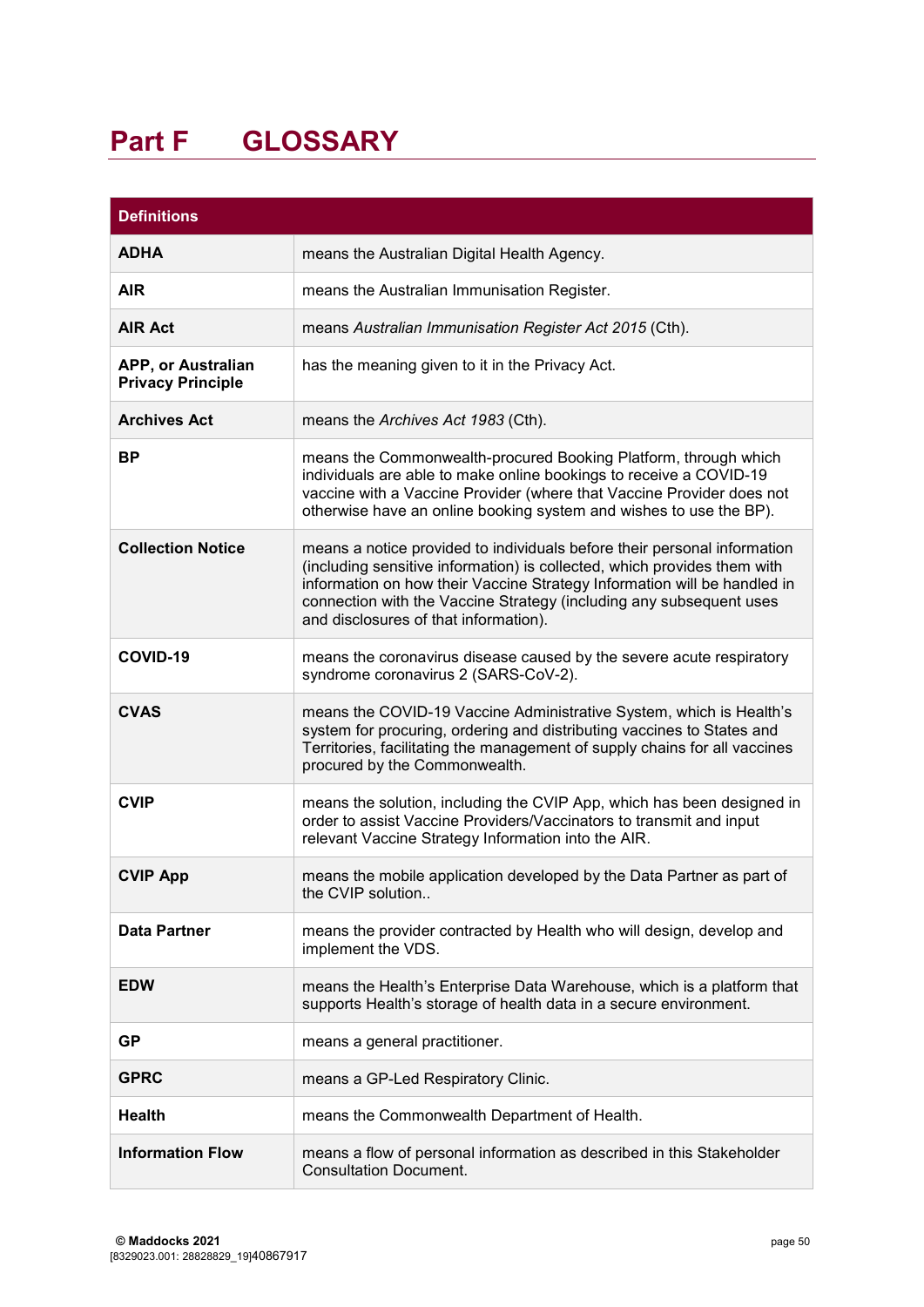| <b>Logistics and</b><br><b>Distribution Partner</b> | means the provider contracted by Health who will co-design, establish<br>and operate a logistics and distribution network for COVID-19 vaccines,<br>and who is responsible for the distribution of the COVID-19 vaccines in<br>connection with Phase 1a of the Vaccine Strategy. |
|-----------------------------------------------------|----------------------------------------------------------------------------------------------------------------------------------------------------------------------------------------------------------------------------------------------------------------------------------|
| <b>My Health Record</b>                             | means the online summary of a Patient's key health information.                                                                                                                                                                                                                  |
| <b>Notification Provider</b>                        | means a provider engaged by Health to send notifications to individuals<br>who have provided their contact details using the RYI solution, including<br>when the individual becomes eligible to make an appointment to receive<br>a COVID-19 vaccine.                            |
| <b>OAIC</b>                                         | means the Office of the Australian Information Commissioner.                                                                                                                                                                                                                     |
| organisation                                        | has the same meaning given by section 6C of the Privacy Act.                                                                                                                                                                                                                     |
| <b>Partners</b>                                     | collectively means the Data Partner, Strategy Partner, Logistics and<br>Distribution Partner, Vaccine Administrator, and Training Partner, as<br>engaged by Health under a Partner Contract.                                                                                     |
| <b>Partner Contract</b>                             | means the contractual arrangements between Health and a Partner.                                                                                                                                                                                                                 |
| <b>Patient</b>                                      | means an individual wishing to receive a vaccine for COVID-19.                                                                                                                                                                                                                   |
| <b>Patient Information</b>                          | means information collected about a Patient, which may include personal<br>information (including sensitive information).                                                                                                                                                        |
| personal information                                | has the meaning given in section 6 of the Privacy Act.                                                                                                                                                                                                                           |
| <b>PIA</b>                                          | means the privacy impact assessment that will be informed by this<br><b>Stakeholder Consultation Document.</b>                                                                                                                                                                   |
| <b>Privacy Act</b>                                  | means the Privacy Act 1988 (Cth).                                                                                                                                                                                                                                                |
| <b>Privacy Notice</b>                               | Means a Collection Notice and/or Privacy Policy for one or more specific<br>components of the Vaccine Strategy.                                                                                                                                                                  |
| <b>Privacy Policy</b>                               | means a privacy policy, developed in accordance with the Privacy Act<br>(including the requirements of APP 1).                                                                                                                                                                   |
| <b>Provider Personnel</b>                           | means the Vaccine Provider's personnel.                                                                                                                                                                                                                                          |
| <b>RYI or RYI solution</b>                          | means the 'Register your Interest' solution, which allows members of the<br>public to choose to be contacted when the future Phase in which they will<br>be eligible to make a booking to receive a vaccine will commence.                                                       |
| sensitive information                               | has the same meaning given by section 6 of the Privacy Act.                                                                                                                                                                                                                      |
| <b>TGA</b>                                          | means the Therapeutic Goods Association.                                                                                                                                                                                                                                         |
| <b>Vaccinator</b>                                   | means a Provider Personnel who will administer a COVID-19 vaccine to<br>a Patient.                                                                                                                                                                                               |
| <b>Vaccinator</b><br><b>Information</b>             | means information collected about the Vaccinator who administers the<br>relevant vaccine, which may include personal information.                                                                                                                                                |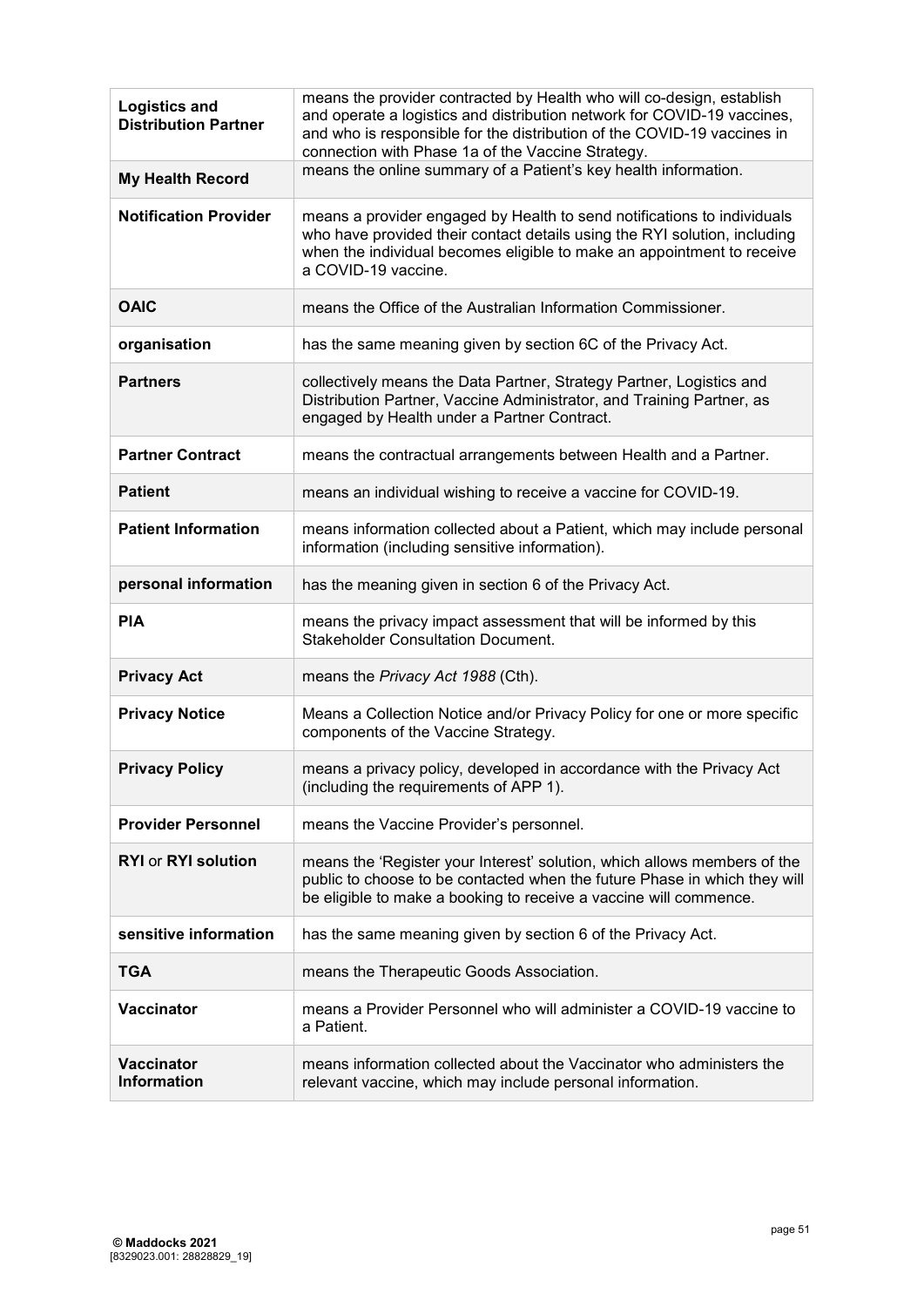| <b>Vaccine Administrator</b>           | means the provider contracted by Health who will provide vaccine<br>administration services, on an 'as required' basis, to supplement delivery<br>of the vaccines by other entities, including to particular priority and other<br>vulnerable or hard to reach populations or communities, or in other<br>circumstances where an additional workforce is required. The Vaccine<br>Administrator may be a Vaccine Provider for particular locations. |
|----------------------------------------|-----------------------------------------------------------------------------------------------------------------------------------------------------------------------------------------------------------------------------------------------------------------------------------------------------------------------------------------------------------------------------------------------------------------------------------------------------|
| <b>Vaccine Provider</b>                | means the entity responsible for operating the site at which the<br>COVID-19 vaccines will be administered to Patients. The Vaccine<br>Administrator may be a Vaccine Provider.                                                                                                                                                                                                                                                                     |
| <b>Vaccine Strategy</b>                | means the COVID-19 Vaccine and Treatment Strategy and the<br>COVID-19 Vaccine National Roll-out Strategy, currently being<br>implemented as part of the Australian Government's response to the<br>COVID-19 pandemic.                                                                                                                                                                                                                               |
| <b>Vaccine Strategy</b><br>Information | means any Patient Information, Vaccinator Information, other Provider<br>Personnel Information, and Distribution Partner Personnel Information<br>collected under the Vaccine Strategy.                                                                                                                                                                                                                                                             |
| <b>VDS</b>                             | means the data solution developed by the Data Partner to enable the<br>tracking and reporting of COVID-19 vaccines across the vaccination<br>delivery chain, over the life of the national COVID-19 vaccination<br>program.                                                                                                                                                                                                                         |
| <b>VILS</b>                            | means the COVID-19 Vaccine Information and Location Service, which<br>includes ICT systems that are being developed, implemented and/or<br>used as part of the Vaccine Strategy.                                                                                                                                                                                                                                                                    |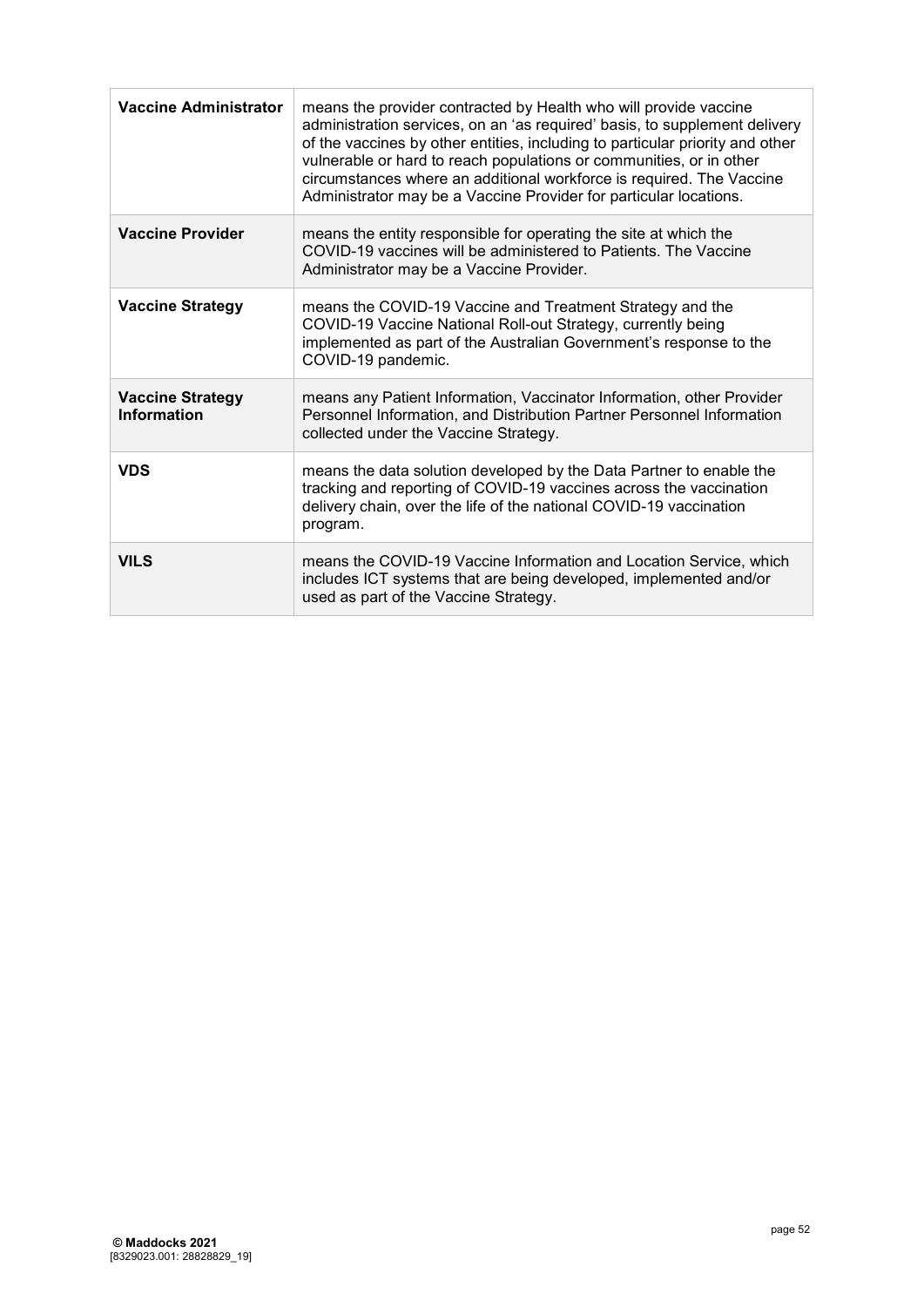## <span id="page-52-0"></span>**Attachment 1 Material reviewed**

- 1. Aboriginal and Torres Strait Islander Implementation Plan Consultation received 2 February 2021
- 2. Aged Care Implementation Plan Consultation received 2 February 2021
- 3. Australian Capital Territory COVID-19 Vaccine Implementation Plan received 2 February 2021
- 4. CALD Communities Implementation Plan Consultation received 2 February 2021
- 5. COVID Vaccine data flow 1A Pfizer, 1A AstraZeneca, 1B AstraZeneca, Consumables received 12 March 2021
- 6. COVID Vaccine Information and Booking System received 5 March 2021
- 7. COVID Vaccine Information and Booking System (CVIBS): Overview for CIOs 5 March 2021
- 8. COVID-19 Vaccine Management Systems and Data Flows received 10 March 2021
- 9. COVID-19 Vaccine Management Systems and Data Flows NSW received 5 March 2021
- 10. COVID-19 Vaccine Roll-out Phase 1B Eligibility Declaration Information and Form Option 2 (Non-Statutory Declaration) – received 16 February 2021
- 11. CVIBS Booking Platform Further CBP Comms, version 0.1 received 19 March 2021
- 12. Digital Sourcing Contract Hosted Software (executed by HealthEngine)
- 13. Disability Sector Implementation Plan Consultation received 2 February 2021
- 14. HealthEngine End User Services Form for National Booking Platform, version 0.4 received 17 March 2021
- 15. HealthEngine End User Terms and Conditions received 17 March 2021
- 16. National Booking System Minimum Viable Product Initial Release received 5 March 2021
- 17. National Health Services Directory Data Sharing Arrangements with Australian Government Department of Health: Coronavirus Vaccine Clinics 2021 – received 5 March 2021
- 18. New South Wales COVID-19 Vaccine Implementation Plan received 2 February 2021
- 19. Northern Territory COVID-19 Vaccine Implementation Plan received 2 February 2021
- 20. Phase 1B COVID-19 vaccine roll-out General Practice EOI process: Frequently asked questions version 2 – received 2 February 2021
- 21. Queensland COVID-19 Vaccine Implementation Plan received 2 February 2021
- 22. Register your Interest information flow and contractual arrangements 3 March 2021
- 23. Several OAIC responses to the Department of Health on preliminary phase 1b PIA update documentation
- 24. South Australia COVID-19 Vaccine Implementation Plan received 2 February 2021
- 25. Tasmania COVID-19 Vaccine Implementation Plan received 2 February 2021